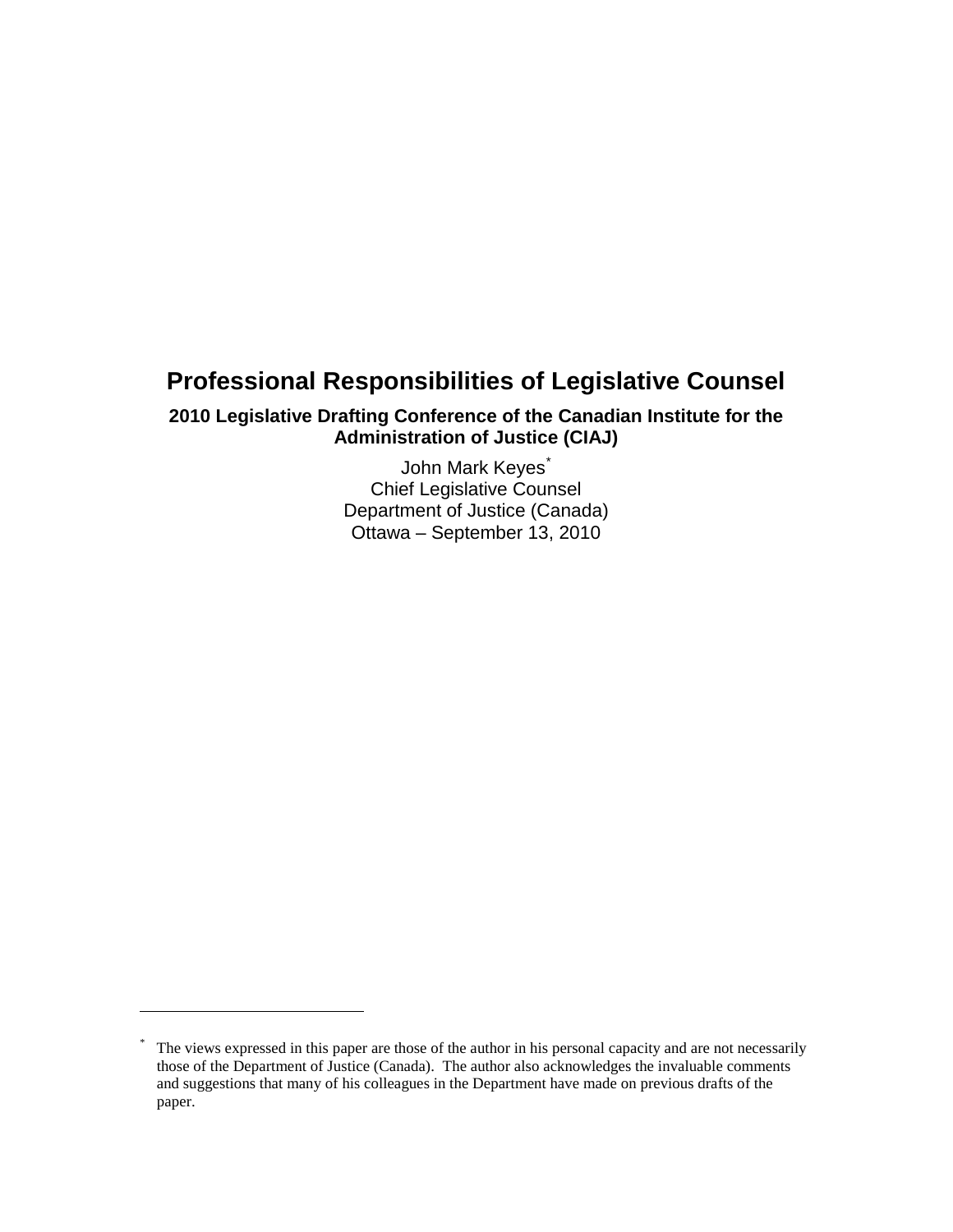# **Table of Contents**

| Appendix 1 - Selected Professional Rules for Public Sector Counsel  33 |  |
|------------------------------------------------------------------------|--|
|                                                                        |  |
|                                                                        |  |
| Law Society of Upper Canada Rules of Professional Conduct  40          |  |
|                                                                        |  |
| Appendix 2 – Values and Ethics Code for the Public Service (Canada) 44 |  |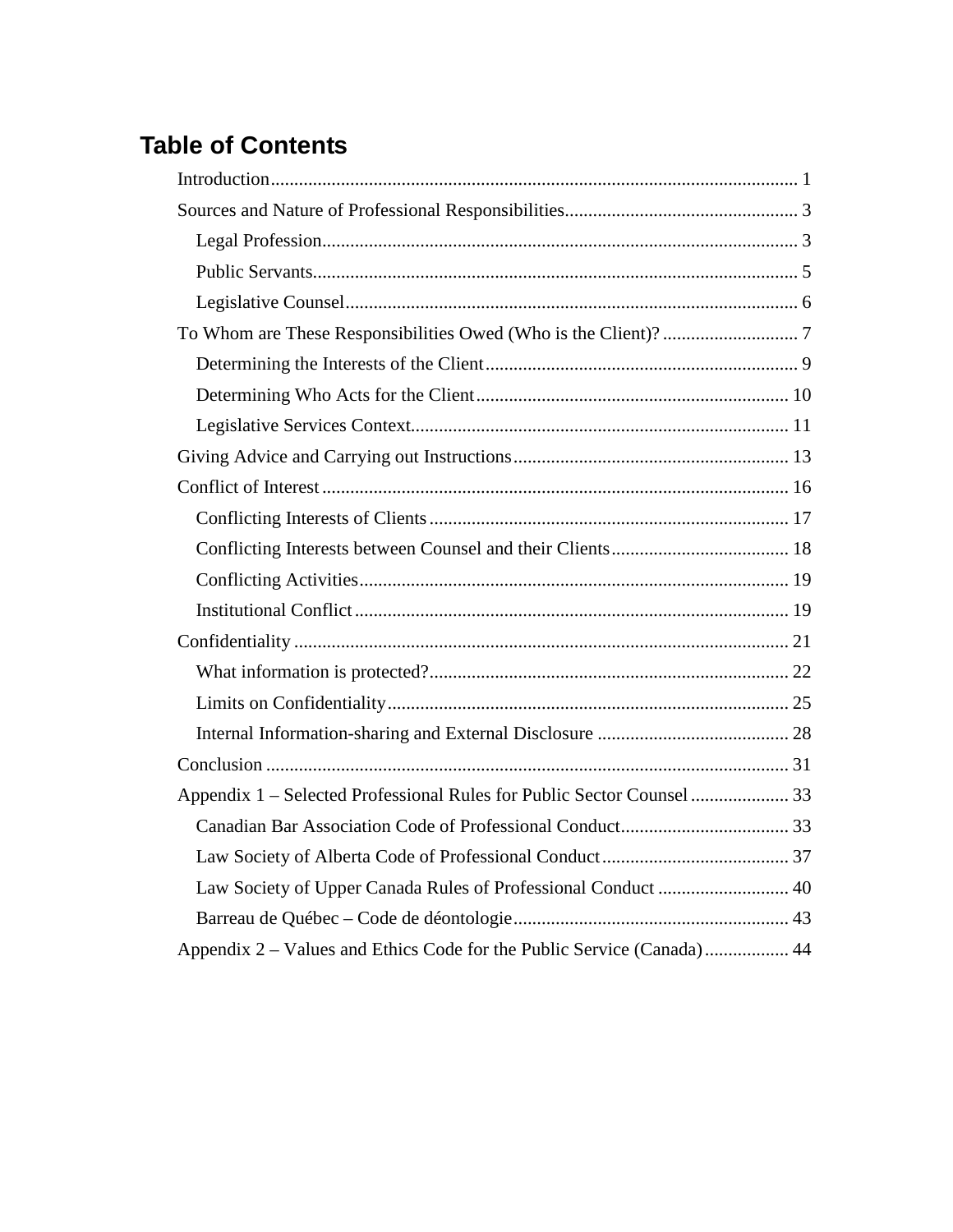**Abstract:** *This article considers the professional responsibilities of legislative counsel from three standpoints. The first is as members of the legal profession. The second is as public sector employees. The third relates to the functions they typically perform as legislative counsel. The starting point for understanding these responsibilities is a consideration of to whom they are owed, in other words: who is the client. The answer to this question is the basis for particular responsibilities relating to quality of service, conflict of interest and confidentiality. The scope of these responsibilities is vast and sometimes not altogether clear. This article aims to shed some light on them and provoke further consideration of their nature and content.*

## <span id="page-2-0"></span>**Introduction**

 $\overline{a}$ 

Over the course of my career as legislative counsel I have seen some remarkable changes in the way we provide drafting and related advisory services in the Canadian Department of Justice. The notion of a drafter who works alone producing drafts from written instructions<sup>[1](#page-2-1)</sup> has given way to someone who works in a far more interactive environment that entails a range of expectations going well beyond formulating the wording of a draft bill or regulation.

One of the most striking indicators of these changes is the terminology used to describe the relationship that legislative counsel have with those who provide drafting instructions. When I began drafting in the mid-1980s for the Canadian Federal Government, these people were called "instructing officers". The term suggested someone who held an office within the government and who had certain functions that complemented those of legislative counsel in the preparation of legislation. This notion was supported by a series of Cabinet Directives in the late 1940s requiring all Government bills to be drafted by counsel in the Department of Justice. And it was reinforced on an ongoing basis by Cabinet decisions authorizing particular bills to be drafted by the Legislation Section of the Department in conjunction with officials from the departments responsible for the bills.

Towards the late 1980s, a subtle shift occurred in the terminology used to describe our working relationships. We began to talk about "clients". This came about as part of a more general change in the way the Department of Justice as a whole provided legal

While there is still some truth in this characterization of how a drafter must function, the practice in the Department of Justice has evolved beyond it, most notably in terms of the co-drafting of bilingual legislation by two legislative counsel and the use of drafting rooms fitted with computers for interactive discussion of drafts with instructing officials.

<span id="page-2-1"></span><sup>&</sup>lt;sup>1</sup> See for example E.A. Driedger, *The Composition of Legislation*, 2<sup>nd</sup> ed. (Department of Justice, Ottawa: 1976) at xvii:

Working by himself, [the draftsman] prepares a first draft of the proposed bill or, in the case of a lengthy or complicated bill, a first draft of a portion of it. He cannot work with other people looking over his shoulder and offering comments. And no satisfactory draft can be prepared by a group of draftsmen acting as a drafting committee; they will all have different ideas about how the work should be done, there will be endless discussions over trivialities, and the final product will be at best only a compromise. Drafts can be discussed, criticized and tested in a discussion group, but the responsibility for setting up the draft or making any changes must devolve upon one person.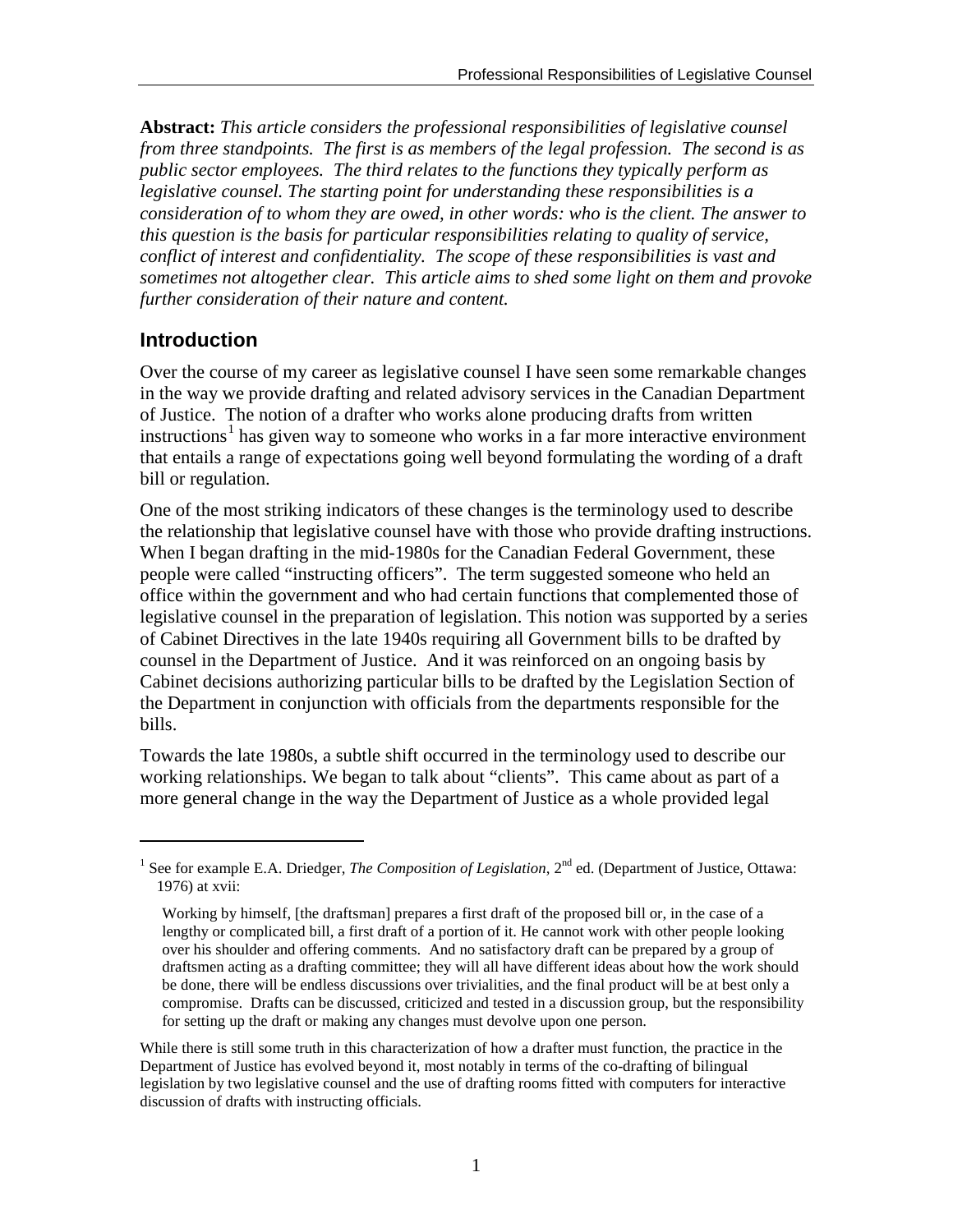services. The change was encapsulated in the phrase "client-driven services". It was inspired by the private sector model for providing legal services and has led to timekeeping and cost-recovery practices within the Department. The objective was to improve the quality of legal services to the Government and make Department of Justice counsel more responsive to its objectives and priorities.

Legal counsel in the Canadian Federal Government now straddle two worlds. The first is that of public office holders who exercise or support the exercise of public powers, duties and functions within a legal framework founded on the Canadian Constitution. The second is the world of legal service delivery in which law is recognized not only as a potential constraint on government action, but as a facilitator or tool as well.

Against this background, this paper looks at the responsibilities of those who draft legislation as legal professionals who are qualified to practise law under the regulatory regimes that govern their profession, whether as lawyers, barristers, solicitors or notaries. To be sure, there are others who draft legislation in the sense of formulating legislative text, but if they are not members of the legal profession, or are not providing their services as such, then they are not qualified to provide the legal advice necessary to ensure that the draft text will operate to bring about the legal result that is sought. Legislative text is much more than an assembly of words. It is a text that will function within a legal system, particularly in terms of its legislative components. Knowledge of the legal system and advice on how it works are essential parts of legislative drafting. Legislative drafting is also unquestionably an activity associated with the practice of law and one that can be provided only by a legal professional in jurisdictions where the practice of law is restricted to those who are professionally qualified to practise it.

<span id="page-3-1"></span>Although there is a small body of writing on the professional responsibilities of legislative drafters, $^2$  $^2$  the topic is somewhat neglected, perhaps because it is too often taken for granted that drafters know all there is to know about it and little remains to be said. I believe that nothing could be further from the truth and that in writing this paper I may be able to prompt discussion, if not add something useful, on this important topic.

In this paper I outline the sources and general nature of professional responsibilities of legal practitioners and consider to whom these responsibilities are owed. I also look at the overlapping responsibilities of those who are public servants employed by a government or legislative assembly. My purpose is to outline the salient features of, and the distinctions among, the various professional norms that apply to legislative counsel and to deepen our understanding of them. Some of these features entail matters of some complexity. I do not deal with them exhaustively, but instead point to them as areas for further consideration. My objective is to consider how these responsibilities fit together in the context of legislative counsel. I also consider the extent to which the fit is not altogether comfortable and suggest that these responsibilities may need to be adjusted in

<span id="page-3-0"></span><sup>&</sup>lt;sup>2</sup> See, for example, D. MacNair, "Legislative Drafters: A Discussion of Ethical Standards from a Canadian Perspective (2003), 24 Statute Law Review 125; R. Purdy, "Professional Responsibility for Legislative Drafters: Suggested Guidelines and Discussion of Ethics and Role Problems" (1987-88), 11 Seton Hall Legislative Journal 67; D. Marcello, "The Ethics and Politics of Legislative Drafting" (1996), 70 Tulane Law Rev. 2437.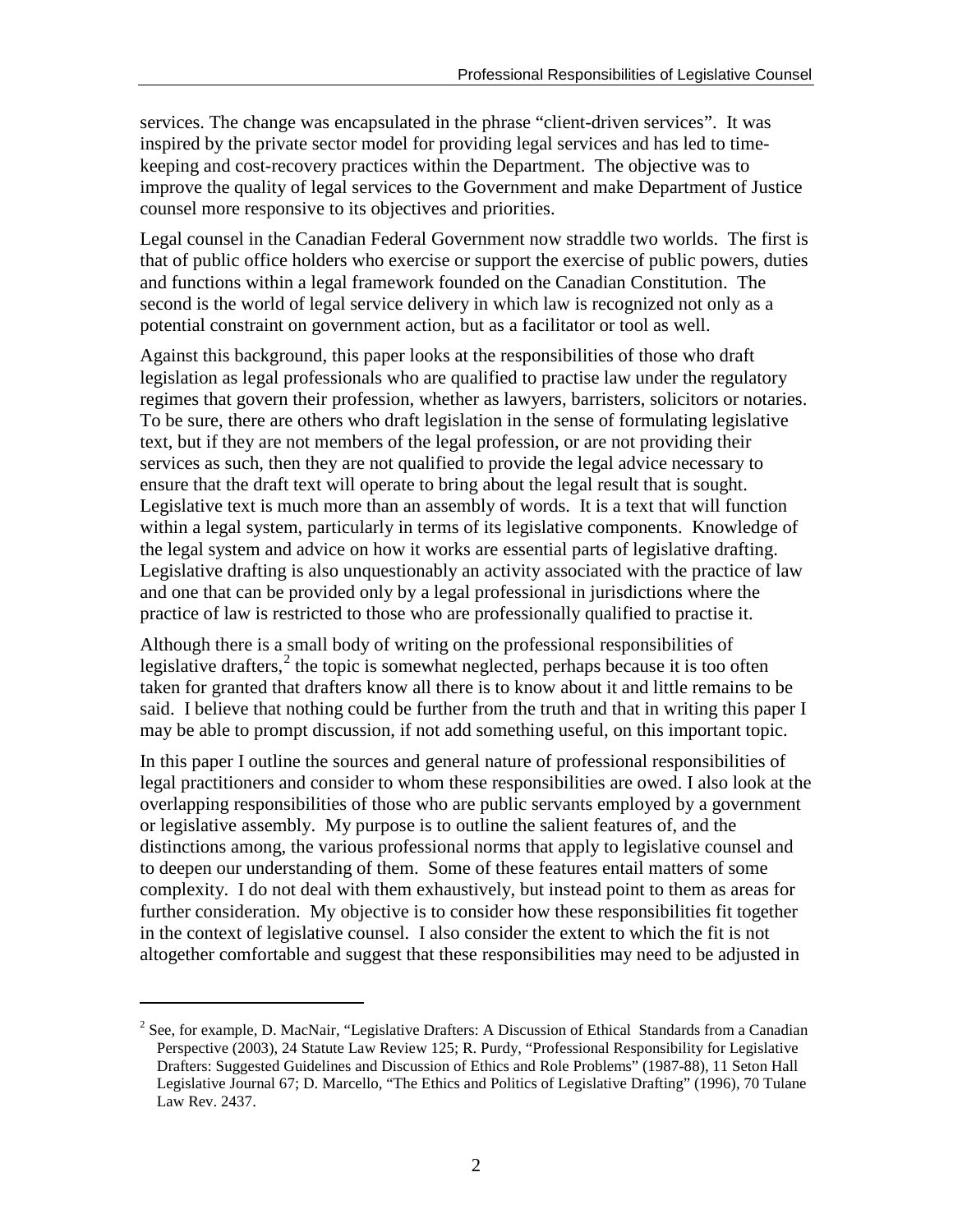some respects, particularly as concerns giving advice, carrying out instructions, conflict of interest and confidentiality.

## <span id="page-4-0"></span>**Sources and Nature of Professional Responsibilities**

There are three main groups of professional responsibilities of legislative counsel. The first relate to the legal profession. The second relate to counsel who are employed by a public sector body. The third are specific to legislative counsel. Each group is considered in turn below.

### <span id="page-4-1"></span>*Legal Profession*

The responsibilities of legislative counsel as legal professionals flow out of their membership in an association that has authority to regulate the practice of law (lawyers, barristers, solicitors or notaries) in a particular jurisdiction. For public sector lawyers, these responsibilities are reinforced when the conditions of their employment require membership in one or other of these associations, as is the case with legislative counsel employed by the Federal Department of Justice. In addition, the Supreme Court of Canada has recognized that members of a provincial or territorial law society who are employed in government, including the Federal Department of Justice, are subject to professional discipline by the society to the extent that their conduct is not protected by the doctrine of prosecutorial discretion.<sup>[3](#page-4-2)</sup> Finally, the Ontario Divisional Court has said that, in applying rules of professional conduct, public service counsel are subject to the same standards as other counsel:

Central to the conclusion of the learned judge was his view that lawyers employed by the government have a higher professional obligation than other lawyers to observe the Rules of Professional Conduct. There is no basis for this conclusion in the laws or traditions that govern the bar of this province.

All lawyers in Ontario are subject to the same single high standard of professional conduct. It is not flattering to the lawyers of Ontario to say that most of them are held to a lower standard of professional conduct than government lawyers.<sup>[4](#page-4-3)</sup>

Codes of conduct of legal professional bodies deal with a wide range of matters pertaining to the practice of law. Their general orientation is toward serving a client who is often not in a position to judge the adequacy of the services rendered. Thus, the solicitor-client relationship transcends a commercial or employment relationship. It involves an element of trust and dependence on the part of the client that requires legal professionals to take responsibility for the quality of the services they provide. *Caveat emptor* has no place in the provision of legal services.

<span id="page-4-2"></span><sup>3</sup> *Krieger v. Law Society of Alberta* [2002] SCJ 45.

<span id="page-4-3"></span><sup>4</sup> *Everingham v. Ontario* (1992), 8 OR 3d 121 (DivCt). See also the Canadian Bar Association Code of Conduct, chapter X:

The lawyer who holds public office should, in the discharge of official duties, adhere to standards of conduct as high as those that these rules require of a lawyer engaged in the practice of law.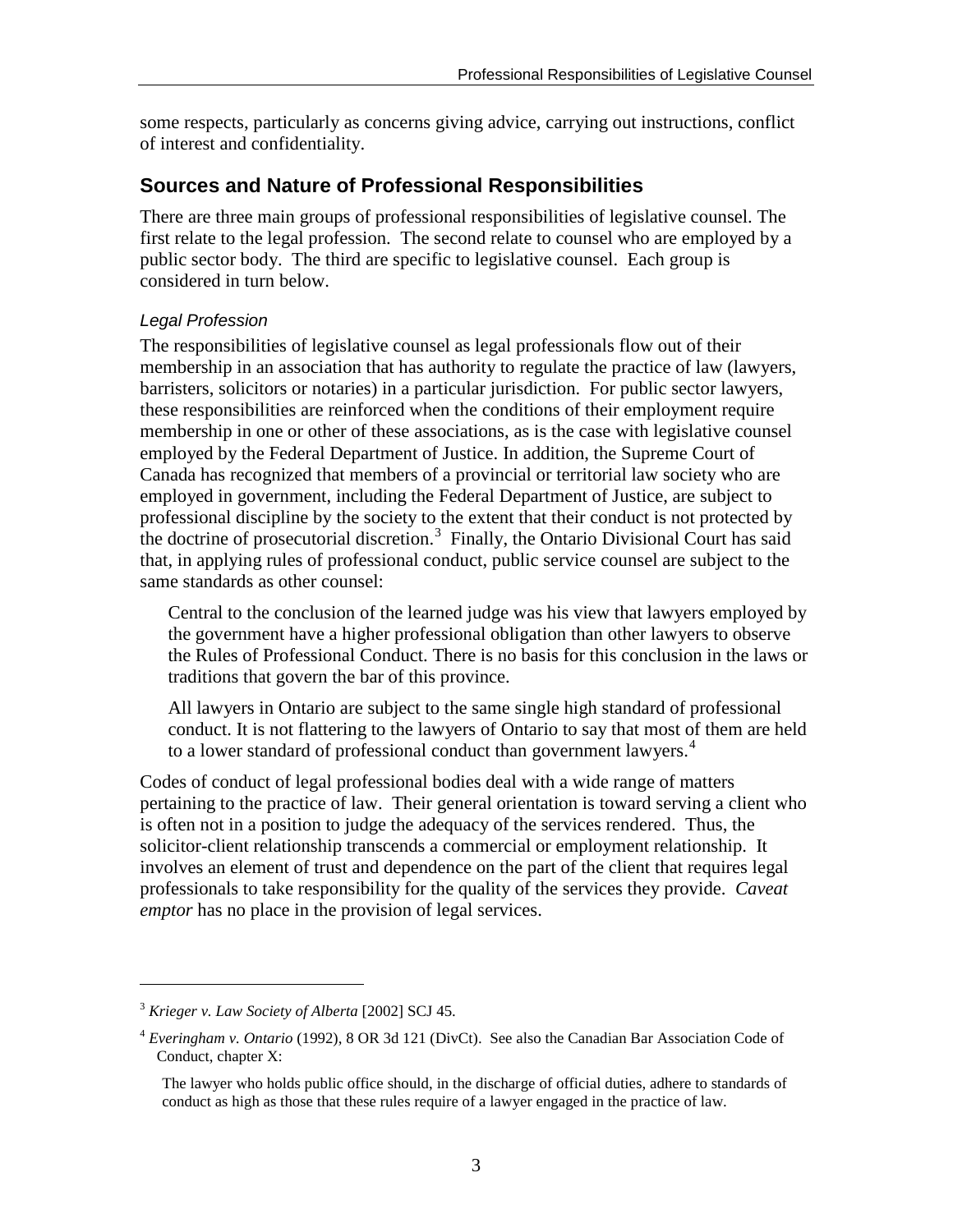Professionalism in this context also entails obligations that go beyond the particular interests of the client and involve broader, societal interests that may take precedence over those of an individual client. Courts and codes of professional conduct often describe these interests in terms of maintaining a legal system that functions for the benefit of society as a whole. Legal professionals must accordingly comply with the law itself in rendering their services and must not help their clients engage in illegal activities. They also have a duty not to abuse the legal system by bringing frivolous proceedings or unduly lengthening proceedings.

Both of the elements of professionalism just described are relevant to legislative counsel, whether employed in the public service or engaged in private practice. However, many of the detailed requirements of professional codes have little relevance to the practice of law by government employees much less by those who draft legislative texts. They are focused on private clients and involve activities or transactions that do not arise in relation to government lawyers. For example, detailed rules about advertising, charging fees or handling client money have little application to government lawyers who by the terms of their employment cannot practise law outside of their employment. It should also be noted that the need to protect a vulnerable client is also significantly diminished when legal services are being provided to a complex, well-resourced corporate or government client that has an employment relationship with their counsel.

Given the traditional focus of rules of professional conduct on the private practice of law, it is of interest to see that many professional codes now contain provisions relating specifically to members who are employed by public bodies.<sup>[5](#page-5-0)</sup> Although these provisions generally confirm that their practice is subject to professional codes,<sup>[6](#page-5-1)</sup> they also set out special provisions relating to conflict of interest, appearances before official bodies and confidentiality. In addition, Chapter X of the Canadian Bar Association Code of Conduct (CBA Code) says:

<span id="page-5-5"></span><span id="page-5-4"></span>8. Generally speaking, a governing body will not be concerned with the way in which a lawyer holding public office carries out official responsibilities, but conduct in office that reflects adversely upon the lawyer's integrity or professional competence may subject the lawyer to disciplinary action.<sup>[7](#page-5-2)</sup>

By the same token, chapter 12 of the Law Society of Alberta's Code of Professional Conduct (Alberta Code) recognizes that the best interests of corporate and government clients are to be determined "as they are perceived by the corporation or government, subject to limitations imposed by law or professional ethics".<sup>[8](#page-5-3)</sup>

These qualifications and the special rules for public sector practice recognize that there is something distinctive about it. This is not new, as Professor Alan Hutchinson has commented:

<span id="page-5-0"></span> $<sup>5</sup>$  See Appendix 1 for a sampling of these provisions in Canadian codes of conduct.</sup>

<span id="page-5-1"></span><sup>6</sup> See CBA Code, c. X; Nova Scotia Barristers Society Legal Ethics Handbook, c. 16; Law Society of Upper Canada Rules of Professional Conduct (LSUC Rules),, c. 6.05.

<span id="page-5-2"></span><sup>7</sup> Se[e http://www.cba.org/CBA/activities/code/.](http://www.cba.org/CBA/activities/code/)

<span id="page-5-3"></span><sup>8</sup> Se[e http://www.lawsocietyalberta.com/resources/codeProfConduct.cfm.](http://www.lawsocietyalberta.com/resources/codeProfConduct.cfm)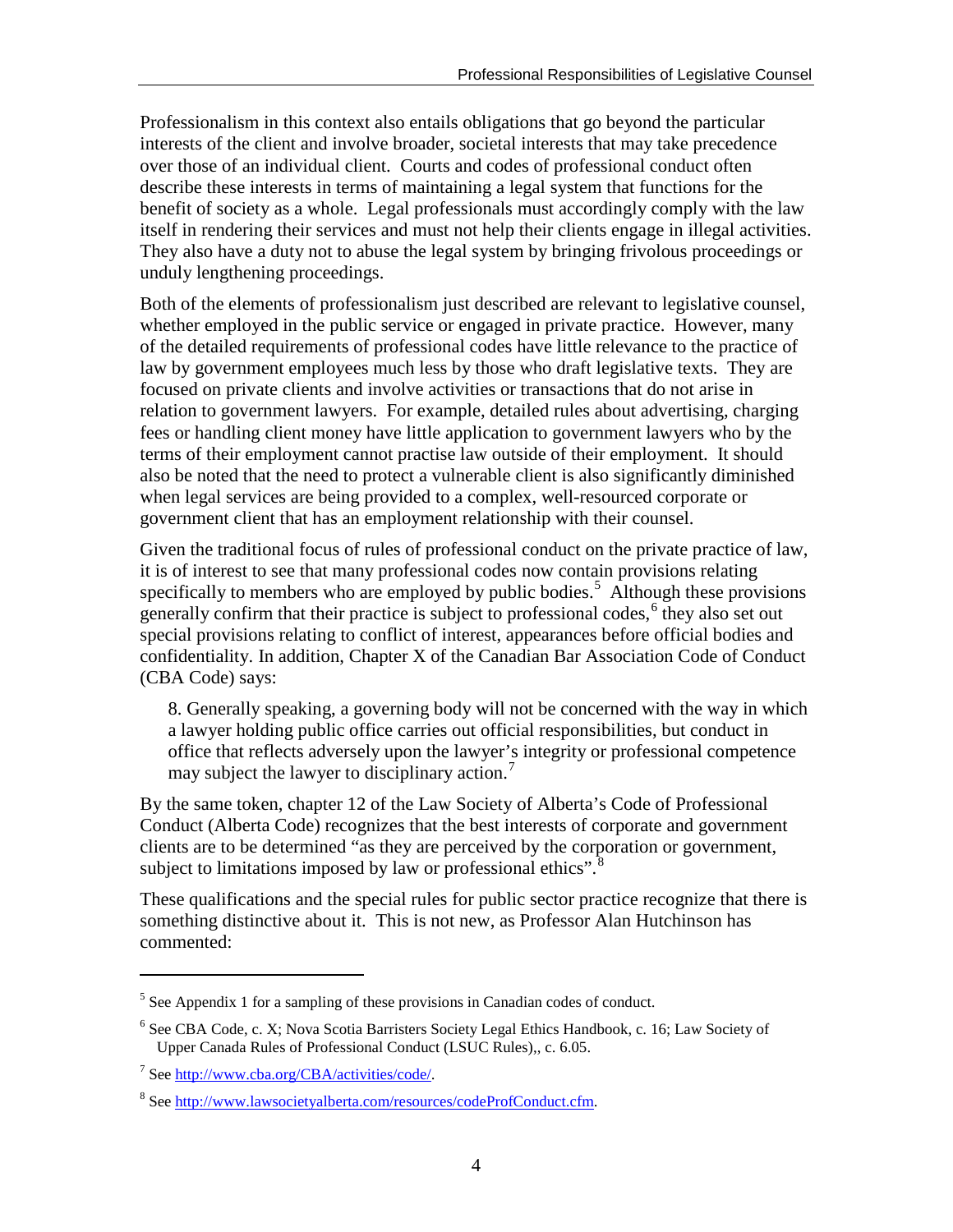<span id="page-6-5"></span>The significant difference between private lawyers and government lawyers is that the latter have a much greater obligation to consider the public interest in their decisions and dealings with others than the former.<sup>[9](#page-6-1)</sup>

The obligation to consider the public interest does not, however, translate into a higher obligation to respect the rules of professional conduct. It instead recognizes that the public interest has greater prominence in the functions of governmental bodies than it does in relation to private individuals or corporations. Code, J has noted this in relation to the legality of municipal by-laws in *1784049 Ontario Limited (Alpha Care Studio 45) v. Toronto (City)* where he said:

… in *Shirose*, [\[\(1999\), 133 C.C.C. \(3d\) 257 \(S.C.C.\)\]](http://www.canlii.org/en/ca/scc/doc/1999/1999canlii676/1999canlii676.html) at p. 290, Binnie J. stated that "the Minister of Justice … has a special legislated responsibility to ensure that 'the administration of public affairs is in accordance with law' and in that respect he or she is not subject to the same client direction as private clients … In this country as well, the solicitor-client privilege may operate differently in some respects because of the public interest aspect of government administration …" In a well known article titled "The Role of the Attorney General and the Charter of Rights" (1986) 29 C.L.Q. 187 at 189, the then Attorney General, Ian Scott, stated that his particular office in Ontario "has a positive duty to ensure that the administration of public affairs complies with the law." He described this as a "fundamental obligation."<sup>[10](#page-6-2)</sup>

<span id="page-6-6"></span>It is also worth noting that the Supreme Court of Canada has recognized that matters of professional regulation may have a double aspect in terms of the constitutional division of powers between the federal and provincial legislative spheres.<sup>[11](#page-6-3)</sup> Thus, a federal regulatory regime for immigration consultants prevails over provincial regulatory regimes for the legal profession to the extent of any inconsistency. This suggests that the same would hold true of any conflicts between provincial regimes for the legal profession and the regulation of the professional conduct of members of the federal public service.

#### <span id="page-6-0"></span>*Public Servants*

 $\overline{a}$ 

A further source of professional responsibilities, and one that helps explain the passage just quoted above, is rooted in employment in a professional public service. These responsibilities are typically expressed in codes of conduct and oaths of office for public servants<sup>[12](#page-6-4)</sup> and flow not only out of the employment relationship between governments and their employees, but also out of the ideals of a professional, non-partisan public service.

<span id="page-6-1"></span> $9<sup>9</sup>$  A. Hutchinson, "In the Public Interest: The Responsibilities and Rights of Government Lawyers" (2008), 46 Osgoode Hall Law Journal 105 at 114.

<span id="page-6-2"></span><sup>10</sup> 2010 ONSC 1204 (CanLII) at [38].

<span id="page-6-3"></span><sup>11</sup> *Law Society of British Columbia v. Mangat* [2001] 3 SCR 113.

<span id="page-6-4"></span> $12$  See, for example the Values and Ethics Code of the Canadian Public Service, excerpted in Appendix 2 and s. 54 of the *Public Service Employment Act*, SC 2003, c. 22, ss. 12-13..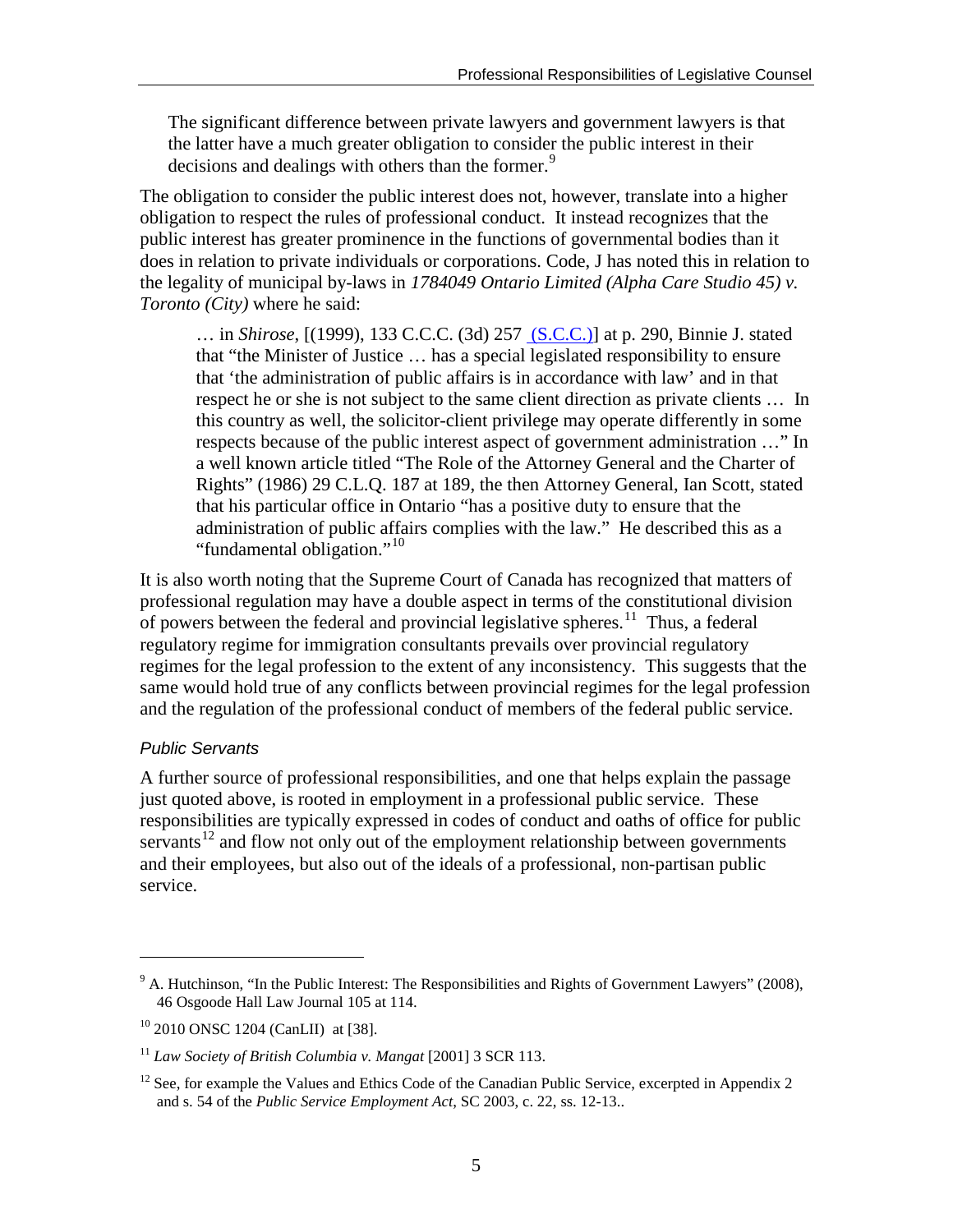In Canada, we have just celebrated the centenary of the creation of the Federal Civil Service Commission in 1908 that aimed to replace employment practices based on political patronage with a system of appointment on the basis of merit.<sup>[13](#page-7-1)</sup> Luc Juillet and Ken Rasmussen in a recent book on the Public Service Commission of Canada have said:

the history of the Commission can be understood as an evolving struggle to achieve a balance among three competing, and, at times, contradictory sets of values at the heart of public service staffing in a liberal democracy: political neutrality and independence; fairness and democratic equality; and competence and managerial efficiency.<sup>[14](#page-7-2)</sup>

This assessment is reflected in the Values and Ethics Code of the Canadian Public Service, which says:

Public servants shall be guided in their work and their professional conduct by a balanced framework of public service values: democratic, professional, ethical and people values.<sup>[15](#page-7-3)</sup>

These values also resonate with some of the elements of the codes for the legal profession, notably in terms of conflict of interest and confidentiality. But they are not the same. The differences are explored below in terms of specific elements of professional responsibilities such as confidentiality and avoiding conflicts of interest.

Finally, it should be noted that chapter 1 of the Canadian Values and Ethics Code incorporates professional standards in the following terms:

In addition to the stipulations outlined in this Code, public servants are also required to observe any specific conduct requirements contained in the statutes governing their particular department or organization *and their profession*, where applicable. [*emphasis added*] [16](#page-7-4)

This assumes that there are no inconsistencies between the Code and other professional requirements. This remains to be seen.

#### <span id="page-7-0"></span>*Legislative Counsel*

A further source of public sector responsibilities emerges in relation to legislative counsel. Many jurisdictions have legislation that frames their work and gives them particular duties relating to the legislative system as a whole. For example, section 3 of

 $^{13}$  SC 1908, c. 15.

<span id="page-7-2"></span><span id="page-7-1"></span><sup>&</sup>lt;sup>14</sup> L. Juillet and K. Rasmussen, Merit and the Public Service, excerpted in (2008), 38 Optimum Online 31 [\(http://www.optimumonline.ca/article.phtml?id=312\)](http://www.optimumonline.ca/article.phtml?id=312)

<span id="page-7-3"></span><sup>&</sup>lt;sup>15</sup> See Appendix 2.

<span id="page-7-4"></span> $16$  Note, however, that the reference to "their profession" does not appear in the French version:

En plus des dispositions du présent Code, il incombe aux fonctionnaires de respecter toutes les exigences particulières en matière de conduite qui sont contenues dans les lois régissant leur ministère ou leur organisation respective, de même que les dispositions pertinentes d'application plus générale, notamment ….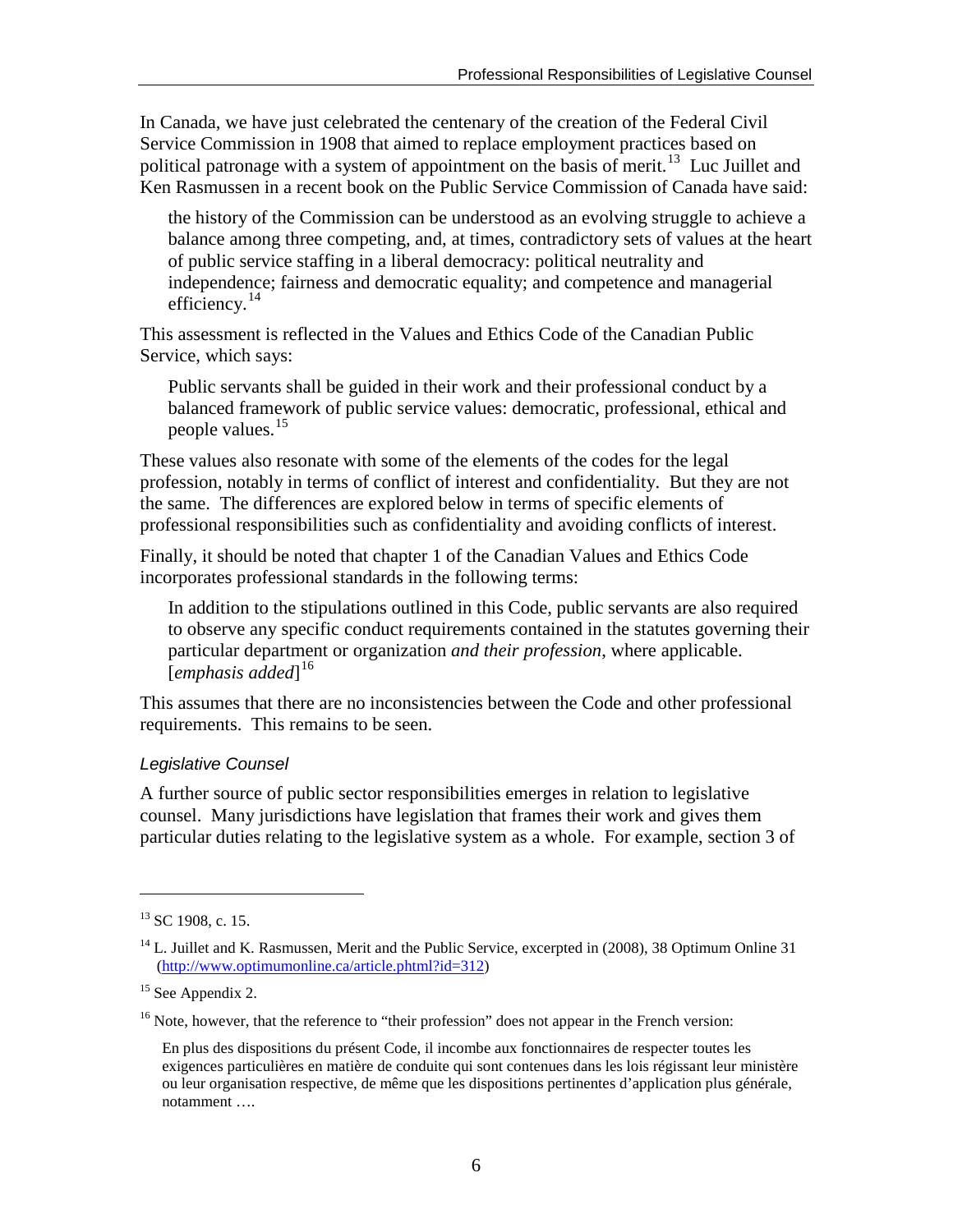the *Statutory Instruments Act*[17](#page-8-1) requires the Clerk of the Privy Council in consultation with the Deputy Minister of Justice to examine all proposed regulations to ensure that they meet the enumerated criteria of legality and drafting quality. Similar functions, albeit focused on the *Canadian Charter of Rights and Freedoms,* are found in section 4.1 of the *Department of Justice Act*.<sup>[18](#page-8-2)</sup> A further example is the Queensland *Legislative Standards Act, 1992*, which established the Office of Parliamentary Counsel and recognizes a series of fundamental legislative principles that the office is responsible for ensuring are respected in the drafting of legislation.

The statutory provisions just noted and others like them express duties that are more generally recognized in relation to legislative counsel.<sup>[19](#page-8-3)</sup> This role may be encapsulated as follows:

<span id="page-8-5"></span>… when the mandate of a drafting office is government-wide, its clients are institutions like government departments. Its responsibilities usually go beyond the interests of a particular client and embrace the functioning and maintenance of legislation as a system of law. One of its purposes is to ensure the system's coherence, intelligibility and efficiency in achieving policy objectives. These responsibilities may also include the protection of values associated with the entire legal system, such as fairness and equality. These responsibilities are sometimes described in terms of "guarding the statute book".<sup>[20](#page-8-4)</sup>

## <span id="page-8-0"></span>**To Whom are These Responsibilities Owed (Who is the Client)?**

Underlying the general account I have just given of ethical and professional duties is a fundamental question: to whom are these duties owed or, in terms of providing legal services, who is the client? The answer not only orients the duties, it also gives them content. If a duty is to be fulfilled for the benefit of someone, their needs and desires will critically influence what the duty entails.

For someone in the private practice of law, the answer to this question is quite straightforward when services are provided to an individual. The individual is the client and there is a duty to serve them and advance their interests subject to overriding public interests in adhering to the law and preserving the integrity of the legal system.

The answer becomes more complex when services are rendered to a corporate body. This is recognized in the commentary to Rule 2.02(1.1) of the Law Society of Upper Canada Rules of Professional Conduct:

<span id="page-8-1"></span> $17$  RSC 1985, c. S-22.

<sup>&</sup>lt;sup>18</sup> RSC 1985, c. J-2.

<span id="page-8-3"></span><span id="page-8-2"></span><sup>19</sup> See G.C. Thornton, *Legislative Drafting,* 3d ed. (Butterworths: 1997) at 124ff.

<span id="page-8-4"></span><sup>&</sup>lt;sup>20</sup> J.M. Keyes & K. MacCormick, "Roles of Legislative Drafting Offices and Drafters" (unpublished paper presented at the 2002 Drafting Conference of the Canadian Institute for the Administration of Justice: [http://www.ciaj-icaj.ca/english/publications/LD94-Maccormick.eng.pdf.](http://www.ciaj-icaj.ca/english/publications/LD94-Maccormick.eng.pdf) See also the articles by D. Hull and S. Laws, "The Role of Legislative Counsel: Wordsmith or Counsel?" [2008] 1 *The Loophole* 35ff.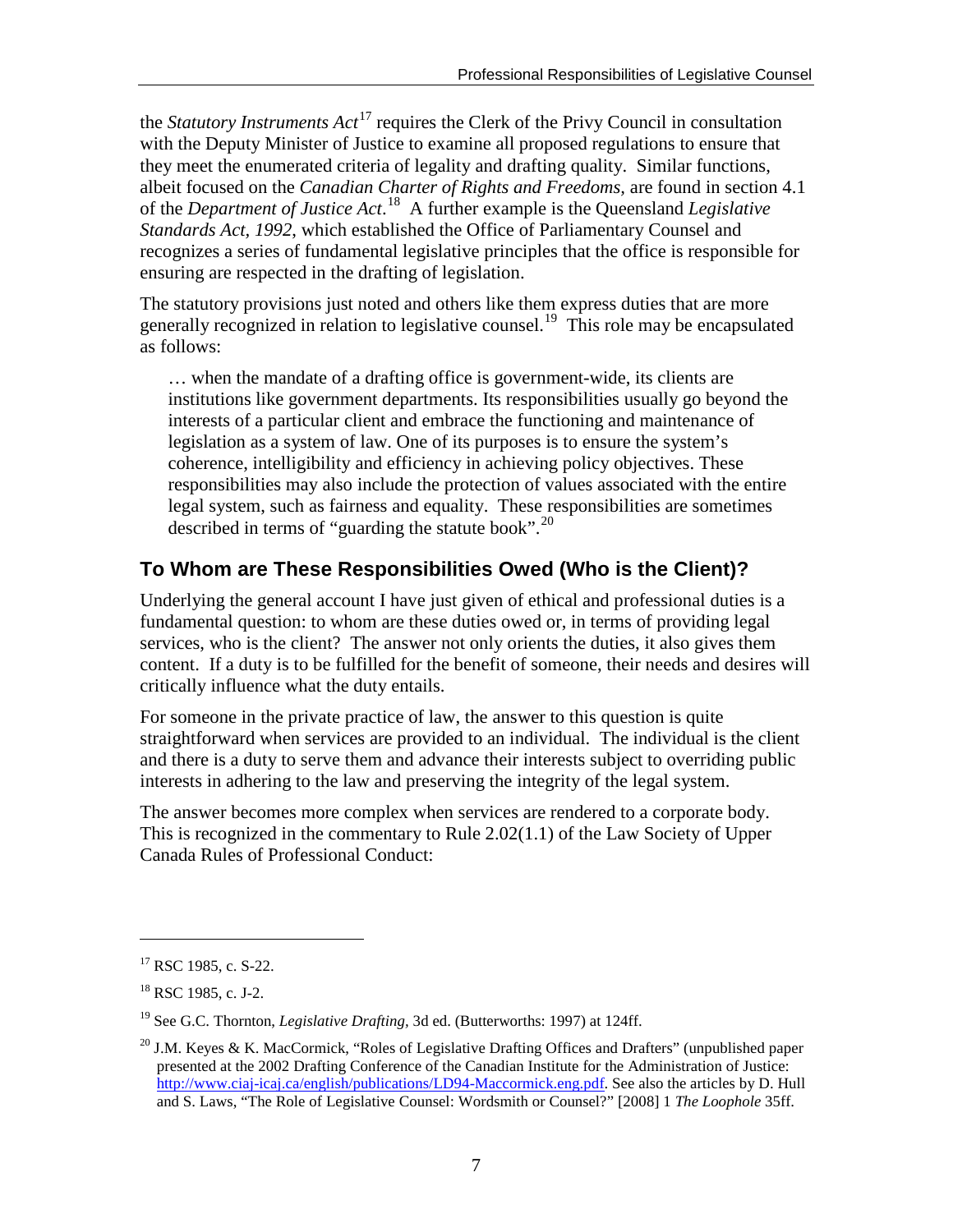A lawyer acting for an organization should keep in mind that the organization, as such, is the client and that a corporate client has a legal personality distinct from its shareholders, officers, directors, and employees. While the organization or corporation will act and give instructions through its officers, directors, employees, members, agents, or representatives, the lawyer should ensure that it is the interests of the organization that are to be served and protected. Further, given that an organization depends upon persons to give instructions, the lawyer should ensure that the person giving instructions for the organization is acting within that person's actual or ostensible authority.

This approach to corporate bodies arguably applies as well to public sector bodies. For example, the CBA Code defines "client" and "person" as follows:

"client" means the person who

(i) consults a lawyer and on whose behalf the lawyer renders or undertakes to render legal services; or

(ii) having consulted a lawyer, has reasonably concluded that the lawyer has agreed to render legal services.

In the case of an individual who consults the lawyer in a representative capacity, the client is the person, corporation, partnership, organization, or legal entity that the individual is representing

"person" includes a corporation or other legal entity, an association, partnership or other organization, the Crown in right of Canada or a province or territory and the government of a state or any political subdivision thereof.

In turn, the Statement of Principle in Chapter 12 of the Alberta Code elaborates further on government as a client:

A lawyer in corporate or government service has a duty to act in the best interests of the corporation or government, as they are perceived by the corporation or government, subject to limitations imposed by law or professional ethics.

…

Likewise, the client of a lawyer employed by the government is the government itself and not a board, agency, minister or Crown corporation.<sup>[21](#page-9-0)</sup>

Although these rules appear to be quite straightforward, the realities and complexities of government bodies are yet another matter. The "Crown" generally refers to the Executive, but "Government" can also refer to the entire apparatus of the state (as in the legislative, judicial and executive branches of government). However, for the purposes of rules of professional conduct, it may fairly be assumed that the narrower meaning is appropriate given the independence that is ascribed to the other branches of government by the separation of powers that is generally recognized in parliamentary forms of government.

<span id="page-9-0"></span> $21$  Above n. [8.](#page-5-4)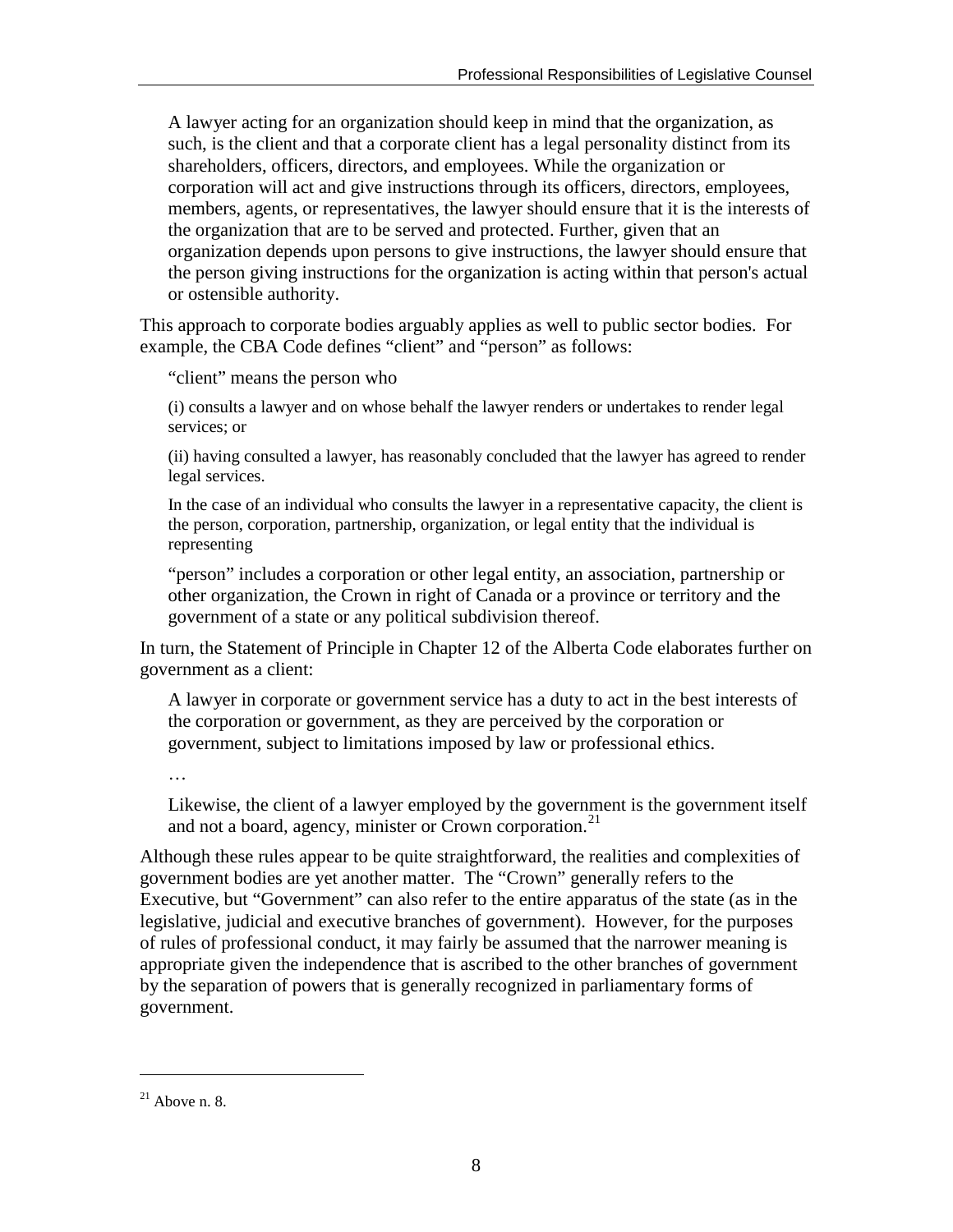Within the Executive it is also possible to differentiate distinct elements that may possess some independence from one another. For the purposes of this article I intend to explore the notion of client in this context by focusing on two further issues relating to public sector bodies as clients. The first concerns how one identifies their interests while the other concerns who provides instructions and, more generally, makes decisions on their behalf.

#### <span id="page-10-0"></span>*Determining the Interests of the Client*

When it comes to determining a client's interests, there are some important distinctions between private corporations and governments as clients. A private corporate body generally has a set of defined objects that provide guidance as to what is in its best interests. There is also a substantial body of corporate law to help define these interests, although it is worth noting that they are increasingly being defined more broadly than as simply the interests of shareholders. $^{22}$  $^{22}$  $^{22}$ 

The nature and interests of government bodies are not so easily or so well defined and what constitutes the "public interest" is a matter of continuing and at times highly speculative debate. Professor Hutchinson writes:

However, because there are so many competing notions of what comprises the public interest and how it should apply in particular situations, it is a notoriously difficult and contested task to designate what ends are in the public interest and what means which must also be consistent with the public interest—are best pursued to realize those ends. $^{23}$  $^{23}$  $^{23}$ 

This no doubt explains why the Alberta Code says that the best interests of government clients are to be determined "as they are perceived by the … government". As to what constitutes government, it goes on to say:

Similarly, "government" is to be understood in its broadest sense. A lawyer working in a division, department or agency of the government or in a corporation ultimately

…

<span id="page-10-1"></span><sup>22</sup> See *Peoples Department Stores v. Wise* [2004] 3 S.C.R. 461, 2004 SCC 68 at para. 41-42 where the Court said:

it is clear that the phrase the "best interests of the corporation" should be read not simply as the "best interests of the shareholders". From an economic perspective, the "best interests of the corporation" means the maximization of the value of the corporation…. However, the courts have long recognized that various other factors may be relevant in determining what directors should consider in soundly managing with a view to the best interests of the corporation.

We accept as an accurate statement of law that in determining whether they are acting with a view to the best interests of the corporation it may be legitimate, given all the circumstances of a given case, for the board of directors to consider, inter alia, the interests of shareholders, employees, suppliers, creditors, consumers, governments and the environment.

<span id="page-10-2"></span> $^{23}$  Above n. [9](#page-6-5) at 115-116. See also Deborah MacNair, "In the name of the public good: 'Public Interest' as a Legal Standard" (2006), 10 Can. Crim. Law Rev. 175.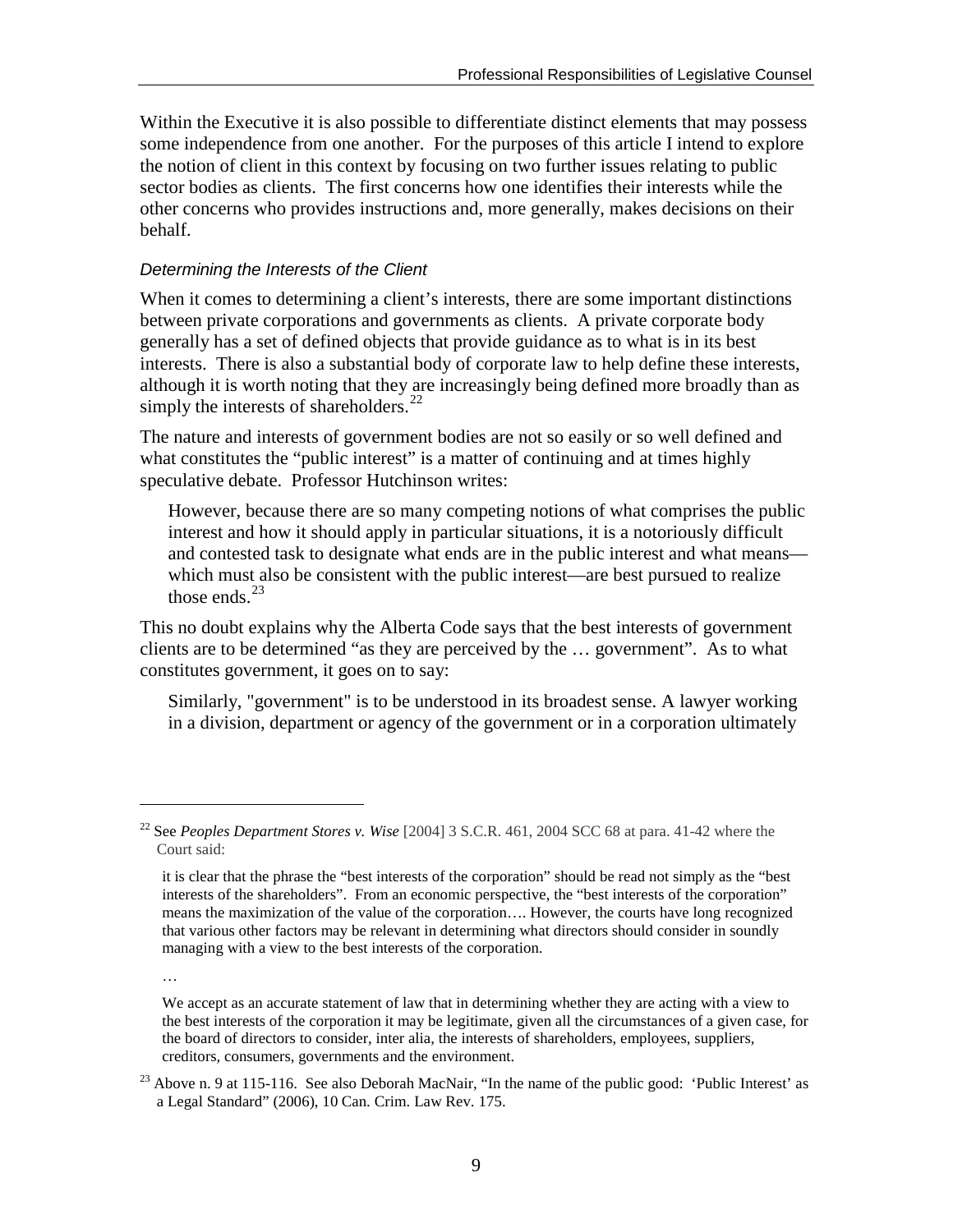controlled by the Crown is considered to be working for the government as a whole as opposed to that division, department, agency or corporation.  $^{24}$  $^{24}$  $^{24}$ 

This suggests that there is an overarching client embracing a multitude of bodies that in fact operate with varying degrees of independence from each other. For example, many administrative agencies exercise quasi-judicial functions and operate at arm's length from the Government, but they are nevertheless subject to Government directives or review of their decisions.<sup>[25](#page-11-2)</sup> These bodies also sometimes have separate standing in court proceedings and have their own counsel rather than counsel provided by the Attorney General.<sup>26</sup> Many of them also have their own legal services units, rather than obtaining legal services from a central government law office such as an attorney general's department.<sup>[27](#page-11-4)</sup> Arguably, executive oversight mechanisms for independent government agencies and corporations do not alter their need for independent legal counsel. But how does this independence fit with the concept of a single government client?

The concept of an overarching client cannot override the organizational design that is implicit in constitutional or statutory provisions that create governmental bodies. But it may nevertheless reflect limits on the extent to which various governmental bodies and the officials within them may exercise their powers. The unity of a single client reflects the fundamental orientation towards the public interest that governmental bodies have in common. Although there may be great debate about what constitutes the public interest in any given situation, government bodies exist to define and advance it. To this extent, they are all focused on a common goal, which in the world of professional responsibilities finds its counterpart in a single client, albeit having many components and actors on its behalf. This makes it critical to determine which of them is entitled to act or provide instructions for this client and what is the scope of this entitlement.

#### <span id="page-11-0"></span>*Determining Who Acts for the Client*

The Alberta Code deals with this matter in some detail, saying:

As an internal matter, a corporate or government client usually provides specific instructions regarding the lawyer's duties and responsibilities. These instructions may include a direction to accept instructions from and report to a particular person or group within the client.

…

<span id="page-11-1"></span> $^{24}$  Above n. [8,](#page-5-4) c. 12, G.1.

<span id="page-11-2"></span><sup>25</sup> See, for example, s. 89 of the *Financial Administration Act*, RS 1985, c. F-11 (directives to Crown corporations), s. 43 of the *Canada Transportation Act* (directions to the Canada Transportation Agency) and ss. 26-28 of the *Broadcasting Act*, SC 1991, c. 11 (directives to the Canadian Radio-television and Telecommunications Commission and review of its decisions on petition by any person).

<span id="page-11-3"></span><sup>&</sup>lt;sup>26</sup> For example, a search of Federal Court of Appeal decisions from 2000 to 2008 yields 8 decisions on which the Canada Transportation Agency appears as a respondent and 9 decisions on which the Canadian Radio-television and Telecommunications Commission appears as the respondent in appeals of its decisions. In all these cases, the agencies in question were not represented by Crown counsel.

<span id="page-11-4"></span><sup>&</sup>lt;sup>27</sup> This is the case with the Canadian Transportation Agency and the Canadian Radio-television and Telecommunications Commission.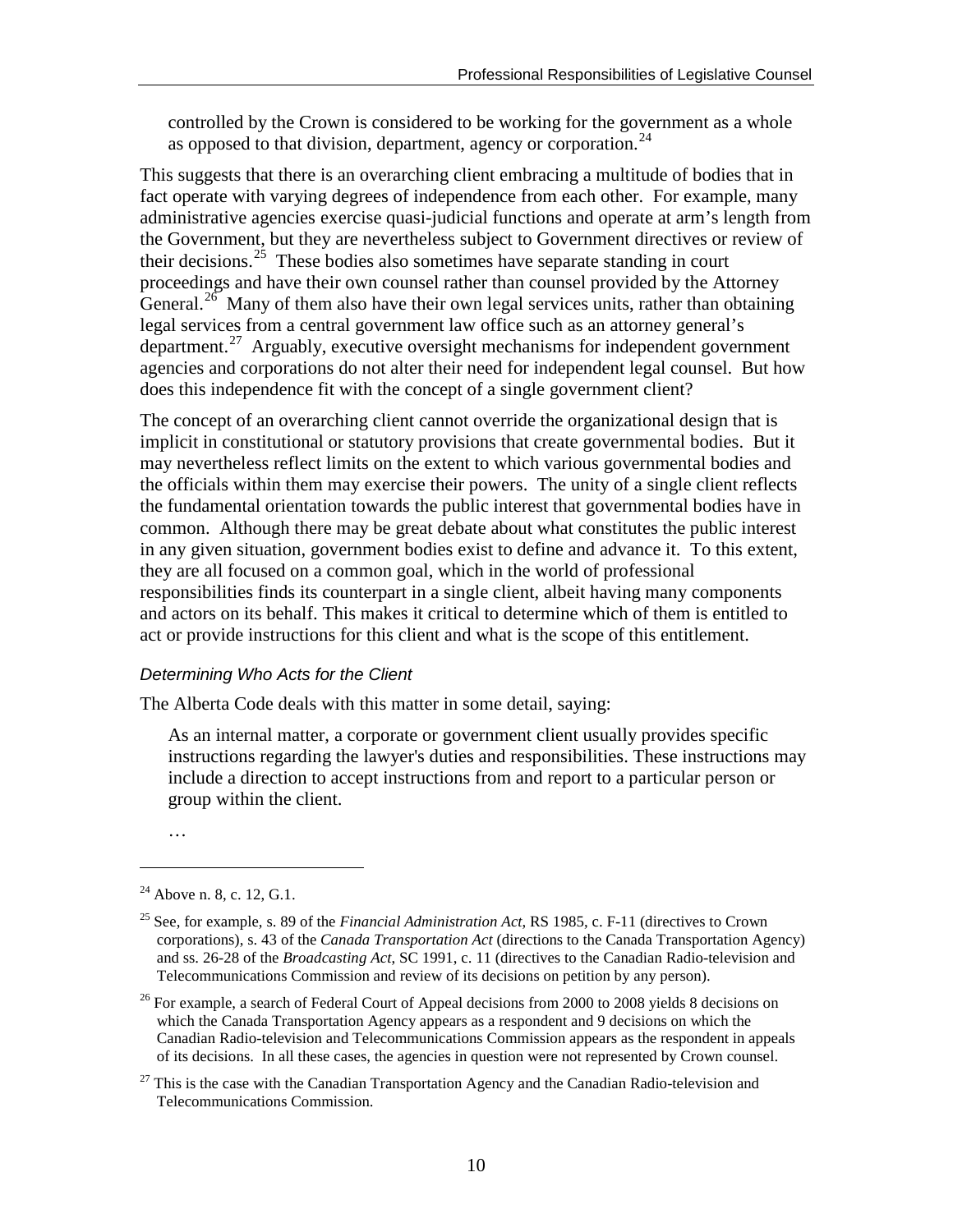A corporate or government lawyer is entitled to act in accordance with such instructions until they are countermanded or rescinded by the client. Since a corporation or government must act through human agents, however, counsel must be satisfied that those purporting to speak for the client have the authority to do so and that the instructions they convey are in the best interests of the client, as perceived by the client based on considerations including legal advice. Independent inquiry or verification is seldom necessary when instructions have been received through normal channels and contain no unusual or questionable elements. $^{28}$  $^{28}$  $^{28}$ 

The responsibilities and authority of those who are employed by or otherwise act for an organization are defined with varying degrees of specificity. In a government context, ultimate authority rests with the Cabinet and the ministers who form it. However, given the scope of government operations, a great deal must be done by officials, as has been recognized in the *alter ego* doctrine enunciated in *Carltona Ltd. v. Commissioners of*  Works.<sup>[29](#page-12-2)</sup> This diffusion of functions occurs in the first instance in terms of the organization of government departments and agencies and their mandates. Then, within each of them, further organizational structures are put in place along with the creation of staff positions and accompanying job descriptions. Thus, legislative counsel should take instructions from officials whose responsibilities are commensurate with the instructions being given. For example, major policy decisions should be made at quite a senior level, if not by ministers themselves, while minor details may be provided by officials who work at an operational level.

### <span id="page-12-0"></span>*Legislative Services Context*

### **Government Counsel**

When it comes to the drafting of legislative texts, it is sometimes difficult to establish clearly for whom legislative counsel services are being provided. This is particularly true when all regulations are to be examined by a central agency of the Crown. For example, section 3 of the *Statutory Instruments Act* requires all federal regulations to be examined by the Clerk of the Privy Counsel in consultation with the Deputy Minister of Justice. In practice, this examination often includes drafting services in addition to advice on whether the proposed regulations meet the criteria set out in section 3. Functionally, the relationship between legislative counsel in the Department of Justice and officials in the department or agency that is sponsoring the regulation closely resembles that of solicitor and client. However, some agencies are independent regulatory bodies that also exercise adjudicative functions and have their own counsel who advise on the drafting of regulations.

In these circumstances, who is the client of the legislative counsel? Arguably, it is the central examining authority, the Clerk of the Privy Council, but this then raises the further question of the role of the sponsoring department or agency. Is it in some sense an emanation of the government for the purposes of making the regulation, but not more generally in terms of its adjudicative functions? Or does it retain its independence and

<span id="page-12-1"></span> $^{28}$  Above n. [8,](#page-5-4) Chapter 12, commentary 1.

<span id="page-12-2"></span> $29$  [1943] 2 All ER 560 (CA).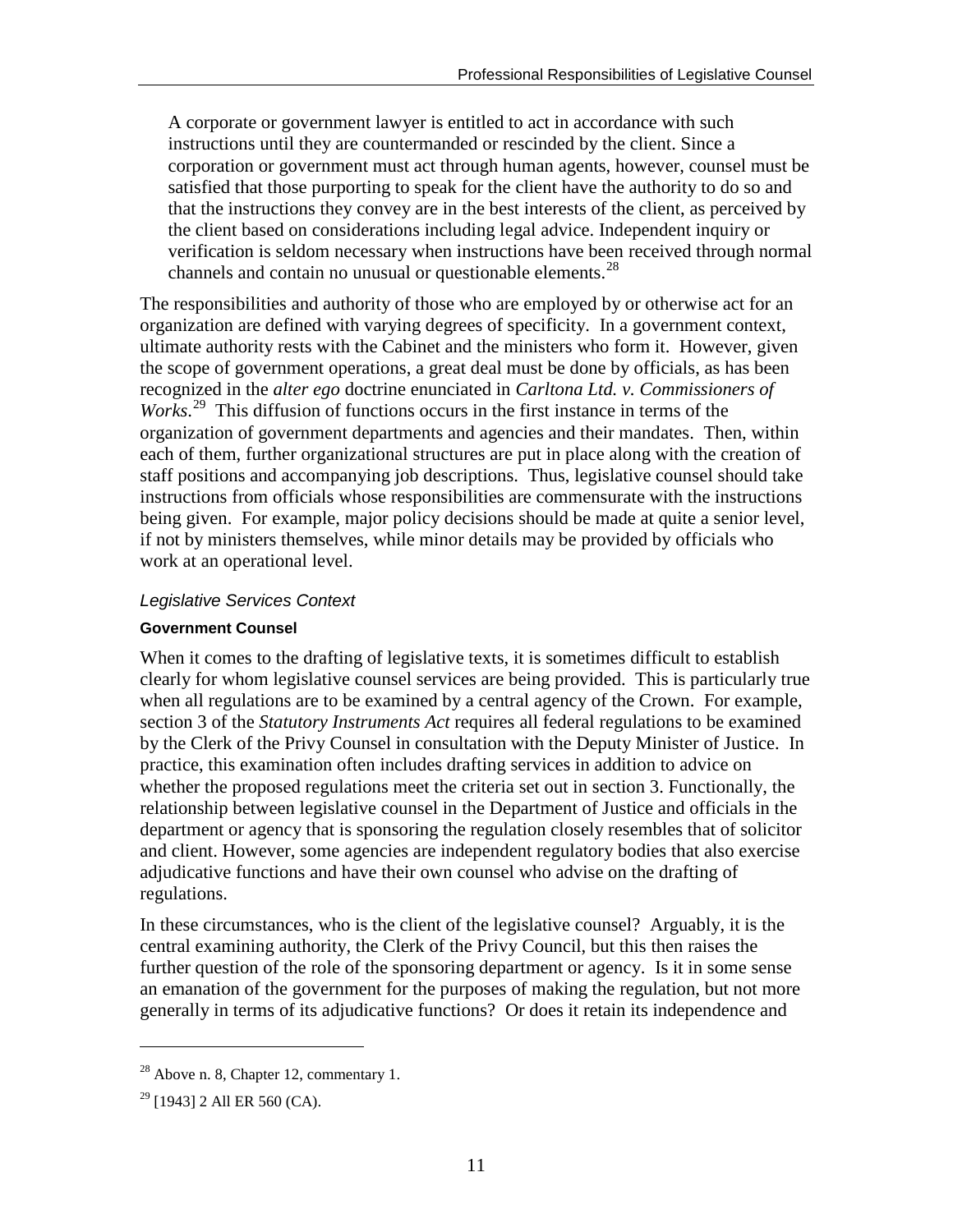receive drafting and advisory services in some capacity other than as a client of the legislative counsel? There is no clear answer except that the relationship defies the neat categories of solicitor and client that one finds in the context of non-government clients.

For legislative counsel, there are generally well established rules about who they take instructions from. For example, in the Canadian Government the drafting of government bills and the instructions for them must be approved by the Cabinet.<sup>[30](#page-13-0)</sup> The Cabinet decision provides an authoritative framework for drafting and indicates which department is responsible for providing instructions. It also underscores who has the ultimate authority to make decisions on behalf of the Government as client: ministers of the Crown. This in turn provides a hierarchical orientation to determining who speaks for the government such that questions that cannot be resolved at one level may be moved up to the next.

This general structure for the provision of instructions does not altogether avoid or resolve questions about who is entitled to instruct. Legislation increasingly affects several different government departments and, although Cabinet processes are designed to resolve any conflicts they may have, they do not resolve all issues, particularly those relating to the details of how a legislative scheme is to be elaborated. The degree of Cabinet resolution also tends to diminish when legislative policy is being developed very quickly and drafting begins before it is well established. In these cases, central agencies of government, such as a Cabinet office, play a critical role in resolving conflicts and providing definitive instructions.

However, their capacity to resolve matters is limited, as indeed is the capacity of more senior managers to resolve conflicts at lower levels. This imposes a further discipline on those responsible for dealing with these questions. Not every question can or should be moved up to the next level since general managerial expectations require that as much as possible be resolved at lower levels. Thus, legislative counsel frequently have a role in sorting out these questions by brokering solutions among departmental officials. The private sector world of an individual client who provides clear instructions is very far removed from the reality of government where instructions are often a work in progress evolving from a complex dynamic of interacting officials.

#### **Counsel to Legislative Assemblies**

 $\overline{a}$ 

The complexity of a client takes on another dimension when one turns to legal professionals who work for legislative assemblies composed of elected members. Counsel employed by these assemblies provide drafting and advisory services to a diverse group divided along partisan political lines with a wide range of objectives and interests. Although it may be tempting to conclude that they function rather like a private law firm serving the needs of individual clients, this is not how their services are typically rendered. Rather, they primarily serve the corporate interests of the assembly.

<span id="page-13-0"></span><sup>&</sup>lt;sup>30</sup> See the Cabinet Directive on Law-making, section 4[: http://www.pco](http://www.pco-bcp.gc.ca/index.asp?lang=eng&page=information&sub=publications&doc=legislation/cabdir-dircab_e.htm)[bcp.gc.ca/index.asp?lang=eng&page=information&sub=publications&doc=legislation/cabdir](http://www.pco-bcp.gc.ca/index.asp?lang=eng&page=information&sub=publications&doc=legislation/cabdir-dircab_e.htm)[dircab\\_e.htm](http://www.pco-bcp.gc.ca/index.asp?lang=eng&page=information&sub=publications&doc=legislation/cabdir-dircab_e.htm)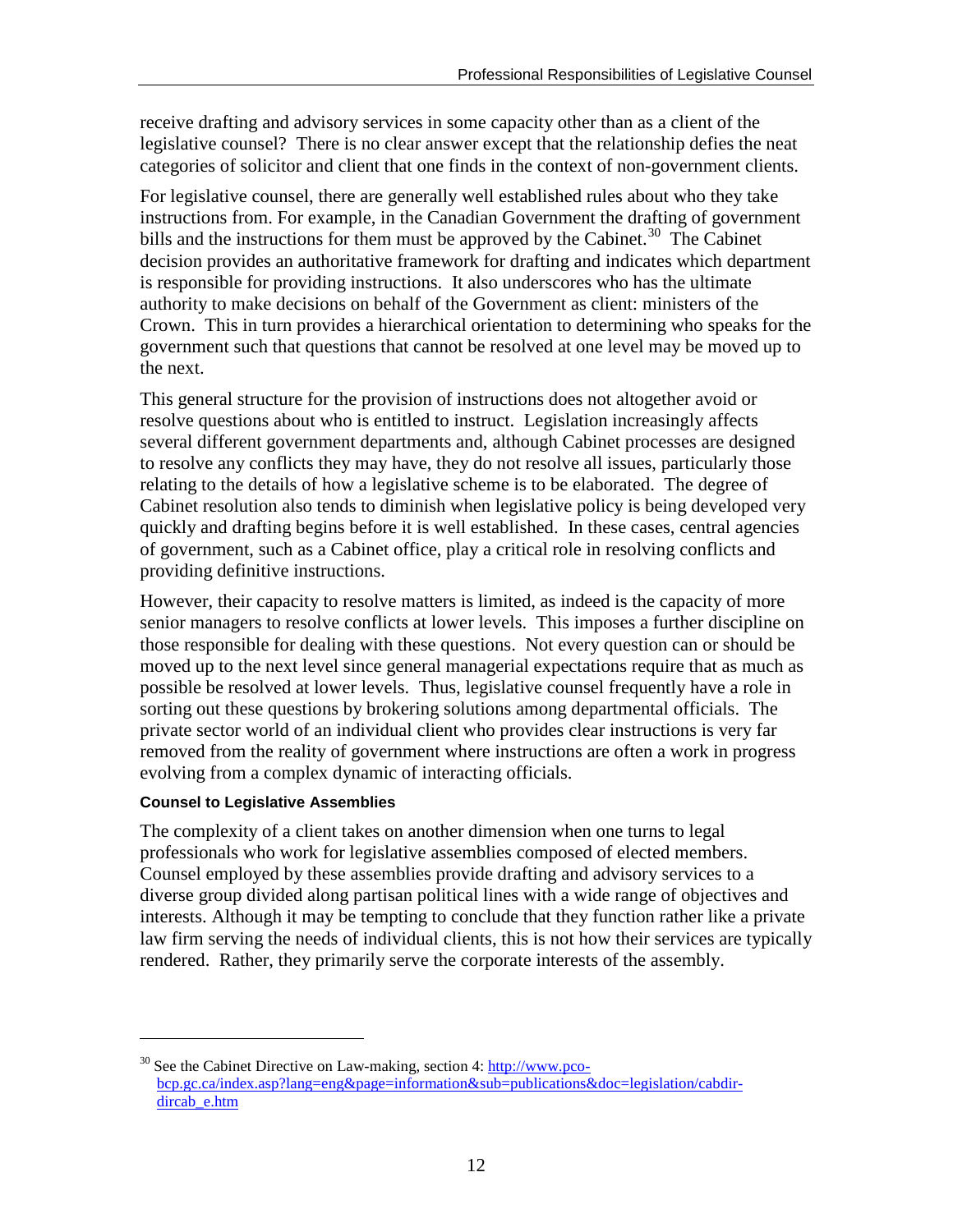In the United States, this has been taken to mean that no attorney-client relationship exists between legislative counsel and individual members.<sup>[31](#page-14-1)</sup> Such a relationship is untenable given the diversity of interests among the members of the assembly. Rather, the relationships between legislative counsel and members are determined by the interests of the assembly as a whole as well as resource considerations. The assembly has to speak with a single voice when it enacts laws: legislative counsel are needed to help ensure that this voice is coherent. By the same token, it is simply not feasible, financially or otherwise, to provide each member with separate counsel.

This is not to say that legislative counsel and individual members do not have a relationship. They clearly do, and in many respects it approaches that of a solicitor and client, for example in terms of confidentiality. It is just that the relationship is tempered by the need to make the assembly work. I will consider in more detail below how this happens in the context of my discussion of particular elements of professional responsibility.

One final point worth noting in relation to legislative assemblies is that legislative counsel for a government do not have a professional relationship with assembly members. This may seem self-evident, but members of these assemblies do not necessarily appreciate the differences between counsel who work for the assembly and those who work for the government. They occasionally lump them together as public sector counsel who all serve assembly members. Thus, it is critical that when government counsel appear before legislative committees they make it clear that they are not there to provide legal advice, but rather to answer questions on behalf of the government about legislation it is sponsoring. While they may be able to express a legal position on behalf of the government, they cannot provide legal advice to committee members. This distinction is discussed below.<sup>[32](#page-14-2)</sup>

## <span id="page-14-0"></span>**Giving Advice and Carrying out Instructions**

Rules and guidelines for professional conduct, whether in the legal profession or the public service, incorporate substantive limits on what can or should be done in providing legal services. Generally speaking, these limits are cast in terms of competency, maintaining the integrity of the profession and the legal system and not participating in illegal activities. These are of course also of critical importance for government counsel. In fact, they may be of even greater importance for government counsel than for those in private practice given that government action must be based on a secure legal foundation, as opposed to private action, which is generally permitted unless prohibited.

On matters of competency, it has already been noted that professional regulatory bodies are generally not concerned with the way lawyers holding public office carry out their official responsibilities, leaving it to their employers to attend to this.<sup>[33](#page-14-3)</sup> In the context of

<span id="page-14-1"></span> $31$  See D. Brown and D. Cartin, "Position statement on the attorney-client relationship in the legislative employment setting" (1996), 10 *The Legislative Lawyer* 3.

<span id="page-14-2"></span> $32$  See below at pp[. 22f](#page-23-0)f.

<span id="page-14-3"></span> $33$  Above nn. [7](#page-5-5) and [8.](#page-5-4)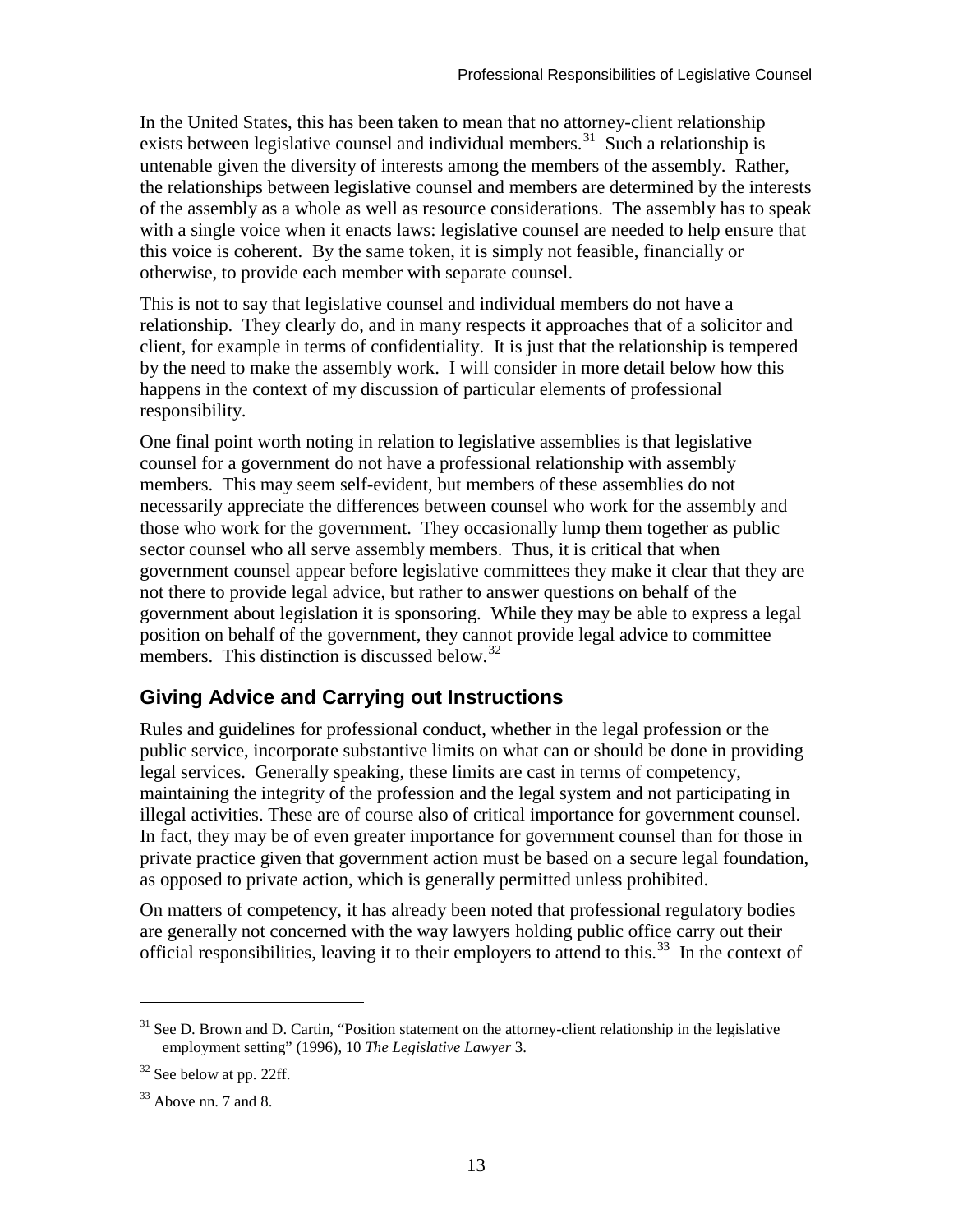legislative drafting, this approach is reinforced by a case alleging negligence in the drafting of an agreement.<sup>[34](#page-15-0)</sup> The defendant solicitor had drafted an agreement of purchase and sale of a business, but his client misunderstood the effect of a critical clause for calculating the purchase price and ended up paying more for the business than he thought he would. However, the court rejected the allegation of negligence on the basis that the client was a sophisticated businessman and that the clause was a "business clause with wording which I find was familiar to an experienced businessman in the insurance industry." If the courts are prepared to let sophisticated business people look out for themselves in terms of understanding what is drafted for them, the same is likely to be all the more true of governments.

<span id="page-15-7"></span>A further unique dimension of government practice is how it relates to the public interest. [35](#page-15-1) In so far as democratic government is founded on serving the public interest, legal counsel in the public sector must take it into account to a greater extent than their counterparts advising private sector clients who do not have the same focus on the public interest. In this sense, government counsel may, as Professor Hutchinson<sup>[36](#page-15-2)</sup> and Code,  $J^{37}$  $J^{37}$  $J^{37}$ suggest, have a greater obligation to consider the public interest than do their counterparts in private practice. But what is in the public interest is often difficult to define, if not a matter of some controversy.<sup>[38](#page-15-4)</sup> How then are legislative counsel to meet these obligations to consider interests that resist clear definition and avoid illegality when they are writing the law itself? The answers to these questions may be found in the principles of constitutional government and democratic processes.

<span id="page-15-6"></span>Constitutions frame legislative action and legislative counsel have an obligation to support conformity with constitutional limits when drafting laws. This obligation is recognized in provisions such as section 4.1 of the *Department of Justice Act*,<sup>[39](#page-15-5)</sup> which requires the Minister of Justice to examine draft bills and regulations to determine whether they are inconsistent with the *Canadian Charter of Rights and Freedoms*.

However, determining consistency with constitutional limits is hardly an exact science and indeed the courts generally presume that laws are valid. This is reflected in the further obligation under section 4.1 to report to the House of Commons any inconsistency that the Minister "ascertains" from examining a draft bill or regulation. This threshold

<span id="page-15-0"></span><sup>34</sup> *Hallmark Financel v. Fraser & Beatty* (1990), 1 OR 3d 641 (OCGD).

<span id="page-15-1"></span><sup>35</sup> See also Note, (2008), 121 *Harvard Law Review* 1409 at 1413-4.

<span id="page-15-2"></span> $36$  Above n. [9.](#page-6-5)

<span id="page-15-3"></span><sup>37</sup> See the *Alpha Care* decision, above n. [10](#page-6-6)

<span id="page-15-4"></span><sup>38</sup> See L. Pal and J. Maxwell, *Assessing the Public Interest in the 21st Century: A Framework* (Paper prepared for the External Advisory Committee on Smart Regulation, 2004) [http://www.cprn.org/documents/25967\\_en.pdf](http://www.cprn.org/documents/25967_en.pdf) and D. Zussman, "Governance: The New Balance between Politicians and Public Servants in Canada" 38 Optimum Online, issue 4, Dec. 2008 [\(http://www.optimumonline.ca/article.phtml?id=319\)](http://www.optimumonline.ca/article.phtml?id=319).

<span id="page-15-5"></span><sup>39</sup> RSC 1985, c. J-2.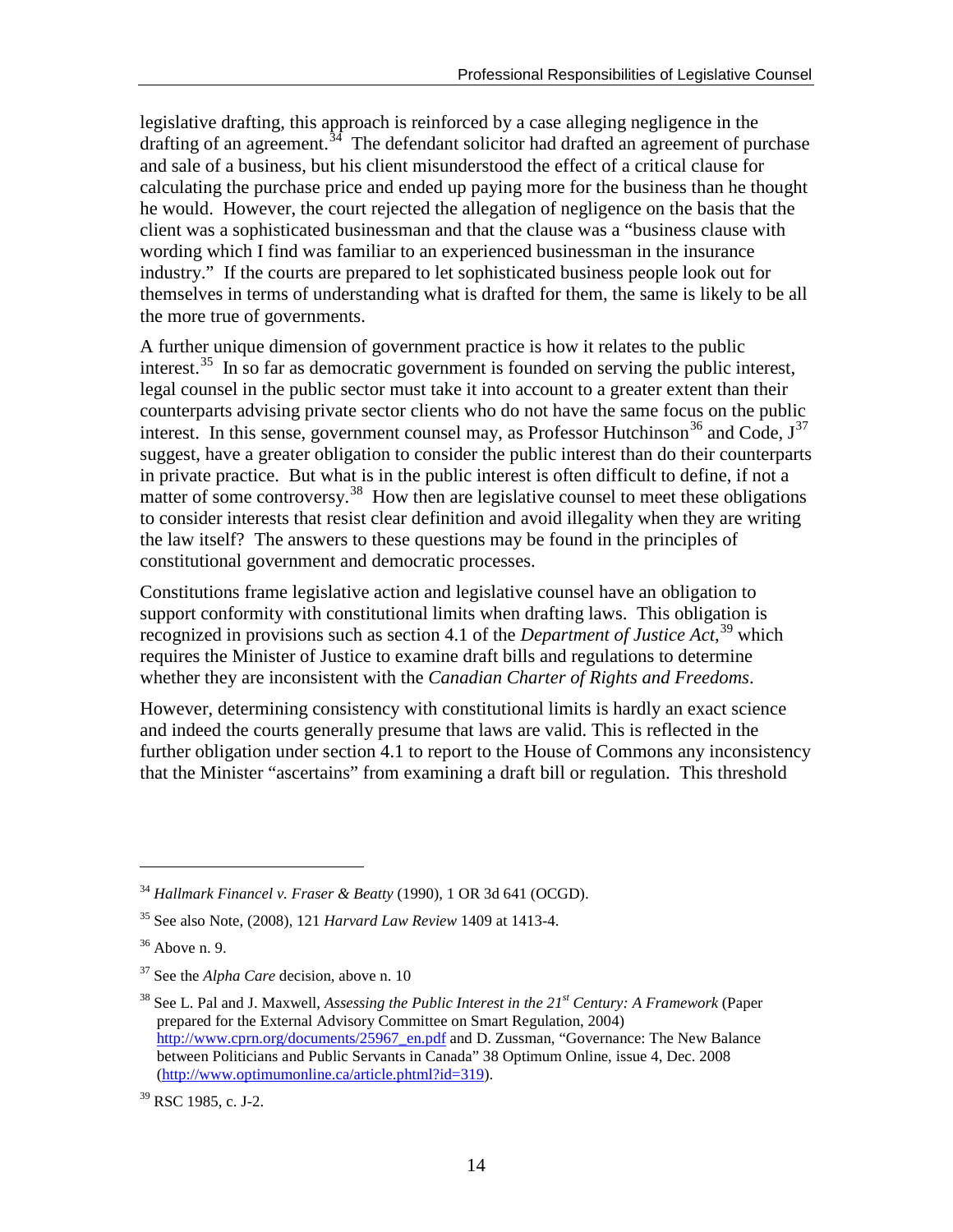for reporting requires a high degree of certainty about the inconsistency, one that is generally considered to exist only when no credible argument can be made to oppose it.<sup>[40](#page-16-0)</sup>

Lest this give short shrift to constitutional limits, one should note the role that the democratic process plays in law-making and the functioning of democratically elected governments. Democracy entails the popular election of officials who are thereby entrusted with the right to exercise public powers. Counsel are employed to advise them and, as Professor Hutchinson says, "to defer to such officials on what the public interest demands in deciding on policy and implementing it."<sup>[41](#page-16-1)</sup> Thus, it is the responsibility of legislative counsel, on the one hand, to advise of the potential for a finding of unconstitutionality but, on the other, to give effect to the judgment of ministers about whether to proceed with legislation despite that potential. Legislative counsel are not judges and do not exercise power over ministers or elected members.

However, there is undoubtedly a point at which it is not sufficient merely to give advice and stand back. In the *Alpha Care* decision, Code, J said:

[39] I am inclined to the view that it is equally fundamental that the City Solicitor ensure that City Council "complies with the law." It is not enough to take an adversarial stance in litigation, because opposing counsel's argument is not well framed, if it means that City Council will continue to proceed in a manner that knowingly violates the law. The statutory framework governing municipalities generally and the City of Toronto in particular, as set out above, does not permit this approach. More fundamentally, the importance of the rule of law as a constitutional precept in Canada does not permit this approach to public administration at any level of government. $42$ 

If a government client is intent on pursuing a course of action that is manifestly illegal and no credible argument exists to support the constitutionality of what legislative counsel are being instructed to draft, they must consider whether to continue to act. Reed Dickerson captures this as follows:

<span id="page-16-5"></span>How far may a draftsman give vent to his own social values when shaping deals for his client? The answer is "not very far." If he cannot remain functionally loyal to his client's views, he should withdraw from the relationship. On the other hand, a draftsman who is deferential, decently reticent, candid and diplomatic can usually make much policy in the service of his client. $43$ 

Although constitutionality is of the utmost importance in drafting laws, it does not, as noted above,<sup>[44](#page-16-4)</sup> exhaust the responsibilities of legislative counsel. Another facet of their

<span id="page-16-0"></span><sup>40</sup> The approach has been documented by other commentators, notably J. Hiebert, *Charter Conflicts: What is Parliament's Role?*, McGill-Queen's University Press: 2002 at 10.

<span id="page-16-1"></span> $41$  Above n. [9](#page-6-5) at 117.

<span id="page-16-2"></span><sup>42</sup> See Alpha Care, above n. [10](#page-6-6) at para. 39.

<span id="page-16-3"></span><sup>&</sup>lt;sup>43</sup> R. Dickerson, *The Fundamentals of Legal Drafting*,  $2^{nd}$  ed. (Little, Brown and Company, Toronto: 1986) at 13. See also Zussman, above n. [38.](#page-15-6)

<span id="page-16-4"></span> $44$  See n. [20.](#page-8-5)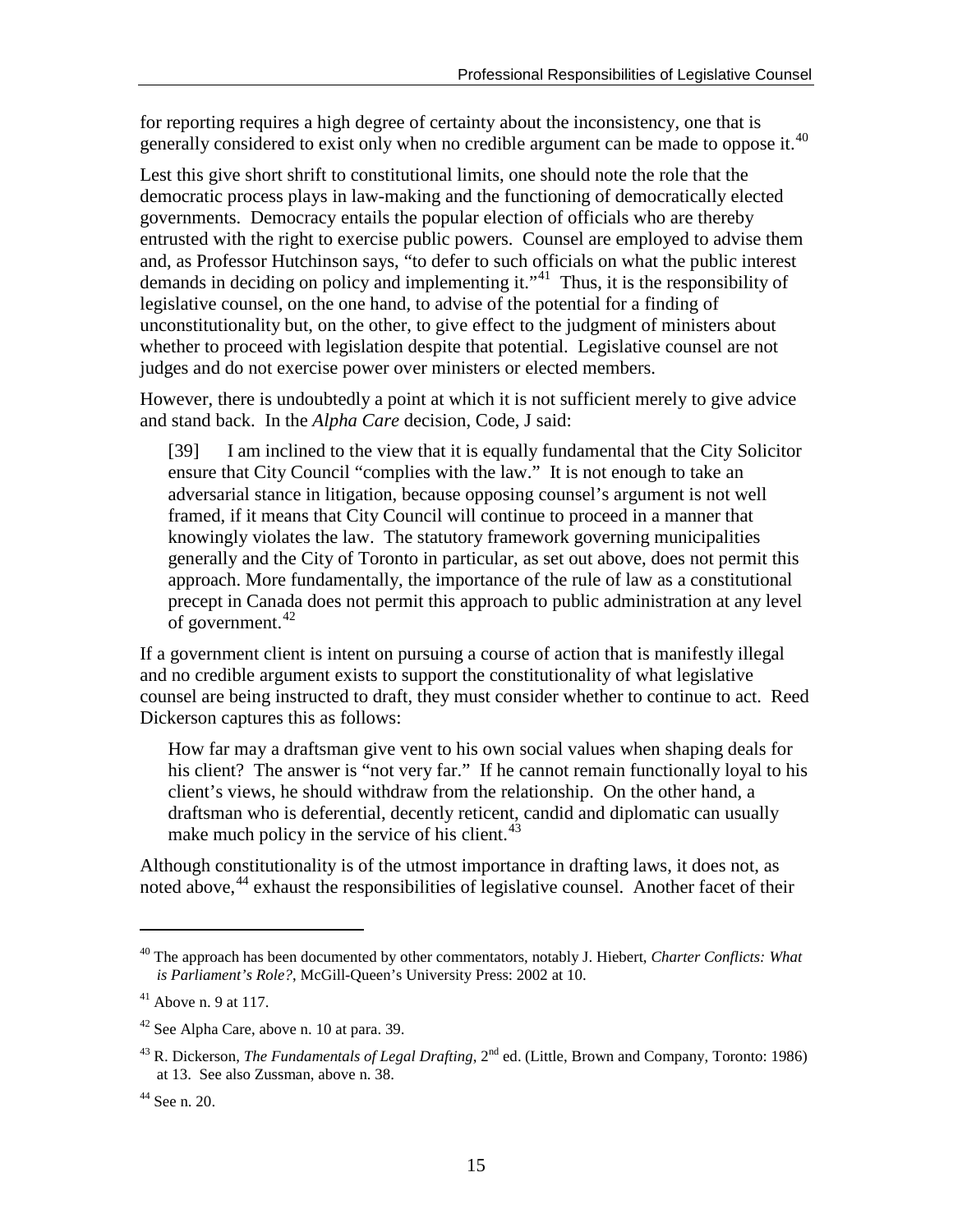role that informs its ethical dimension is to ensure that the law is clearly stated in accordance with drafting conventions. This is not always easy, particularly when instructing officials may have an interest in preserving vagueness or ambiguity. Reed Dickerson recounts one of his experiences of this:

There are ethical problems peculiar to legal drafting. When I was drafting laws for the Pentagon, a high-level lawyer from the National Security Agency asked me to "fuzz up" a draft bill so that, when the particular provision came back to NSA to be administered, they could interpret it to mean what they wanted to have subtly hidden in it. Although such an action would certainly not be unprecedented, I indicated that I would not participate in any scheme that put blinders on Congress.<sup>[45](#page-17-1)</sup>

Dickerson's refusal to draft under these circumstances no doubt reflects a unique characteristic of the services that legislative counsel provide. They do not merely give advice, which their clients may or may not choose to follow. They are using their powers of expression to create something for their clients to use. The connection that legislative counsel have with their draft text arguably results in a greater sense of responsibility than if they had simply given their clients advice. And although this responsibility may be diminished by attaching cautionary advice to the draft, it cannot be completely absolved.

## <span id="page-17-0"></span>**Conflict of Interest**

Conflict of interest is a matter of some importance both for members of the legal profession as well as for public servants. It entails both actual conflicts as well as the appearance of a conflict. Although there is much common ground between the two in terms of general types of conflict of interest, the way in which they arise are often quite distinct.

In the legal professional context, there are three general sources of conflicts of interest:

- conflicting interests of different clients;
- conflicting interests as between legal counsel and their clients;
- <span id="page-17-6"></span>• conflicts between practising law and concurrently engaging in some other business, occupation or activity.<sup>[46](#page-17-2)</sup>

Similar types of conflicts of interest are defined in the public service context in terms of private interests and public service duties.<sup>[47](#page-17-3)</sup> They involve relationships that public servants may have with persons or organizations outside government, particularly relationships that result in personal gain. The latter are often addressed not only by codes of conduct, but also by penal sanctions for behaviour that amounts to corruption or abuse of office.<sup>[48](#page-17-4)</sup>

<span id="page-17-5"></span><span id="page-17-1"></span><sup>45</sup> Dickerson, above n. [43.](#page-16-5)

<span id="page-17-2"></span><sup>&</sup>lt;sup>46</sup> See CBA Code, chapters 5 and 6.

<span id="page-17-3"></span><sup>47</sup> See Canada PS Code, chapter 2 and the *Conflict of Interest Act*, SC 2006, c. 9, s. 2 dealing with political office-holders and appointees.

<span id="page-17-4"></span><sup>48</sup> See *Criminal Code*, RSC 1985, c. C-46, ss. 119-125.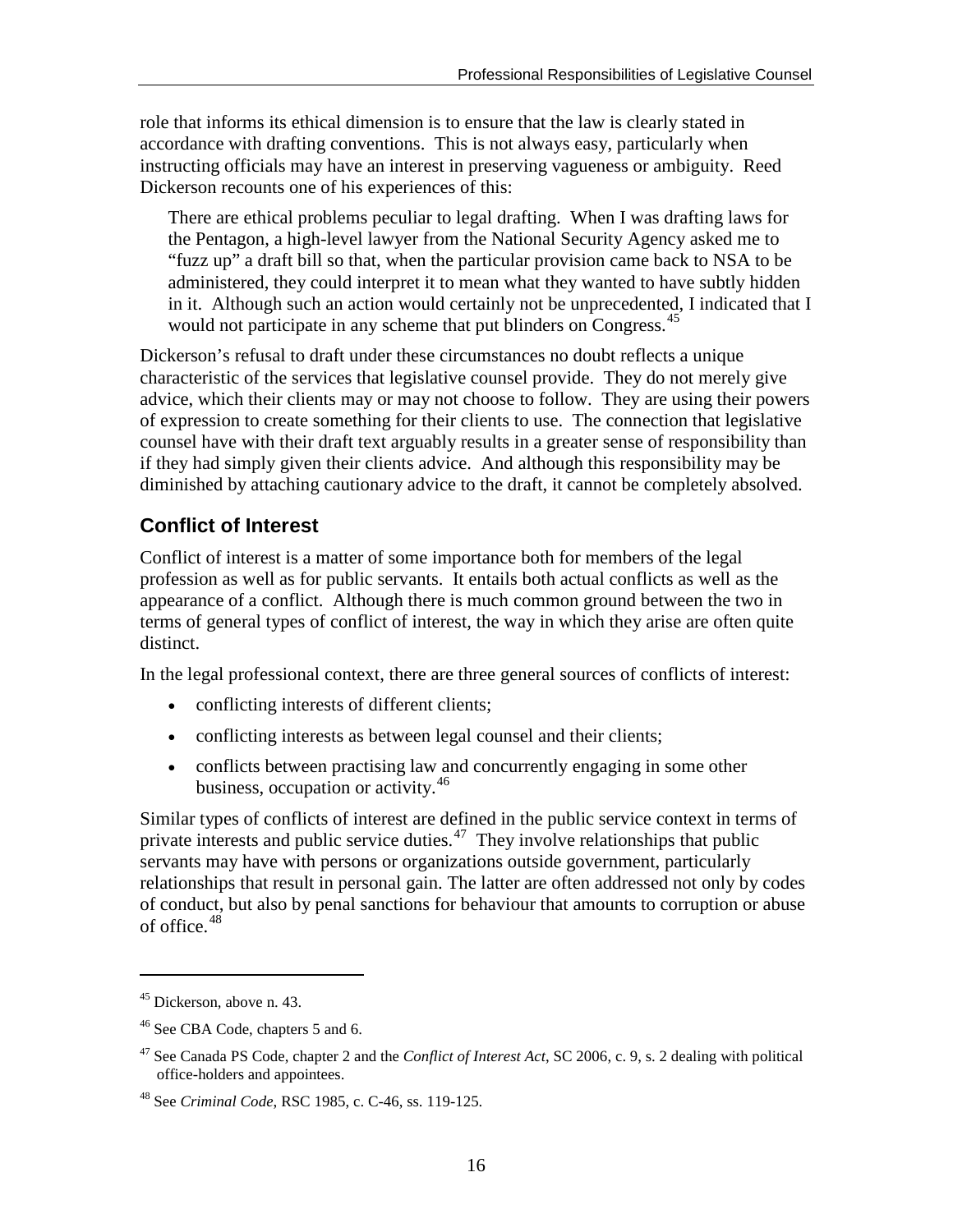## <span id="page-18-0"></span>*Conflicting Interests of Clients*

Legislative counsel who work for a government or legislative assembly have, strictly speaking, only one client. They are generally employed to provide legal services exclusively to that client and are generally prohibited from practising law otherwise. Hence, there is little chance for this form of conflict to arise in terms of counsel's work during their employment for such a client. However, there is potential for conflict in terms of their work either before or after such employment. There are also, if not conflicts, tensions that can arise within the various components of a complex governmental client. I will deal here with pre- and post-employment conflicts and consider internal client tensions below under the heading of institutional conflicts.

The potential for pre- and post-employment conflicts is recognized in many professional codes when a member of one law firm transfers to another. For example, the CBA Code says:

23. Where the transferring member actually possesses relevant information respecting the former client that is confidential and disclosure of it to a member of the new law firm might prejudice the former client, the new law firm shall cease its representation of its client in that matter unless: …[49](#page-18-1)

It then elaborates circumstances that will negate or mitigate the conflict.

In the context of someone transferring from private practice to employment with a public sector client, there may indeed be potential for conflict in this sense, for example when someone transfers to a law enforcement branch that deals with their former clients. It is also conceivable that there could be a conflict of interest when counsel who has advised private sector clients on a law transfers to a government agency that is revising the law as a result of litigation carried on by those clients against the government. However, it is difficult to see how a conflict could arise from the fact alone of having worked for private sector clients who are subject to a law of general application that is being revised. There is also no conflict when a change of government takes place since the client is the government and not the particular individuals who happen to hold office.

Professional codes also recognize the potential for conflict when counsel leave the government to work in the private sector. For example, chapter 5, rule 18 of the CBA Code says:

18. A lawyer who has information known to be confidential government information about a person, acquired when the lawyer was a public officer or employee, shall not represent a client (other than the agency of which the lawyer was a public officer or employee) whose interests are adverse to that person in a matter in which the information could be used to that person's material disadvantage.

Similarly, subrule 6.05(5) of the LSUC Code says:

<span id="page-18-1"></span> $49$  Above n. [7](#page-5-5) at chapter 5.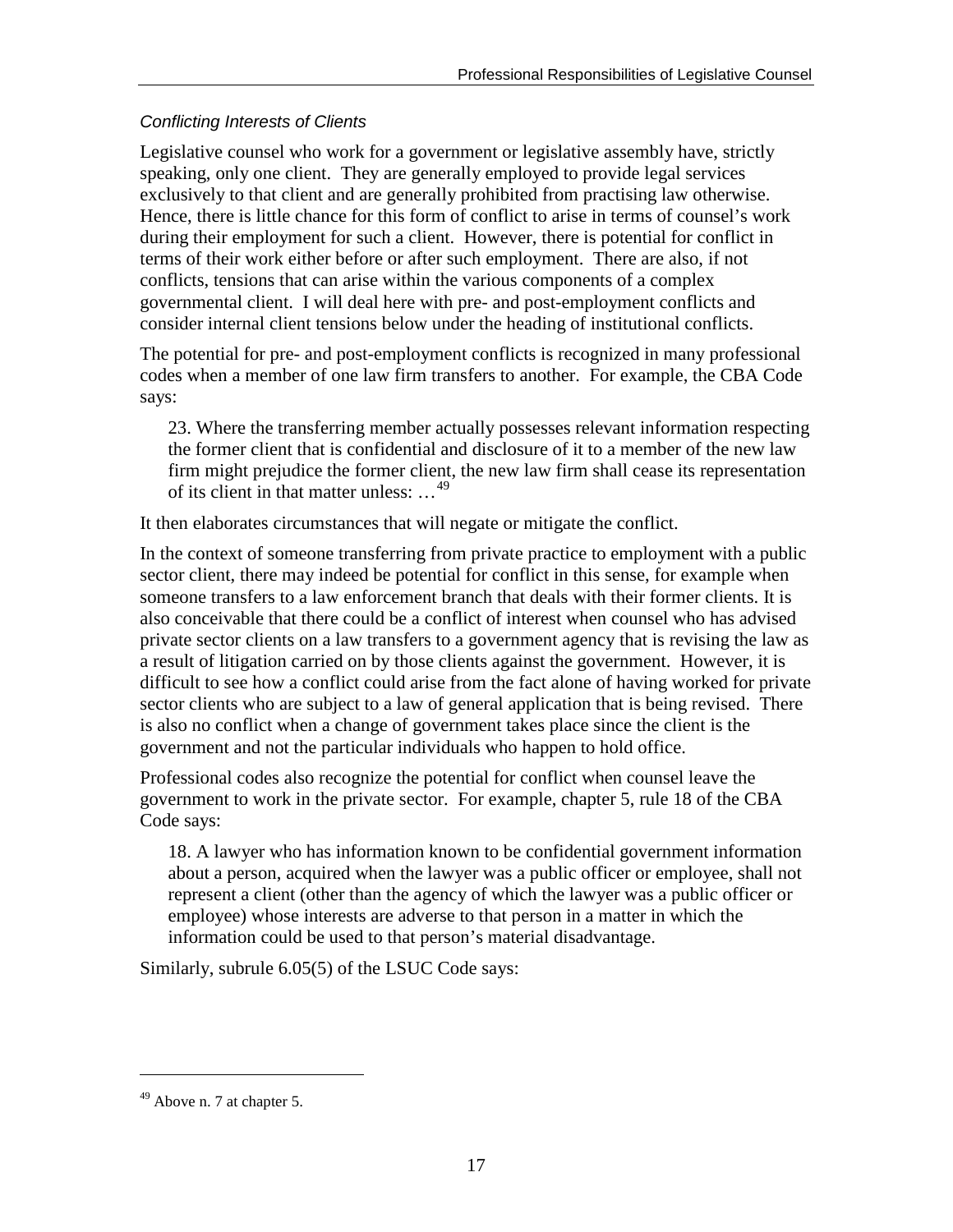(5) A lawyer who has left public office shall not act for a client in connection with any matter for which the lawyer had substantial responsibility before leaving public office.

Finally, public service codes and conflict of interest legislation also regulate postemployment activities of public servants. For example, chapter 3 of the Canadian Public Service Code says:

former public servants should undertake to minimize the possibility of real, apparent or potential conflicts of interest between their new employment and their most recent responsibilities within the federal public service.<sup>[50](#page-19-1)</sup>

It then goes on to identify particular activities that are not to be carried on within prescribed periods following departure from the public service, including:

give advice to their clients using information that is not available to the public concerning the programs or policies of the departments or organizations with which they were employed or with which they had a direct and substantial relationship.

The seriousness with which the courts are prepared to take these provisions is amply demonstrated in *Tiboni v. Merck Frosst Canada* where the court ruled that a former Minister of Health was disqualified from acting as counsel on a matter involving the actions of his department while he was the minister.<sup>[51](#page-19-2)</sup>

#### <span id="page-19-0"></span>*Conflicting Interests between Counsel and their Clients*

What constitutes a conflict of interest with a client, whether in the professional or public service context, is often self-evident. Monetary gain and outside activities that call into question a person's integrity are clear examples.<sup>[52](#page-19-3)</sup> But for legislative counsel, the potential for conflicting interests is quite substantial given the generally broad application and scope of the legislative texts they draft. Legislative counsel are subject to the law like other citizens and may be affected by it in a personal capacity. If a rigorous concept of conflict of interest were applied to them, there would be very little legislation on which they could work. Thus, the mere fact that legislation may apply to legislative counsel themselves should not be enough to disqualify them from working on it.

Arguably, a conflict for legislative counsel must entail a personal interest that is greater or more substantial than that of most other members of the public. For example, there is no impediment to drafting general provisions for the imposition of income tax on individuals. However, the drafting of a provision for a special tax exemption for owners of a certain type of property might create such a conflict if the person drafting it owns such property too. The dividing line between the two situations may not always be easy to draw and codes of conduct generally leave some discretion for dealing with them.<sup>[53](#page-19-4)</sup>

<span id="page-19-1"></span><sup>50</sup> See also Part 3 of the *Conflict of Interest Act*, SC 2006, c. 9, s. 2.

<span id="page-19-2"></span><sup>51</sup> 2008 CanLII 6872 (ON S.C.).

<span id="page-19-3"></span> $52$  Above n. [48.](#page-17-5)

<span id="page-19-4"></span> $53$  For example, chapter 2 of the Canada PS Code, above n. [47,](#page-17-6) says: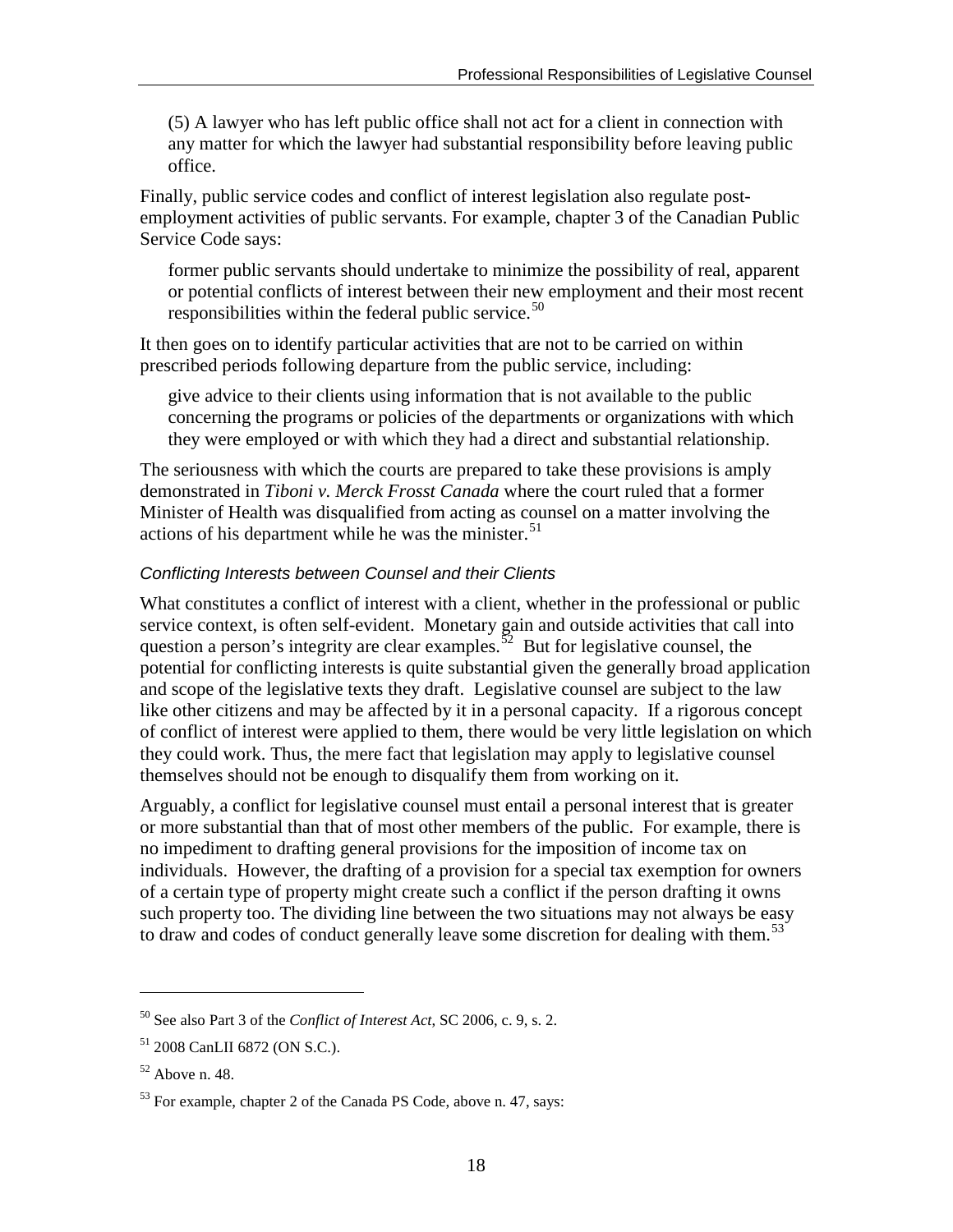Responsibility for drafting legislation can also give rise to another type of conflict in terms of personal views about the merits of the policy that forms the substance of drafting instructions. When legislative counsel have strong and contradictory views about the policy, there is a conflict of interest that imperils their professional relationship and, in the public service context, their political neutrality. Although the role of a legal adviser or public servant is to give fearless, objective advice, there is a line beyond which advice becomes obstruction and confidence is undermined. It may be crossed when one loses sight of the role of elected officials to make policy decisions.

#### <span id="page-20-0"></span>*Conflicting Activities*

Conflict of interest in the public service context goes beyond matters of material gain to include activities that are incompatible with public service employment. This reflects one of the fundamental underpinnings of a professional public service: political neutrality and the capacity to serve both a government of any political stripe and, more generally, the public. Political neutrality is supported both by legislative restrictions on the political activities of public servants<sup>[54](#page-20-2)</sup> as well as by public service codes of conduct, for example the Canadian Code, which says:

Public servants must work within the laws of Canada and maintain the tradition of the political neutrality of the Public Service.

Public servants shall perform their duties and arrange their private affairs so that public confidence and trust in the integrity, objectivity and impartiality of government are conserved and enhanced.[55](#page-20-3)

The requirement of political neutrality sets government counsel apart from their private sector colleagues. On the one hand, they must maintain a higher level of detachment from their clients while on the other hand being capable of advising their political rivals should there be a change in government.

#### <span id="page-20-1"></span>*Institutional Conflict*

Deborah MacNair identifies a further type of conflict of interest that is not addressed in professional or public services codes:

The role of the Minister of Justice and Attorney General poses for many an 'institutional' conflict of interest. This has been interpreted to mean that the position, by its very nature, puts the individual who occupies it in an automatic conflict of interest. The conflict arises as a result of the dual role of the Minister. On the one hand, the Minister of Justice develops policy proposals for legislation and provides

Where outside employment or activities might subject public servants to demands incompatible with their official duties, or cast doubt on their ability to perform their duties in a completely objective manner, they shall submit a Confidential Report to their Deputy Head. The Deputy Head may require that the outside activities be curtailed, modified or terminated if it is determined that real, apparent or potential conflict of interest exists.

<span id="page-20-2"></span><sup>54</sup> See the *Public Service Employment Act*, Part 7 (Political Activities), SC 2003, c. 22.

<span id="page-20-3"></span> $55$  Ibid.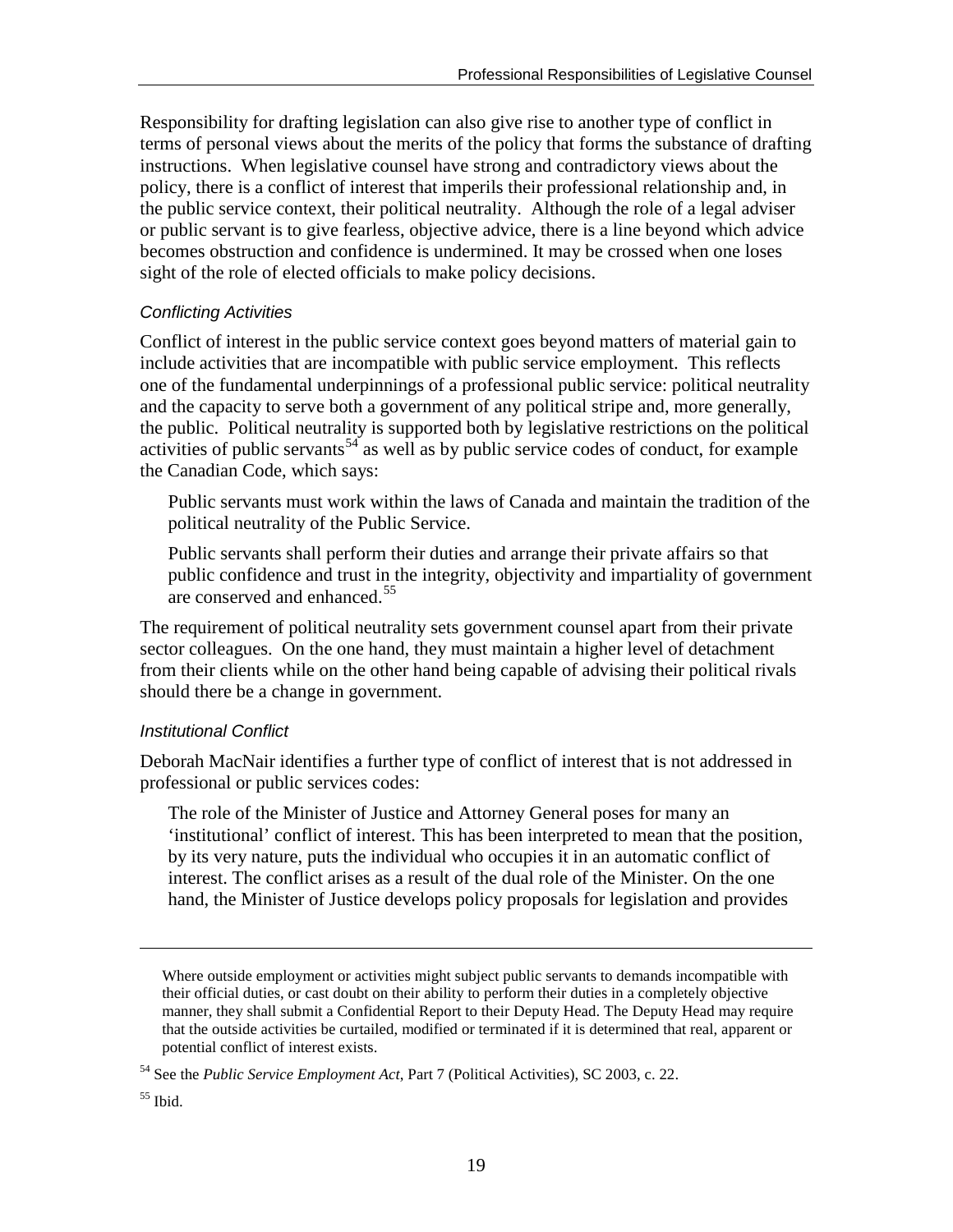legal advisory services to the federal Crown; on the other hand, the Attorney General of Canada must exercise their responsibilities in an independent manner and in the public interest.[56](#page-21-0)

A further dimension of this situation arises from the organization of governments into various departments and agencies that support different ministers. Although the principle of Cabinet solidarity and the unity of the Crown amalgamate them into a single entity, the real world of politics and government is rife with internal differences among these components as to what should be done in any given situation. The policy-making and governance structures within government are intended resolve these differences, ultimately by ensuring that they are brought to the Cabinet for final resolution if they cannot be resolved otherwise. But within these processes, individual actors within government constantly seek policy and legal support for their positions and often look to government counsel as if they were their own counsel as opposed to counsel for the larger government enterprise. Arguably, the differences among these actors produce conflicts that are similar to those that arise among individual clients in the private sector.

This type of conflict is of a somewhat different nature from the others. It is sanctioned by legislation that creates government institutions and defines the roles of those who act for them. For example, following the Glassco Commission Report,  $57$  the Department of Justice was given the role of providing legal services to the whole of the Government of Canada. Thus, it may be more accurate to refer to this as an institutional *tension* rather than a conflict of interest. It is analogous to the concept of bias in administrative law. The courts have recognized that bias is not an immutable concept, but rather it varies from one public role to another. An absence of bias is generally a prerequisite for adjudicative functions where a decision-maker must maintain an even hand between the parties. However, it may have less significance in the context of legislative powers since policy-making functions presuppose a range of points of view with no "right" answer. This is exemplified in *Alaska Trainship Corporation et al. v. Pacific Pilotage Authority*[58](#page-21-2) where the Supreme Court of Canada found that any bias in the exercise of certain regulation-making functions was authorized by the statutory framework that constituted the regulation-making authority. Laskin, CJ said:

As LeDain J. pointed out in his reasons, the Pacific Pilotage Authority has both an operating and a regulatory function. Once the appointments to it are conceded to be validly made (and I should note they also include persons associated with shipping interests) and there is no contention of bad faith, I find it difficult to deny it the power to exercise its regulatory authority, in fact a legislative power, in accordance with the statutory prescriptions, even though there is a resulting pecuniary benefit. Such a

<span id="page-21-0"></span><sup>56</sup> Above n. [2](#page-3-1) at 145. See also James B. Kelly, "Bureaucratic Activism and the Charter of Rights and Freedoms: the Department of Justice and its entry into the centre of government" (1999), 42 Can. Pub. Admin. 476 at 502 discussing the tension inherent in the Minister of Justice's role in examining government bills under section 4.1 of the *Department of Justice Act*.

<span id="page-21-1"></span><sup>57</sup> Canada, Royal Commission on Government Organization, *Report*, Ottawa, 1962,

<span id="page-21-2"></span><sup>58</sup> [1981] 1 S.C.R. 261.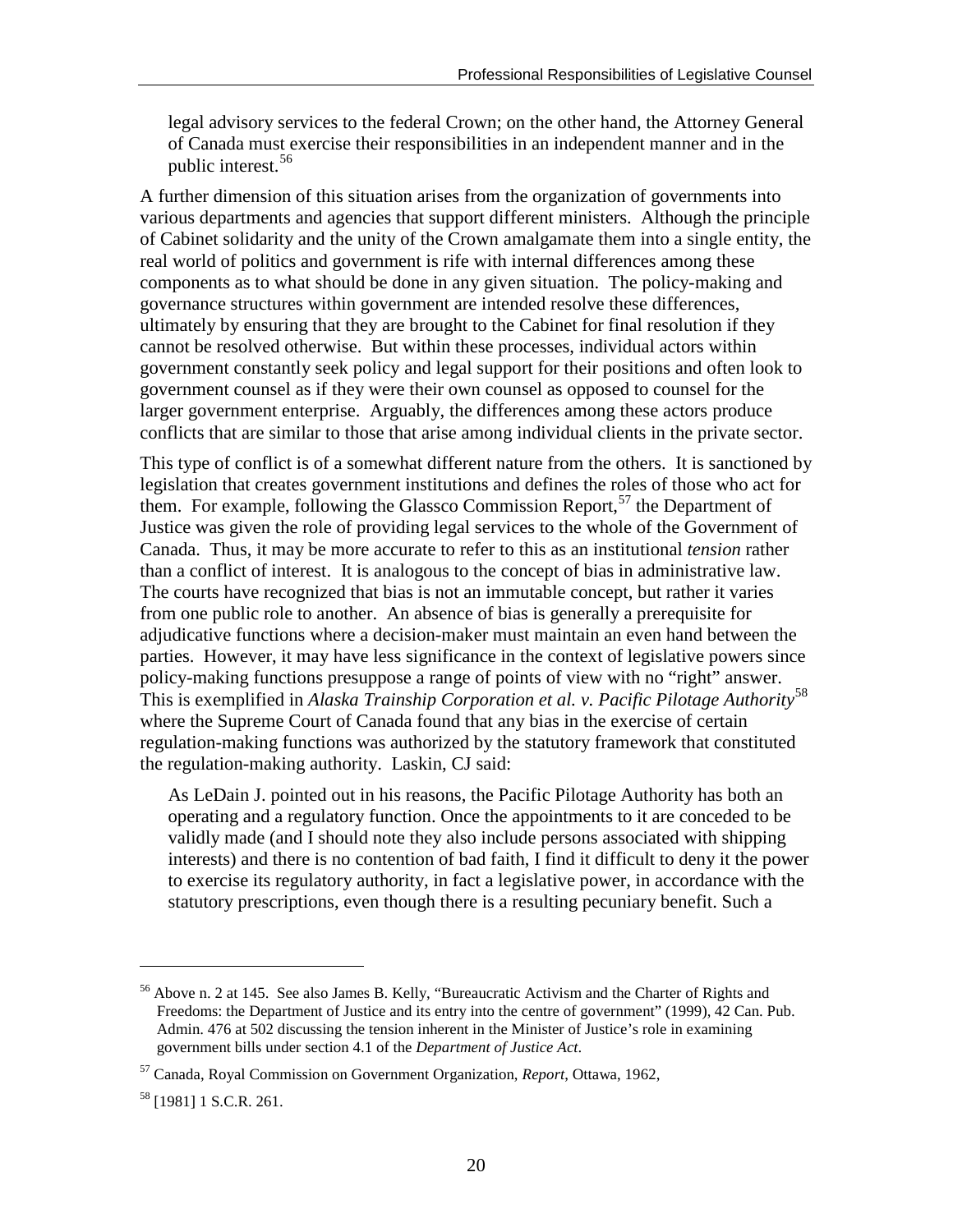benefit is immanent in the statute under s. 9(2), if not also in the regulation-making power.[59](#page-22-1)

If the tensions that arise in the context of providing legal, including legislative, services in the public sector fall short of conflicts of interest, they nevertheless pose challenges to those who must manage them. It may be tempting to give in to a powerful client who is also one's employer or to simply say no and hide behind security of tenure in the public service. However, the first of these is not ethical and the second is far from satisfying. The better way is to gain the confidence of client officials and engender in them respect for the advice and drafting services one renders. This is not accomplished overnight, but rather through mastery of one's craft and the ability to argue persuasively the wisdom of a recommended course of action. In government, the generally sophisticated nature of client officials means that explanations for advice are often sought, if indeed the advice is not itself challenged. In this world, legislative counsel must often be as much advocates as drafters.

## <span id="page-22-0"></span>**Confidentiality**

Confidentiality is an essential element of most professional relationships, including those of the legal profession and the public service. It is justified by the need for frank and open discussions with legal advisers and public servants. Without it, advice is less likely to be sought and those who do seek it are less likely to disclose fully their circumstances or intentions, which in turn undercuts the effectiveness of the legal advice and counsel's role in providing it.  $60$ 

Confidentiality is addressed in a variety of ways. In the context of legal professional relationships, the law of evidence protects confidentiality under the rubric of solicitorclient privilege, $61$  which applies not only to private sector clients but also in a government context.[62](#page-22-4) In turn, the various codes of conduct for the legal profession recognize obligations to maintain client confidentiality.

<span id="page-22-7"></span>In the government context, confidentiality enjoys similar protections in terms of public service codes of conduct, information security legislation, <sup>[63](#page-22-5)</sup> exemptions from disclosure under access to information legislation $^{64}$  $^{64}$  $^{64}$  and, in the evidentiary sphere, public interest

<span id="page-22-1"></span><sup>59</sup> Ibid., at 274.

<span id="page-22-2"></span><sup>60</sup> See, for example *R. v. Gruenke* [1991] 3 SCR 263, at p. 289 where Lamer, CJC said:

The *prima facie* protection for solicitor-client communications is based on the fact that the relationship and the communications between solicitor and client are essential to the effective operation of the legal system. Such communications are inextricably linked with the very system which desires the disclosure of the communication....

<span id="page-22-3"></span><sup>61</sup> *Blank v. Canada* [2006] 2 SCR 319 and *Canada v. Blood Tribe Department of Health* [2008] SCC 44. Note that litigation privilege protects communications between counsel and their clients independently of whether they are confidential.

<span id="page-22-4"></span><sup>62</sup> See *R. v. Campbell* [1999] 1 SCR 565 at para. 49.

<span id="page-22-5"></span><sup>63</sup> *Security of Information Act*, RSC 1985, c. O-5 (formerly the *Official Secrets Act*).

<span id="page-22-6"></span><sup>64</sup> *Access to Information Act*, RSC 1985, c. A-1, ss. 13-25 and 68-69.1.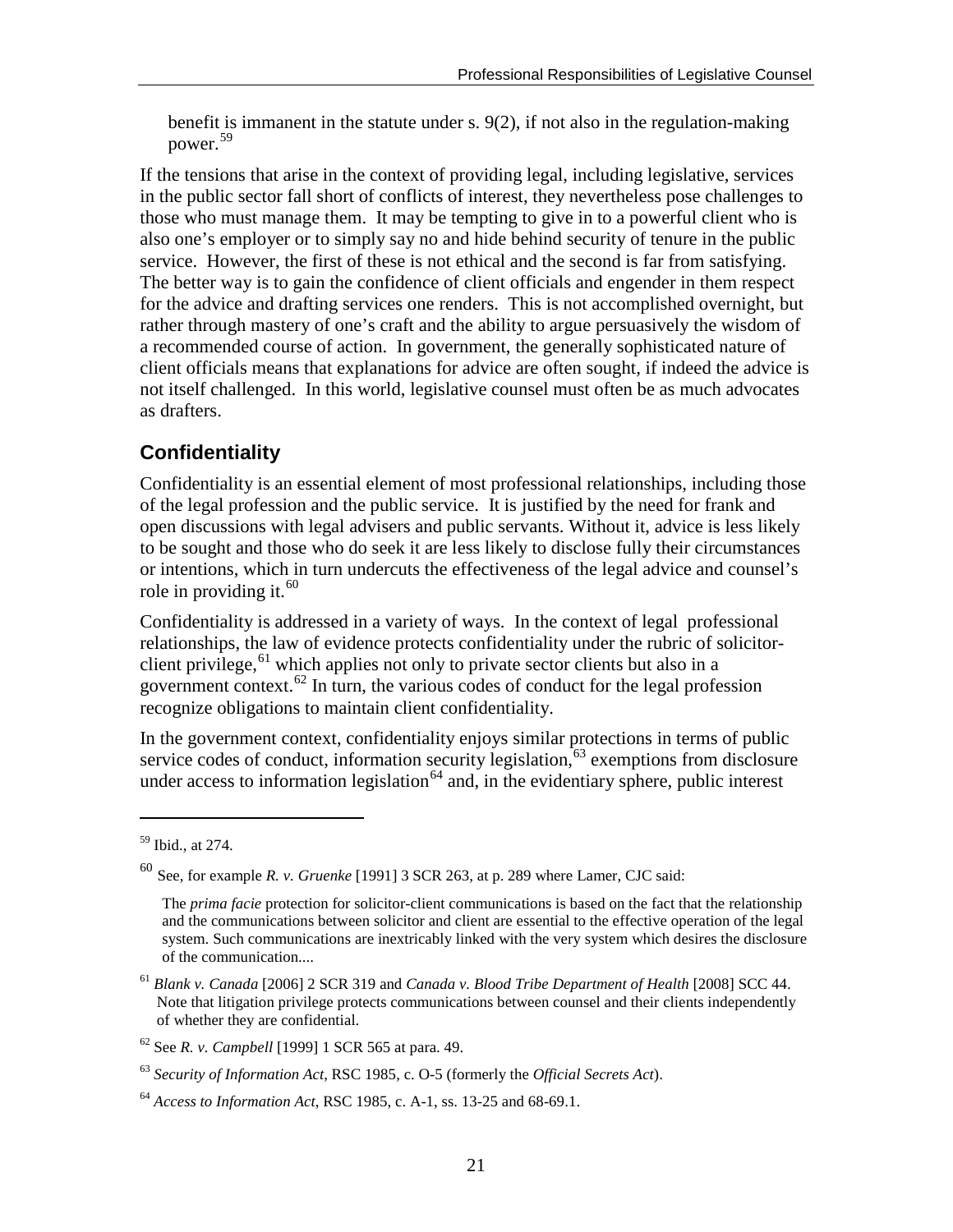immunity, which generally protects against the disclosure of information held by governments when its release would not be in the public interest.<sup>[65](#page-23-1)</sup>

#### <span id="page-23-0"></span>*What information is protected?*

#### **Legal Professional Relationships**

Solicitor-client privilege applies if three elements are present:

- <span id="page-23-5"></span>1. the communication must be between a solicitor and client;
- 2. it must entail the seeking or giving of legal advice; and
- 3. it must be intended to be confidential by the parties.  $66$

These elements may be found in the context of government counsel's relationship with their client, but in *R. v. Campbell*, Binnie, J also recognized that:

It is, of course, not everything done by a government (or other) lawyer that attracts solicitor-client privilege. While some of what government lawyers do is indistinguishable from the work of private practitioners, they may and frequently do have multiple responsibilities including, for example, participation in various operating committees of their respective departments. Government lawyers who have spent years with a particular client department may be called upon to offer policy advice that has nothing to do with their legal training or expertise, but draws on departmental know-how. Advice given by lawyers on matters outside the solicitor-client relationship is not protected.<sup>[67](#page-23-3)</sup>

One area where this appears to have given rise to some debate is in relation to draft legislation. In *Cooper v. BC*, [68](#page-23-4) Tysoe, J considered a draft of the *Mortgage Brokers Act* and concluded: "... although the document may have been prepared by legislative counsel, it does not disclose the seeking or giving of legal advice. It is not privileged and shall be disclosed." (at para. 20). However, he ordered that a similar draft containing comments by legislative counsel was not to be produced: "It reflects the giving of legal advice and it is privileged to that extent" (at para. 25).

This decision is difficult to reconcile with the scope generally accorded solicitor-client privilege and perhaps reflects a misunderstanding of the nature of draft legislation and the services rendered by legislative counsel in preparing it. It is not merely a policy document, but also encapsulates the opinion of legislative counsel that the draft will produce in law the desired legal effect. This is quintessential legal advice that has been

<span id="page-23-1"></span> $65$  This privilege has traditionally been known as Crown privilege, but this is something of a misnomer, as explained by D. Paciocco and L. Stuesser, *The Law of Evidence*, 2<sup>nd</sup> ed. (Irwin Law: Toronto, 1999) at 173.

<sup>66</sup> *Solosky v. The Queen* [1980] 1 SCR 821 at 837.

<span id="page-23-3"></span><span id="page-23-2"></span> $67$  Above n. [62](#page-22-7) at para. 50.

<span id="page-23-4"></span><sup>68</sup> *Cooper v. British Columbia*, unreported, February 3, 1999. See also *Health Services and Support-Facilities Subsector Bargaining Association v. British Columbia* 2002 BCSC 1509.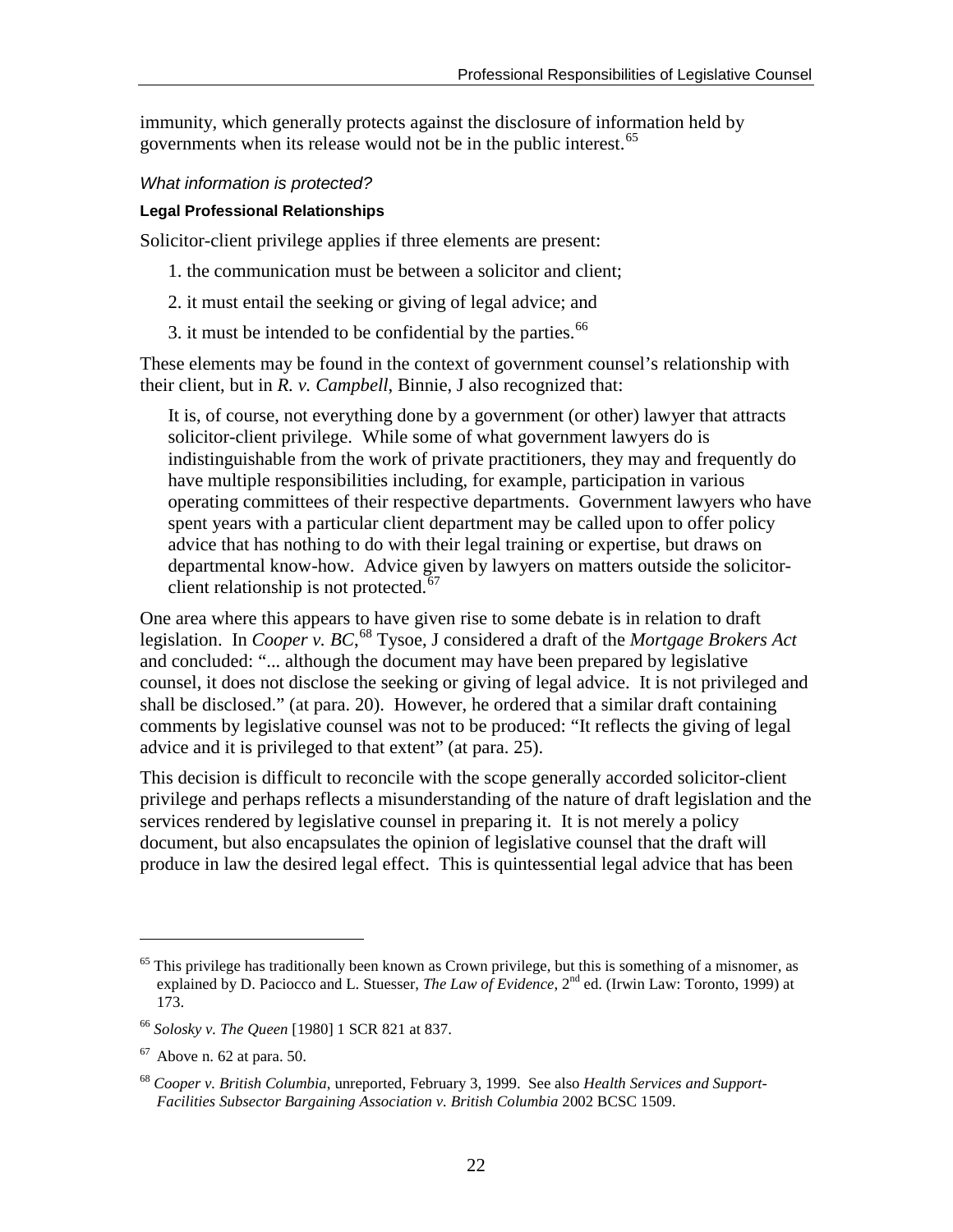<span id="page-24-3"></span>recognized as such by the Federal Court of Australia in *New South Wales v. Betfair Pty. Ltd*. [69](#page-24-0)

The Court in this case considered an argument that drafting instructions for regulations formulated by a working group, as well as drafts prepared by legislative counsel, were not protected by solicitor and client privilege. The Court rejected this argument, stating:

… the purpose of the government agency providing instructions to Parliamentary Counsel is to obtain effective and valid draft legislation that is in accord with the instructions. The provision of draft legislation without more necessarily involves Parliamentary Counsel implicitly advising that the draft legislation provided is effective and valid.<sup>[70](#page-24-1)</sup>

This conclusion was based on the following characterization of the role of legislative counsel:

Parliamentary Counsel do not merely type or format the legislation. Parliamentary Counsel apply legal skill and knowledge to give written expression to the policy underlying the proposed legislation. Parliamentary Counsel would be expected, and perhaps under a duty, to advise upon the legality or effectiveness of the legislation being sought by the instructors. In the case of subordinate legislation, if regarded as beyond power, Parliamentary Counsel would presumably advise of this view. Similarly, if an Act of Parliament was considered unconstitutional, or inconsistent with another Act of Parliament, this is a matter Parliamentary Counsel would be expected to advise upon, even if the only express instruction was to draft the legislation.

Where no problem of this kind arises, Parliamentary Counsel, in drafting the legislation and presenting the draft to the government agency, is in effect advising that the draft legislation is in accordance with the instructions given and gives legal effect to those instructions. The draft itself is not the legal advice, but the communication in providing the draft legislation contains implicitly the advice of Parliamentary Counsel endorsing the draft legislation as being effective and valid.<sup>[71](#page-24-2)</sup>

<span id="page-24-1"></span> $70$  Ibid. at para. [24].

 $\overline{a}$ 

<span id="page-24-2"></span> $71$  Ibid. at paras. [21-22].

<span id="page-24-0"></span> $69$  [2009] FCAFC 160. Note also a decision of an adjudicator in the Office of the British Columbia Information and Privacy Commissioner: 2010 BCIPC 6 commenting as follows on the BC decision:

<sup>[43]</sup> What I glean from those two cases is that, where draft legislation contains comments by Legislative Counsel those records will be privileged as disclosing or seeking legal advice. Neither *Cooper* nor *Health Services* indicates whether the comments in question were handwritten or embedded in the document by virtue of word processing software. In my view, there is no relevance to such a distinction. The only question here is whether the redline track changes in the records of category H can be considered commentary that discloses the giving or receiving of legal advice. In my view, the delineated additions and deletions to the text of the draft statutes in this case are commentary disclosing the giving of legal advice by Legislative Counsel. In essence, the tracked changes encapsulate counsel's confidential advice, on the face of the record, as to recommended statutory amendments. For this reason, these drafts are subject to solicitor-client privilege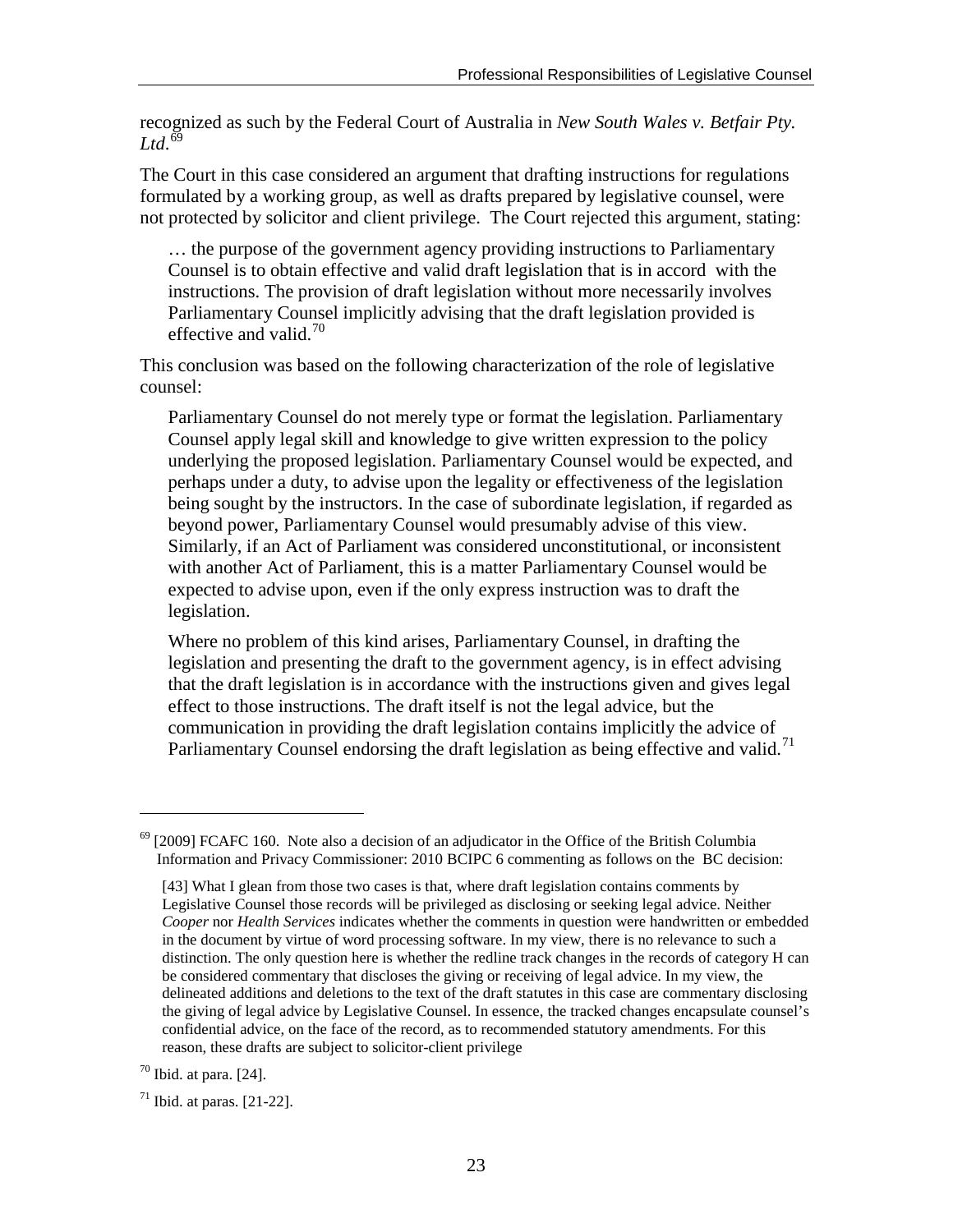In a legal context, confidentiality is protected not only by evidentiary privileges, but also by the various professional codes. For example, the CBA Code says that confidentiality extends to "all information concerning the business and affairs of the client acquired in the course of the professional relationship".<sup>[72](#page-25-0)</sup> This goes further than solicitor-client privilege, as the following commentary indicates:

This ethical rule must be distinguished from the evidentiary rule of solicitor-client privilege with respect to oral or written communications passing between the client and the lawyer. The ethical rule is wider and applies without regard to the nature or source of the information or to the fact that others may share the knowledge.<sup>[73](#page-25-1)</sup>

#### **Government Information**

In the government context, confidentiality is generally defined in terms of security requirements that mirror disclosure exemptions in access to information legislation. For example, the Treasury Board of Canada has elaborated information security requirements in the following terms:

Departments must identify information and other assets when their unauthorized disclosure, with reference to specific provisions of the *Access to Information Act* and the *Privacy Act*, could reasonably be expected to cause injury to:

- 1. the national interest. Such information is *classified*. It must be categorized and marked based on the degree of potential injury (injury: "Confidential"; serious injury: "Secret"; exceptionally grave injury: "Top Secret").
- 2. private and other non-national interests. Such information is *protected*. It must be categorized and marked based on the degree of potential injury (low: "Protected A"; medium: "Protected B"; high: "Protected C").  $^{74}$  $^{74}$  $^{74}$

This is supplemented by guidance from the Privy Council Office that Cabinet confidences are to be designated as either *classified* or *protected*, depending on the nature of the information they contain.

<span id="page-25-5"></span>Cabinet confidences are also protected as a matter of evidence under the rubric of public interest immunity.<sup>75</sup> In addition, these evidentiary protections are mirrored in access to information legislation, which protects them from disclosure. In Canada, legislation dealing with Cabinet confidences specifically limits the protection to those that are less than 20 years old. It also identifies "draft legislation / *avant projets de loi ou projets de règlement*" as a Cabinet confidence.<sup>[76](#page-25-4)</sup>

 $72$  CBA Code, above n[. 7,](#page-5-5) ch. IV, rule 1.

<span id="page-25-1"></span><span id="page-25-0"></span> $73$  Ibid.

<span id="page-25-2"></span><sup>&</sup>lt;sup>74</sup> Government Security Policy, s. 10.6 [\(http://www.tbs-sct.gc.ca/pol/doc](http://www.tbs-sct.gc.ca/pol/doc-eng.aspx?id=12322§ion=text#cha3)eng.aspx?id=12322 $&\text{section}$ =text#cha3).

<span id="page-25-3"></span><sup>75</sup> See the *Canada Evidence Act*, RSC 1985, c. C-5, s. 39, *Carey v. Ontario* [1986] 2 SCR 637 at para. 14 and *Babcock v. Canada* [2002] SCC 57.

<span id="page-25-4"></span><sup>76</sup> See the *Access to Information Act*, RSC 1985, c. A-1, s. 69(1)(f) and the *Canada Evidence Act*, RSC 1985, c. C-5, s. 39(2)(f).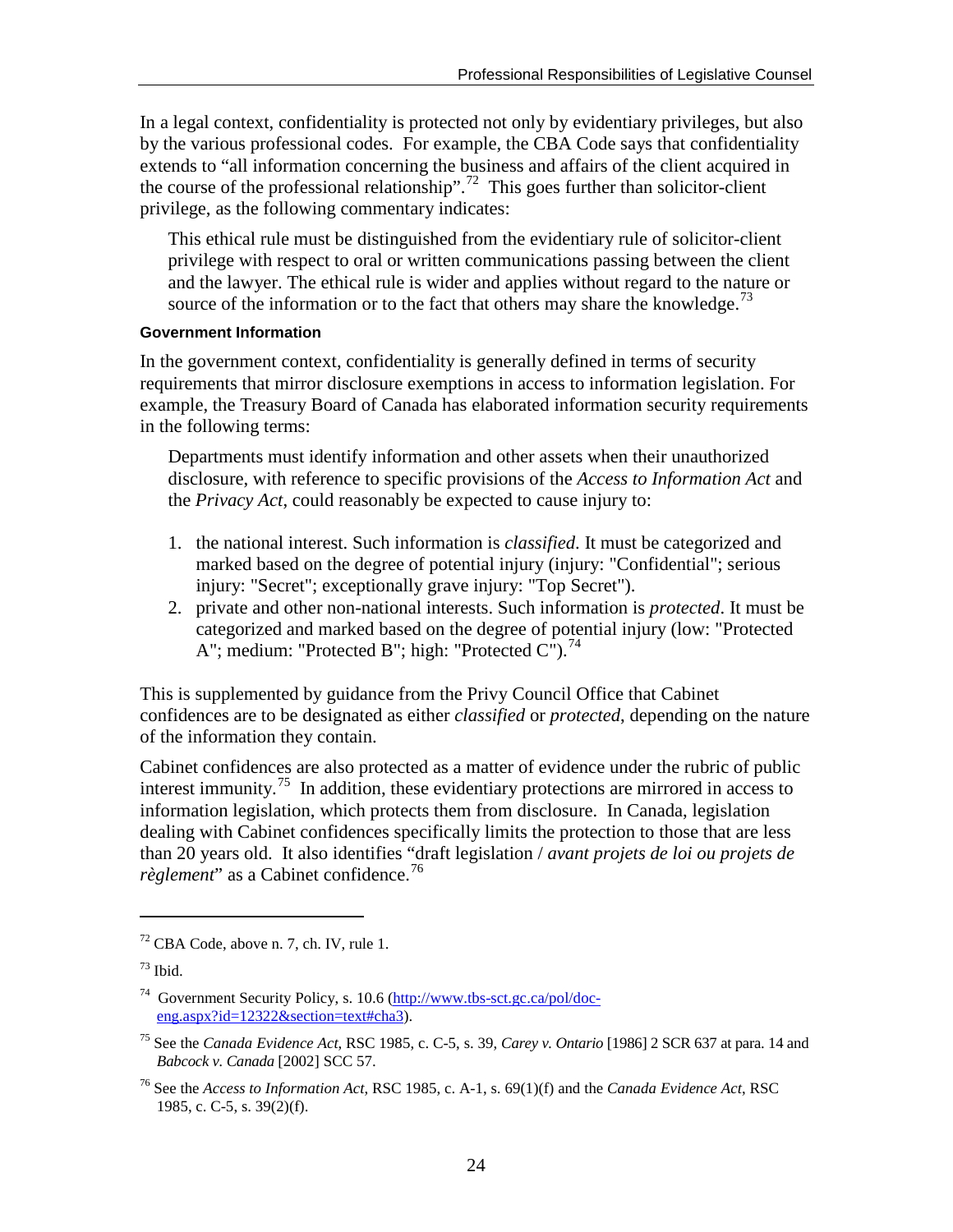Access to information legislation also typically provides protections for information that is protected by solicitor-client privilege.<sup> $77$ </sup> This protection is relevant in relation to draft legislation that is not protected as a Cabinet confidence (for example, draft regulations of regulatory agencies). It may also have some application to the disclosure of drafting or other office manuals. To the extent that these manuals are not related to specific pieces of legislation and outline practices that are evident from reading legislation itself, they are unlikely to be subject to solicitor-client privilege. However, any portions that contain legal advice to assist officials in making drafting decisions would be protected.<sup>[78](#page-26-2)</sup>

#### <span id="page-26-0"></span>*Limits on Confidentiality*

There are some well-recognized limits on confidentiality. In the legal profession, they limits are framed in terms of disclosure required by law, such as that relating to child abuse or the prevention of a crime or serious harm.<sup>[79](#page-26-3)</sup> The CBA Code also recognizes that counsel for an organization may have an obligation to ensure that information about wrong-doing is drawn to the attention of appropriate authorities within the organization.<sup>[80](#page-26-4)</sup>

In the government context, confidentiality encounters similar limits founded on legislation requiring the disclosure of wrongdoing.<sup>[81](#page-26-5)</sup> It also runs up against demands for transparency in government. In democratic systems, the public needs to know what its elected representatives and their public servants are doing in order to hold them accountable. Transparency and accountability are the foundation of legislation that provides public access to government information. The tensions between confidentiality and transparency are played out in provisions that exclude access to legally protected forms of confidentiality, notably solicitor-client privilege and public interest immunity.[82](#page-26-6) This is also recognized in the Canadian Public Service Code:

<span id="page-26-1"></span><sup>77</sup> See the *Access to Information Act*, RSC 1985, c. A-1, s. 23.

<span id="page-26-2"></span><sup>78</sup> See *Ontario (Ministry of Community and Social Services) v. Ontario (Privacy Commissioner)* (2004), 70 OR 3d 680 (SCJ-DivCt) where a manual to assist officials in making enforcement decisions under family support legislation was considered to be protected by solicitor-client privilege. The decision particularly recognizes that general instructions, not related to specific cases, may be protected.

<span id="page-26-3"></span> $^{79}$  See, for example, the CBA Code, Chapter 4, commentaries 2, 3 and 11 and AB Code, chapter 7, rule 8.

<span id="page-26-4"></span> $80$  Above n. [7.](#page-5-5) Rule 12 says:

Rather, the general rule, as set out above, is that the lawyer shall hold the client's information in strict confidence, and this general rule is subject to only a few exceptions. If the exceptions do not apply there are, however, several steps that a lawyer should take when confronted with this problem of proposed misconduct by an organization. The lawyer should recognize that the lawyer's duties are owed to the organization and not to its officers, employees, or agents. The lawyer should therefore ask that the matter be reconsidered, and should, if necessary, bring the proposed misconduct to the attention of a higher (and ultimately the highest) authority in the organization despite any direction from anyone in the organization to the contrary. If these measures fail, then it may be appropriate for the lawyer to resign in accordance with the rules for withdrawal from representation (Chapter XII).

<span id="page-26-5"></span><sup>81</sup> See, for example, the *Public Servants Disclosure Protection Act,* SC 2005. c. 46.

<span id="page-26-6"></span><sup>82</sup> See ss. 37-39 of the *Canada Evidence Act* , RSC 1985, c. C-5 and s. 69 of the *Access to Information Act*, RSC 1985, c. A-1.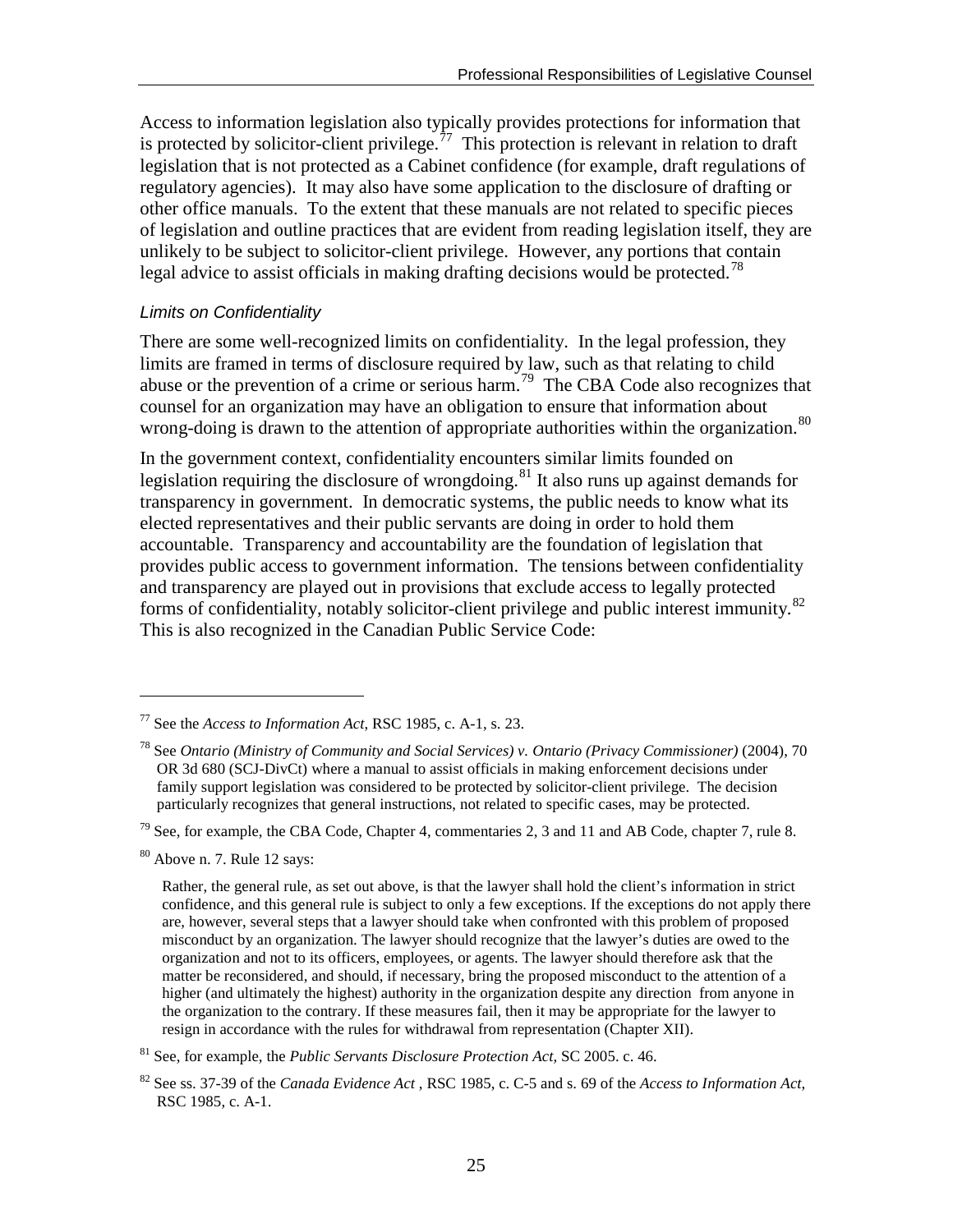Public servants should also strive to ensure that the value of transparency in government is upheld while respecting their duties of confidentiality under the law.[83](#page-27-0)

Although the Supreme Court of Canada has recently affirmed that solicitor-client privilege applies with equal force in relation to government as well as private sector clients,<sup>[84](#page-27-1)</sup> Professor Hutchinson argues that it should be limited in the interests of government transparency:

Insofar as the rule of confidentiality is meant to protect the relatively powerless citizen against the state by ensuring effective legal representation through open communication, it does not seem either necessary or useful when the government is the putative client being protected.While government business is important, it has no need of such privileges and protections. The dignity and vulnerability of individuals is not at stake in the same way. Indeed, the basic democratic commitment to openness and transparency as a vital prerequisite for accountability suggests that there is very little role for confidentiality in the affairs of government: confidentiality and open government do not sit at all well together. [85](#page-27-2)

He goes on to suggest that the potential disclosure of legal or other advice would bring more accountability to the exercise of public powers and concedes a need for confidentiality only in relation to national security.<sup>[86](#page-27-3)</sup>

While the objective of greater accountability is laudable, this suggestion would in practical terms neutralize the advisory role of government counsel by eliminating the space that confidentiality provides for the discussion of contentious issues. It would inhibit the conduct of litigation on behalf of the government and would, in all likelihood, induce ministers to seek advice elsewhere, if not dispense entirely with advice from public servants. This would significantly reduce the role of government counsel and the public service more generally in providing professional support and continuity in government.

One further pressure on government confidentiality arises in the context of the privileges that parliamentary bodies assert in relation to their law-making and executive oversight functions. Parliamentary committees generally have the power to summon witnesses and require the production of documents relating to their business. Parliamentary conventions suggest that committees should show restraint in the face of other privileges, but is argued that their right to obtain information takes precedence over these privileges.<sup>[87](#page-27-4)</sup> Thus, the needs of parliamentary institutions are said to prevail over those of the governments that they keep in office.

<span id="page-27-0"></span> $83$  Ibid.

<span id="page-27-1"></span><sup>84</sup> *Pritchard v. Ontario (Human Rights Commission*)*,* [2004] 1 S.C.R. 809, 2004 SCC 31 at para. 21.

<span id="page-27-2"></span><sup>&</sup>lt;sup>85</sup> Above n. [9](#page-6-5) at 125-6.

<sup>86</sup> Ibid. at 128.

<span id="page-27-4"></span><span id="page-27-3"></span><sup>87</sup> See Diane Davidson, "The Powers of Parliamentary Committees", (1995), 18 *Canadian Parliamentary Review* [http://www.parl.gc.ca/Infoparl/english/issue.htm?param=152&art=1030.](http://www.parl.gc.ca/Infoparl/english/issue.htm?param=152&art=1030)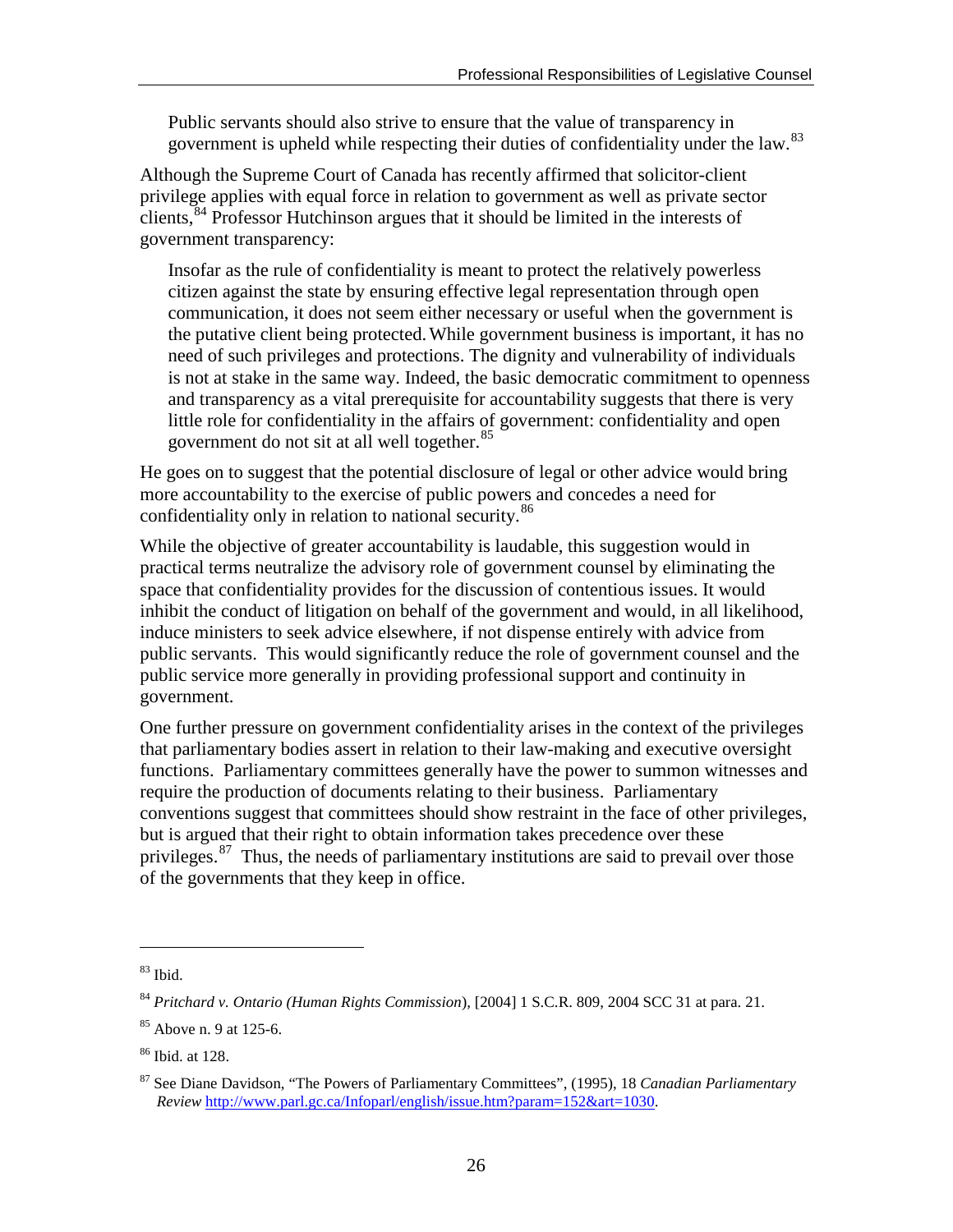Similar issues are played out in the United States where demands for the disclosure of government legal advice have been made in the interests of presidential accountability and respect for constitutional limits on presidential powers. A note published in the Harvard Law Review in 2008 recognizes, on the one hand, that the relationship between the President and Congress can be seriously affected by the legal advice that the President receives, but that, on the other, there may be drawbacks to its disclosure. It accordingly suggests a compromise of sorts:

To address these issues, the Attorney General should be required to report to Congress regularly on the substance of the legal opinions his or her office has provided to the President. The Attorney General currently issues detailed reports on the fiscal state of the Department of Justice and its accomplishment of law enforcement goals, but its disclosures to Congress about important matters of legal policy are done on an ad hoc basis. Reporting would include protections for confidential information and would not extend to discussions between the President and his or her private attorneys. At minimum, the Attorney General would point to the sources of authority under which the President has authorized action and the interpretations of congressional statutes the executive branch has made.<sup>[88](#page-28-0)</sup>

However, the Note goes on to signal caution about this proposal:

Such a reporting obligation is admittedly open to criticism. As with the broad view of the attorney's client, reporting may reduce the President's ability to rely on advice from attorneys. If Congress is controlled by the other party, the President may choose not to seek legal advice at all. Moreover, annual reporting and up-the-ladder reporting by individual attorneys could erode the trust relationship between decisionmakers and attorneys. The sheer volume of legal opinions may render the reporting function an empty exercise or a waste of resources. For every opinion that has the potential to redefine the balance of power between the executive and legislative branches, there are dozens that address far more mundane matters. Finally and most importantly, a reporting obligation may increase the risk aversion of lawyers, particularly those counseling intelligence agencies. The 9/11 Commission faulted the CIA for being "institutionally averse to risk," a culture that Professor Goldsmith traced to excessive caution by agency lawyers.<sup>[89](#page-28-1)</sup>

These reasons are compelling, but it should be noted that the Obama Administration has begun to make good on the President's 2008 campaign promises of more transparency. It has disclosed some of the legal opinions given to the previous administration that had formed the basis for counter-terrorism policies. Attorney-General Eric Holder is quoted as saying that "Americans deserve a government that operates with transparency and openness" and that he hopes to make future legal opinions by his department on such

<span id="page-28-0"></span><sup>88</sup> Above n. [35](#page-15-7) at 1428.

<span id="page-28-1"></span> $89$  Ibid.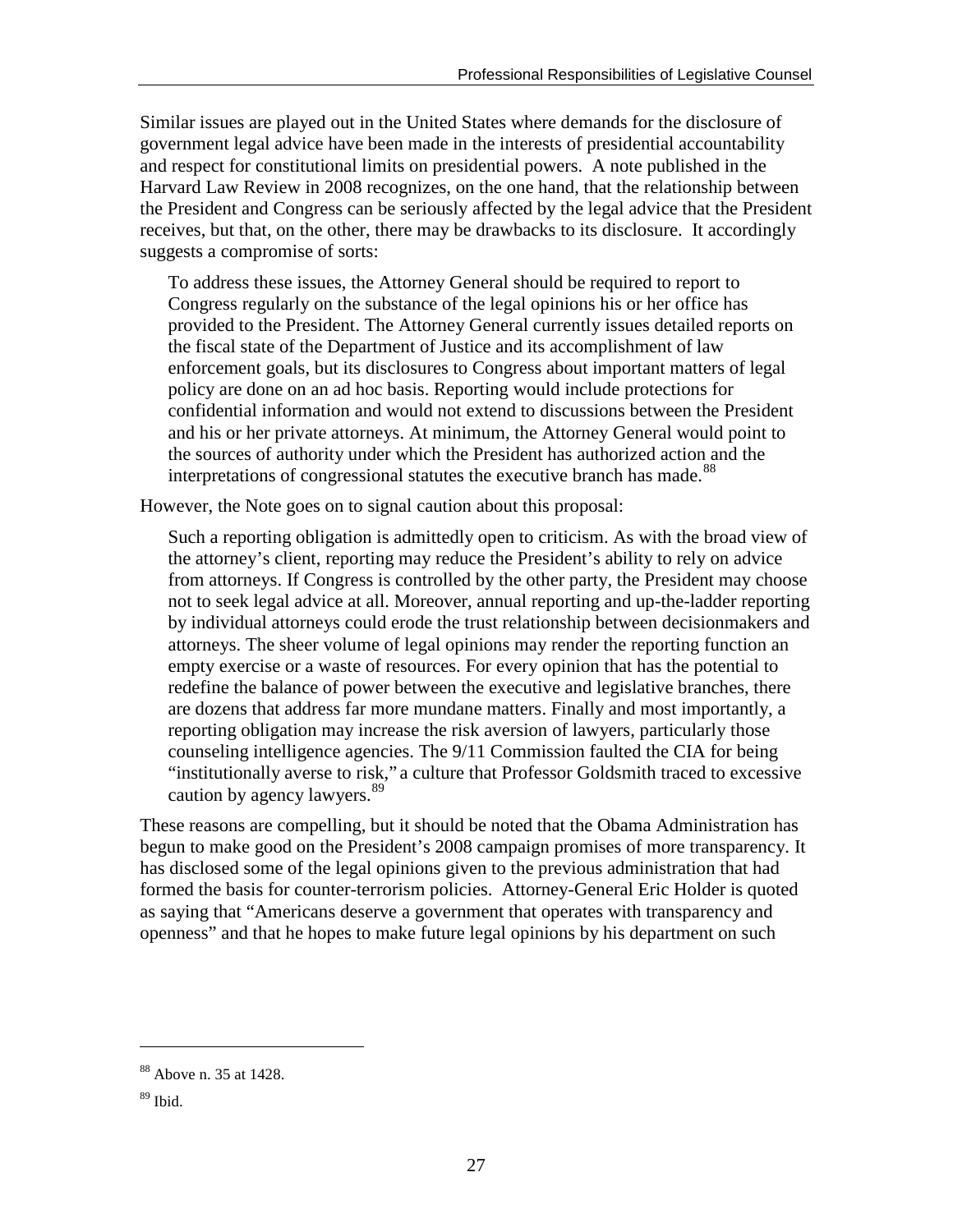matters "available when possible while still protecting national security information and ensuring robust internal" debate.<sup>[90](#page-29-1)</sup>

### <span id="page-29-0"></span>*Internal Information-sharing and External Disclosure*

Confidential information can generally be shared with those who work within an office that is providing legal services to the extent that they are involved in providing the legal services. However, in a government context, this does not necessarily mean that information can be shared with anyone working within the government. Informationsharing must be aligned with responsibilities relating to the information. This dovetails with the previous discussion of who can act on behalf of the government as client. Thus, legislative counsel generally provide draft legislative texts only to the officials who are authorized to give them drafting instructions. Any further sharing within the government is for those officials to decide in accordance with operational requirements.

Disclosure of confidential information to persons outside an office that is providing legal services is also possible if it is authorized. In terms of information protected by solicitor-client privilege, this occurs when the privilege is waived by those who hold it.<sup>[91](#page-29-2)</sup> This presents few difficulties with an individual client as long as they understand the nature and effect of the waiver and indicate the waiver clearly. However, in a government context, the question of who can waive the privilege is substantially more complex. It resembles the question discussed above about who has authority to provide instructions and make decisions on behalf of the government.

When legislation is being prepared under instructions from the Cabinet, it has the authority to waive solicitor-client privileges that attach to the draft legislation. Thus, in Canada the Cabinet Directive on Law-making says "if a draft bill is intended to be used in consultation before it is tabled in Parliament, the [Memorandum to Cabinet] should state that intention and ask for the Cabinet's agreement."<sup>92</sup> Authority to consult on draft regulations is granted more generally in the Cabinet Directive on Streamlining Regulation.<sup>[93](#page-29-4)</sup> Authority to disclose confidential information other than draft texts is seldom given.

A recent decision of the Nova Scotia Supreme Court has gone somewhat further in finding that the authority of a government official to waive the privilege in an opinion "is

<span id="page-29-1"></span> $90$  See R. Jeffery Smith and Dan Eggen, "Post  $9/11$  Memos Show More Bush-Era Legal Errors" Washington Post, March 3, 2009, at A05. Also note that some US states have removed solicitor-client privilege from government opinions and that there is some evidence to suggest that the existence or nonexistence of solicitor-client privilege has little effect on the exchange of information among government officials: See Nancy Leong, "Attorney-Client Privilege in the Public Sector: A Survey of Government Attorneys" (2007), 20 Georgetown J. Legal Ethics 163; Melanie B. Leslie, "Government Officials as Attorneys and Clients: Why Privilege the Privileged?" (2002), 77 Ind. L.J. 469.

<span id="page-29-2"></span> $91$  See Paciocco, above n. [65](#page-23-5) at 150.

<span id="page-29-3"></span> $92$  Section 4: [http://www.pco](http://www.pco-bcp.gc.ca/index.asp?lang=eng&page=information&sub=publications&doc=legislation/cabdir-dircab-eng.htm)[bcp.gc.ca/index.asp?lang=eng&page=information&sub=publications&doc=legislation/cabdir-dircab](http://www.pco-bcp.gc.ca/index.asp?lang=eng&page=information&sub=publications&doc=legislation/cabdir-dircab-eng.htm)[eng.htm](http://www.pco-bcp.gc.ca/index.asp?lang=eng&page=information&sub=publications&doc=legislation/cabdir-dircab-eng.htm)

<span id="page-29-4"></span> $93$  See section 4.1[: http://www.regulation.gc.ca/directive/directive01-eng.asp.](http://www.regulation.gc.ca/directive/directive01-eng.asp)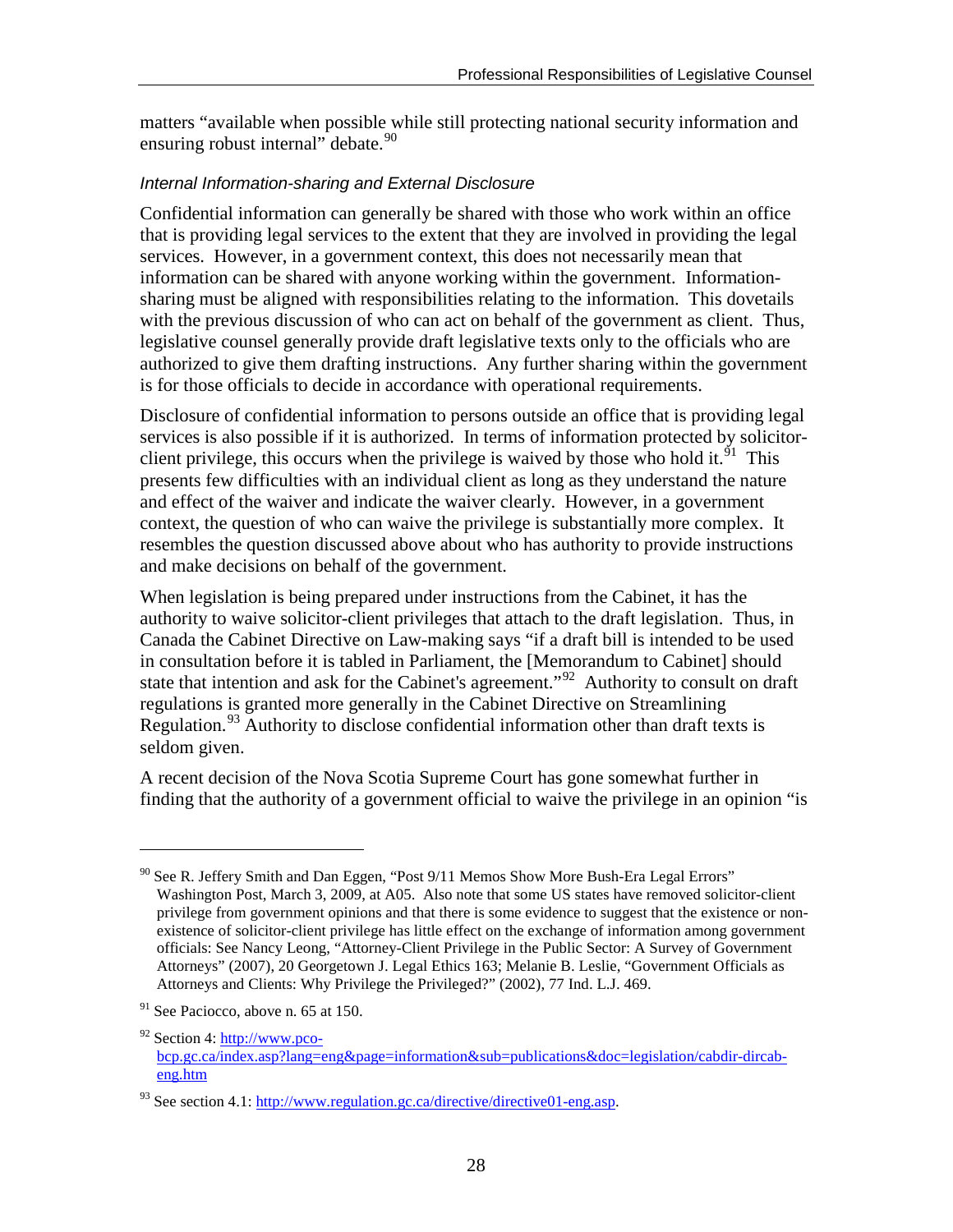co-extensive with his authority to acquire the opinion in the first place.<sup> $.94$  $.94$ </sup> This decision related to an opinion about the legal status of a road. Whether it should be extended to a legislative drafting context is questionable given the interest that ministers and other regulation-making bodies have in such matters. It is understandable that officials could waive the privilege in opinions related to operational decisions that are usually made by officials without the involvement of ministers. In contrast, decisions about making legislation are seldom delegated to officials and are made almost exclusively by the ministers who introduce legislation in parliament or by ministerial or other bodies with authority to make delegated legislation.

Waiver of public interest immunity is somewhat less clear. In *Babcock v. Canada*, the Supreme Court of Canada rejected the notion that it could be waived, but acknowledged that there was nothing to compel the government to claim it:

As discussed, the Clerk or minister is not compelled to certify Cabinet confidences and invoke the protection of s. 39(1). However, if the Clerk or minister chooses to do so, the protection of s. 39 automatically follows. That protection continues indefinitely, unless: (i) the certificate is successfully challenged on the ground that it related to information that does not fall under s. 39; (ii) the power of certification of the Clerk or minister has otherwise been improperly exercised; (iii) s. 39(4) is engaged; or (iv) the Clerk or minister chooses to decertify the information. The clear language of s. 39(1) permits no other conclusion.

This is consistent with the fact that waiver does not apply at common law. A claim for confidentiality at common law cannot be contested on the ground that the government has waived its right to claim confidentiality. As Bingham L.J. observed in *Makanjuola v. Commissioner of Police of the Metropolis*, [1992] 3 All E.R. 617 (C.A.), at p. 623, "[p]ublic interest immunity is not a trump card vouchsafed to certain privileged players to play when and as they wish". Consequently, "public interest immunity cannot in any ordinary sense be waived". $^{95}$  $^{95}$  $^{95}$ 

The disclosure of protected information to outsiders generally results in a loss of the privileges that attach to it.<sup>96</sup> This makes it critical to define who is and who is not a part of a government client.<sup>[97](#page-30-3)</sup> It also means that, while a degree of confidentiality can perhaps be maintained by obtaining undertakings on non-disclosure from those to whom limited disclosure is given, the privilege may be lost for evidentiary purposes. However, this is subject to some limited exceptions.

The first is where the disclosure is to others who have a common interest with the holder of the privilege in some anticipated or pending litigation.<sup>[98](#page-30-4)</sup> It is conceivable that this

<span id="page-30-0"></span><sup>94</sup> *Peach v. Nova Scotia (Transportation and Infrastructure Renewal)* 2010 NSSC 91 at para. 38.

<span id="page-30-1"></span> $95$  Above n. [75](#page-25-5) at paras. 30-31.

<span id="page-30-2"></span><sup>96</sup> See *Babcock,* ibid. at para. 52.

<span id="page-30-3"></span> $97$  See the discussion of this question above at p. [9.](#page-10-0)

<span id="page-30-4"></span><sup>98</sup> See J. Sopinka, et al, *The Law of Evidence*, 2nd ed. (Butterworths, Toronto: 1999) at 760 citing *Wellman v. General Crane Industries Ltd* (1986), 20 OAC 384 (CA).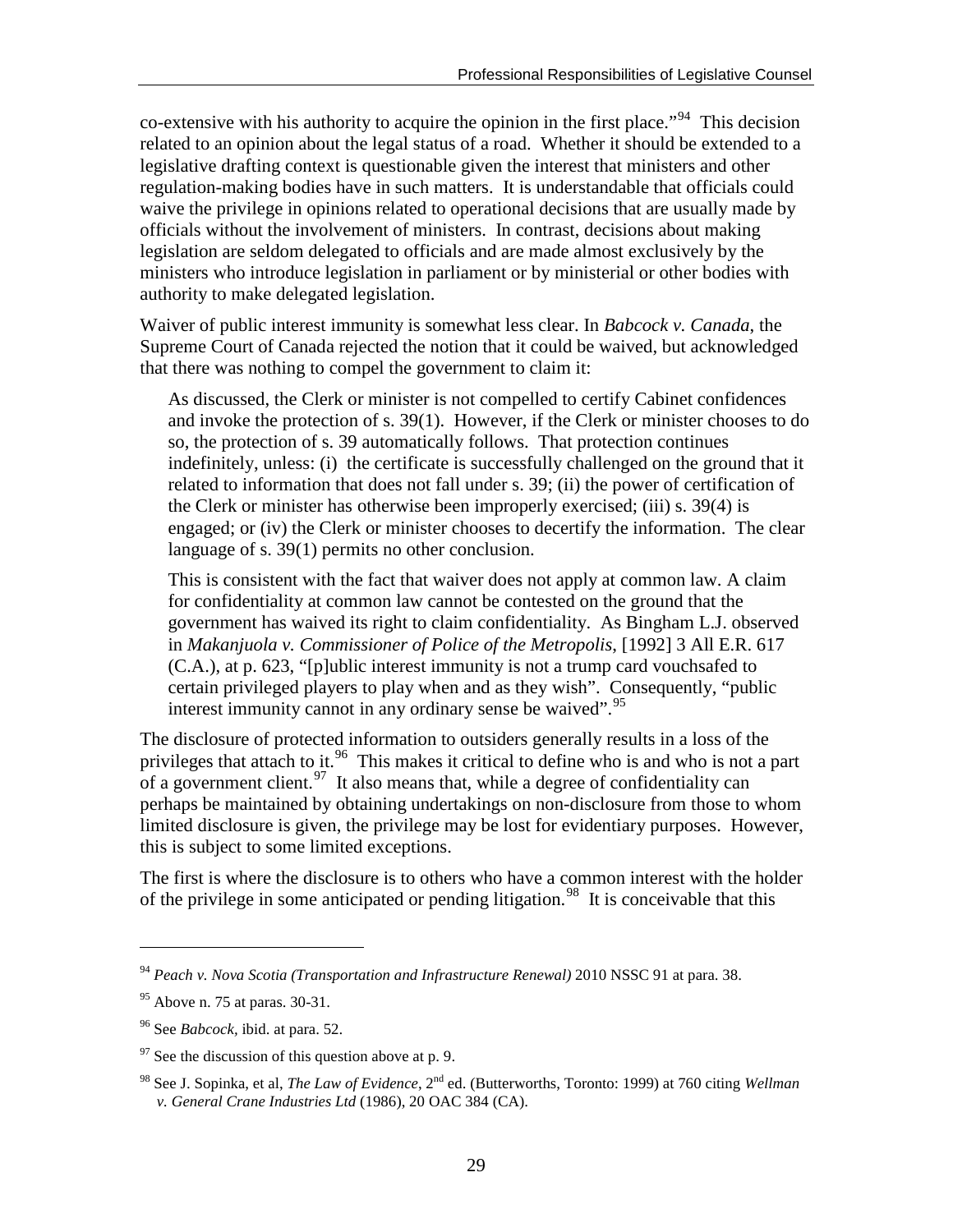exception might be extended to apply when legislation is being drafted and privileged information is shared with outsiders who may have a common interest with the government in defending the legislation from an anticipated challenge.

A second exception applies to disclosure that is required by law. In *British Coal Corp. v. Dennis Rye (No. 2)*,  $99^{\circ}$  $99^{\circ}$  the court held that there was no waiver of solicitor-client privilege when the plaintiff in a civil case provided privileged documents to police to aid in a criminal investigation, and those documents were subsequently required to be released to the defendant in the course of a prosecution.

A third, potentially quite extensive exception is applied in a decision of the Australian Federal Court. *New South Wales v. Betfair Pty. Ltd.* dealt with government regulations prepared on the basis of instructions formulated with input from a consultative working group consisting of representatives of two independent regulatory bodies.<sup>100</sup> It applied an earlier decision of the same court<sup>[101](#page-31-2)</sup> holding that information provided in confidence to a client by a third party was protected if it was provided "with the dominant purpose of its being used by the client to make the necessary communication with the client's legal adviser to obtain legal advice".<sup>102</sup> The Court in *Betfair* held that the Government did not waive its privilege over its communications with the working group. The Court equated the advice of this group to other expert advice that might be needed in the formulation of legal advice, <sup>[103](#page-31-4)</sup> distinguishing it as follows from public consultation:

The consultative process adopted by the State on this occasion was very different from the situation in which the State publishes an exposure draft of proposed legislation, and invites public comment. In the process at issue in this case, OLGR [Office of Liquor, Gaming and Racing] and members of the Working Group were essentially working together consensually, under a regime of confidentiality, to formulate and finalise the drafting instructions that OLGR was to provide to Parliamentary Counsel in order for it to obtain appropriate regulations.<sup>[104](#page-31-5)</sup>

This decision substantially reinforces the privilege in relation to information-sharing, but it should be viewed as applying only in relation to government agencies. If should not be extended it to consultation with members of the private sector who are being regulated, regardless of their expertise, since this would protect from public scrutiny special access to legislative processes accorded to some stakeholders but not to others.

A further issue that frequently arises about the confidentiality of legal advice is whether anything can be said to outsiders about a related legal issue that comes up for discussion

<span id="page-31-0"></span><sup>99</sup> [1988] 3 All ER 816 (CA). This exception has also been applied in *Interprovincial Pipe Line Inc.* v. *Canada (Minister of National Revenue)*, [1996] 1 FC 367 (TD) and *Philip Services Corp (Receiver of)* v. *Ontario Securities Commission* (2005), 77 O.R. (3d) 209 (OSCDC).

<span id="page-31-1"></span> $100$  Above n. [69](#page-24-3)

<span id="page-31-2"></span><sup>&</sup>lt;sup>101</sup> Pratt Holdings Pty Ltd v Commissioner of Taxation (2004) 136 FCR 357.

<span id="page-31-3"></span><sup>102</sup> Ibid. at para. [26].

<span id="page-31-4"></span> $103$  Ibid. at para. [32].

<span id="page-31-5"></span> $104$  Ibid. at para. [37].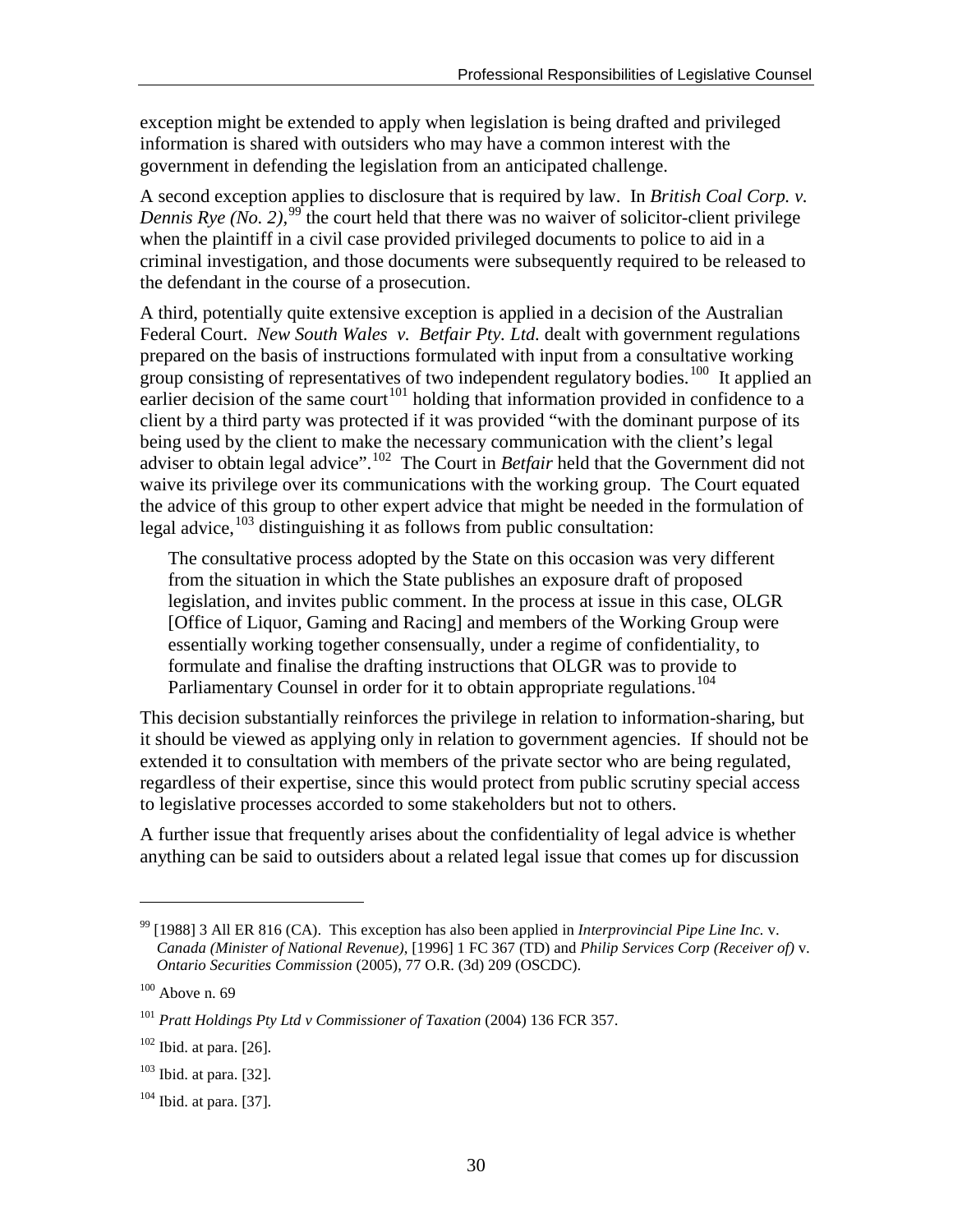in a public context, typically before a parliamentary committee. For example, parliamentarians who are reviewing draft legislation may have concerns about its legality and want to know about its legal basis. While it is clear that advice given to a client about such matters is protected by solicitor-client privilege, this does not prevent a legal position from being advanced on behalf of the client, much as is done before a court or tribunal that is considering a matter involving the client.

Legal advice is offered to assist a client in making a decision. A legal position is what is expressed to others when representing a client. Although there may be a substantial overlap between the two in terms of their content, they are fundamentally different. A legal position is offered to convince someone that they should do what the client is urging them to do. It is typically expressed to a court or administrative tribunal that is charged with making a decision. But it may also be expressed to a parliamentary committee that is dealing with a bill or regulation. It differs from an opinion in that it is offered, not as advice, but rather as a viewpoint expressed on behalf of someone who is arguing a position.

This approach has been recognized in a decision of an adjudicator in the Office of the Information and Privacy Commissioner of Ontario.<sup>[105](#page-32-1)</sup> The decision concerned an opinion given to a public library about the legality of its Internet filtering policy. The library publicly disclosed a summary of the opinion revealing its "bottom line", but it refused to disclose the opinion itself. The adjudicator held that there had been no waiver of privilege:

In my view, the summary does not specify the reasoning that went into the legal advice the Library's counsel provided. Instead, the summary states that the information contained in the opinion letter advises "that it is almost certain that the protection of minors is a sufficiently important objective to limit an individual's freedom of expression". The summary goes on to state that, in order to ensure that the Library's policies comply with the Canadian Charter of Rights and Freedoms, the "measures employed must place the least restrictions on the right as possible to achieve the stipulated objective (i.e., the protection of minors).

Having regard to the above, I find that the disclosure of the summary does not represent or lead to a conclusion that the Library, implicitly or explicitly, waived its privilege to the legal opinion at issue. As well, given the limited nature of the disclosure in the summary, I am not satisfied that fairness or consistency require a finding that waiver has taken place. $106$ 

## <span id="page-32-0"></span>**Conclusion**

The professional responsibilities of legislative counsel are among the most complex of any legal professionals. This complexity results from the fact that for most legislative counsel their professional responsibilities flow out of three distinct sources that are not entirely compatible.

<span id="page-32-1"></span><sup>&</sup>lt;sup>105</sup> London Public Library Board, Appeal MA08-460, Order MO-2500, February 26, 2010.

<span id="page-32-2"></span><sup>106</sup> Ibid. at p. 7.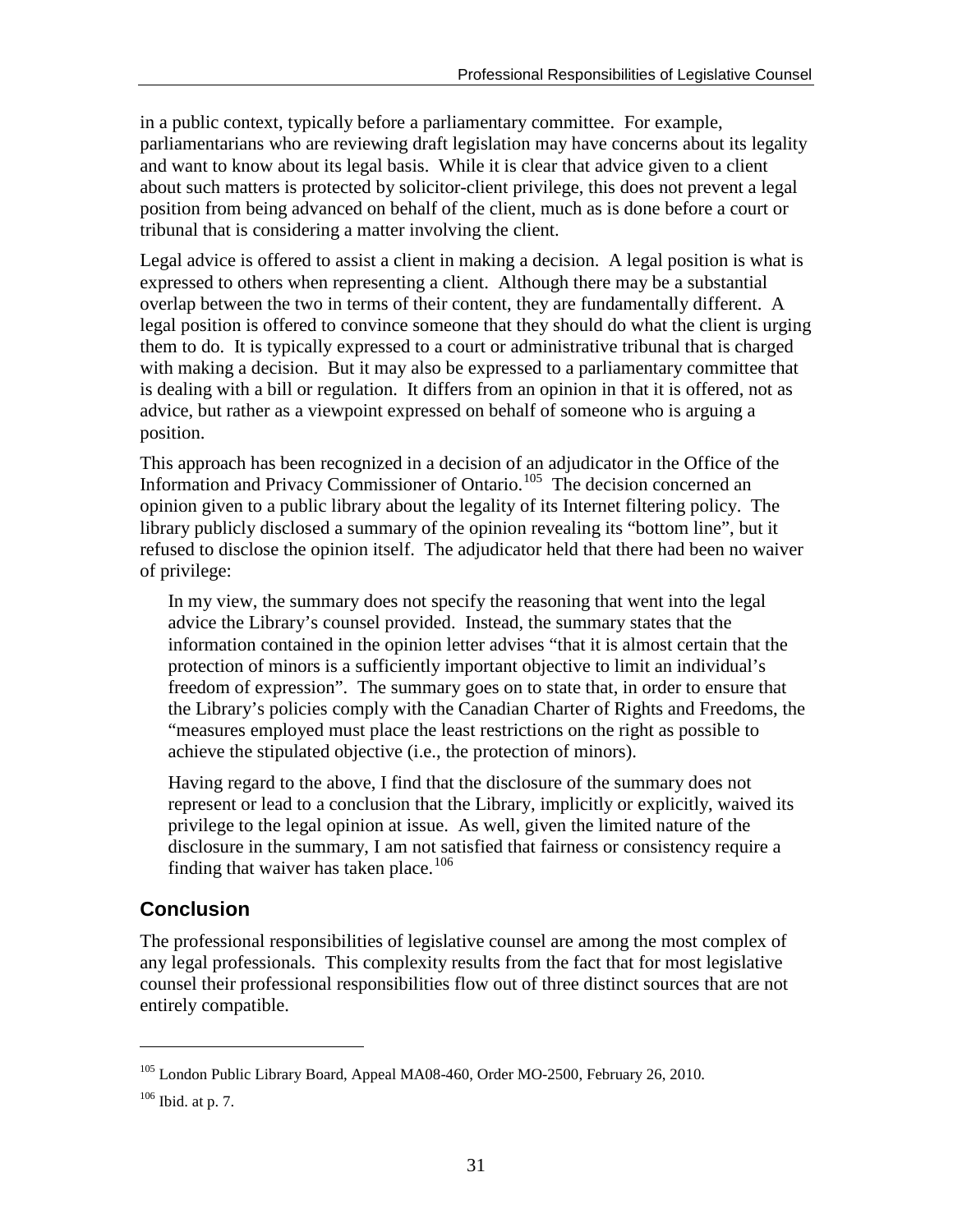The first is their membership in a legal professional association. These responsibilities are largely oriented toward the private practice of law given the preponderance of such practitioners in these associations. Although many associations have made efforts to adjust their rules of professional conduct to take into account government or corporate practice, the fit is not always perfect. In particular, loyalty to an individual client cannot be replicated in the context of a complex government client that acts through a variety of individuals who may shift over time as members and governments are elected and defeated.

The second source is employment in a public administration. The rules of conduct for public servants provide a better fit to the work of legislative counsel, but there are some aspects related to confidentiality that create unresolved tensions, particularly relating to the waiver of privilege. Tension is also sometimes created between public policy goals or political considerations, on the one hand, and legal constraints or legislative system considerations, on the other.

The third source is the role of legislative counsel. Although it has elements of service to a client, it also entails responsibilities as guardians of the statute book in maintaining the legislative system and respect for legal values. The latter largely represents how considerations of broader public or social interest are expressed in the context of legislative services. Even when this role is recognized in statute, it results in tension with some of the main drivers of the other two sources of professional responsibilities insofar as they are aligned principally with serving a client or achieving public policy objectives, as opposed to maintaining a functioning legislative system.

But tension is not such a bad thing. Just as the classical tripartite division of state power among the legislative, executive and judicial branches produces effective, democratically responsible government, so too a tension within the role of legislative counsel orients the business of drafting legislation toward the same result. This works because legislative counsel do not have the power to decide what the law is. They instead work with a host of others to shape it. Success in doing this effectively and in being faithful to all three sources of their professional responsibilities depends not only on knowing their craft, but also on commanding the respect and confidence of those they serve. And on this point, Reed Dickerson's advice quoted above bears repeating: "a draftsman who is deferential, decently reticent, candid and diplomatic can usually make much policy in the service of his client."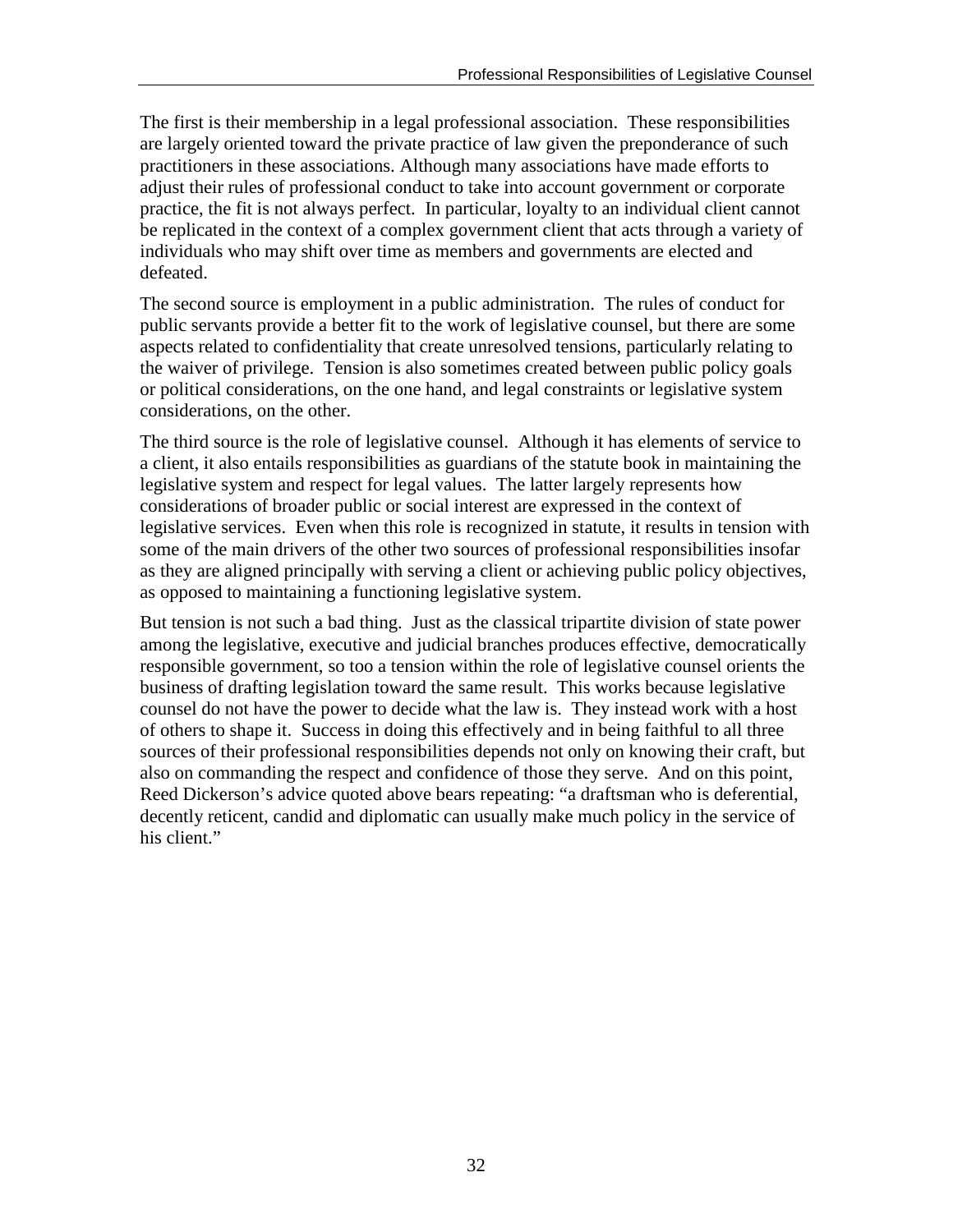## <span id="page-34-0"></span>**Appendix 1 – Selected Professional Rules for Public Sector Counsel**

<span id="page-34-1"></span>*Canadian Bar Association Code of Professional Conduct[107](#page-34-2)*

<http://www.cba.org/CBA/activities/code/>

#### **Interpretation**

"client" means the person who

(i) consults a lawyer and on whose behalf the lawyer renders or undertakes to render legal services; or

(ii) having consulted a lawyer, has reasonably concluded that the lawyer has agreed to render legal services.

In the case of an individual who consults the lawyer in a representative capacity, the client is the person, corporation, partnership, organization, or legal entity that the individual is representing.

The term client does not extend to persons involved in, associated with, or related to a client such as:

(i) parent companies, subsidiaries or other entities associated or affiliated with a client, or directors, shareholders [or] employees of a client,

(ii) members of unincorporated clients such as trade associations, partnerships, joint ventures and clubs,

(iii) family members of a client, unless there is objective evidence to demonstrate that the related person reasonably concluded that a lawyer-client relationship would be established between the lawyer and that person;

"person" includes a corporation or other legal entity, an association, partnership or other organization, the Crown in right of Canada or a province or territory and the government of a state or any political subdivision thereof.

#### **Chapter IV – Confidential Information**

Confidential Information from Government Sources

16. A lawyer who has information known to be confidential information about a person from government sources, acquired when the lawyer was a public officer or employee, shall not represent a client (other than the agency of which the lawyer was a public officer or employee) whose interests are adverse to that person in a matter in which the information could be used to that person's material disadvantage.

#### **Chapter V – Impartiality and Conflict of Interest between Clients**

**Transfers** 

 $\overline{a}$ 

25. Paragraphs 26 to 29 do not apply to a member employed by the federal, a provincial or a territorial Attorney General or Department of Justice who, after

<span id="page-34-2"></span><sup>&</sup>lt;sup>107</sup> © Canadian Bar Association. Not to be reproduced without its consent.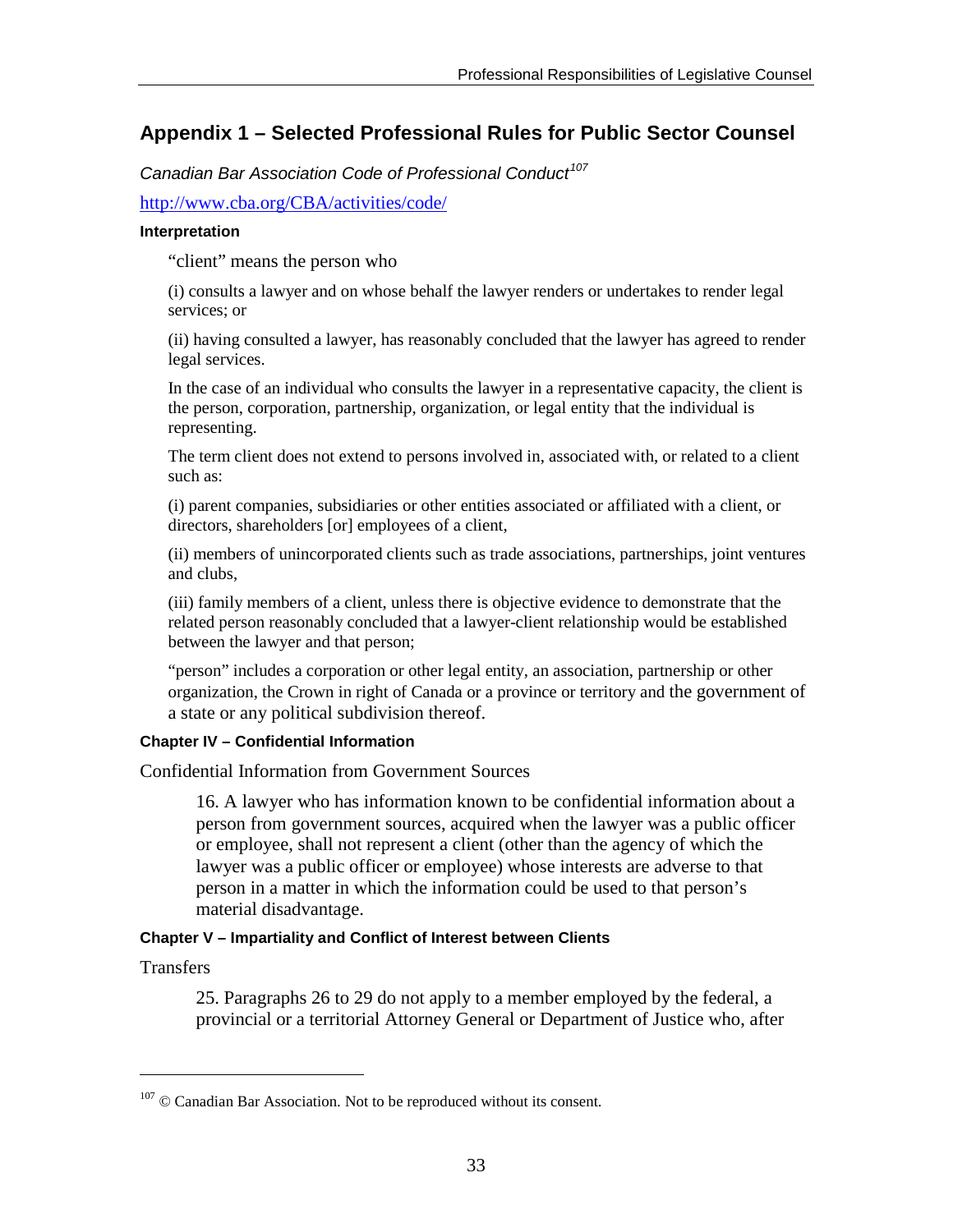transferring from one department, ministry or agency to another, continues to be employed by that Attorney General or Department of Justice.<sup>19</sup>

 $^{19}$  B.C. 6(7.3); N.S. 6a-3; Ont. 2.05(3).

#### **Chapter X – The Lawyer in Public Office**

#### RULE

The lawyer who holds public office should, in the discharge of official duties, adhere to standards of conduct as high as those that these rules require of a lawyer engaged in the practice of law.<sup>1</sup>

#### **Commentary**

Guiding Principles

1. The Rule applies to the lawyer who is elected or appointed to legislative or administrative office at any level of government, regardless of whether the lawyer attained such office because of professional qualifications.<sup>2</sup> Because such a lawyer is in the public eye, the legal profession can more readily be brought into disrepute by failure on the lawyer's part to observe its professional standards of conduct.3

Conflicts of Interest

2. The lawyer who holds public office must not allow personal or other interests to conflict with the proper discharge of official duties. The lawyer holding part-time public office must not accept any private legal business where duty to the client will or may conflict with official duties. If some unforeseen conflict arises, the lawyer should terminate the professional relationship, explaining to the client that official duties must prevail. The lawyer who holds a full-time public office will not be faced with this sort of conflict, but must nevertheless guard against allowing the lawyer's independent judgment in the discharge of official duties to be influenced by the lawyer's own interest, or by the interests of persons closely related to or associated with the lawyer, or of former or prospective clients, or of former or prospective partners or associates.<sup>4</sup>

In the context of the preceding paragraph, persons closely related to or associated with the lawyer include a spouse, child, or any relative of the lawyer (or of the lawyer's spouse) living under the same roof, a trust or estate in which the lawyer has a substantial beneficial interest or for which the lawyer acts as a trustee or in a similar capacity, and a corporation of which the lawyer is a director or in which the lawyer or some closely related or associated person holds or controls, directly or indirectly, a significant number of shares.<sup>5</sup>

Subject to any special rules applicable to a particular public office, the lawyer holding such office who sees the possibility of a conflict of interest should declare such interest at the earliest opportunity and take no part in any consideration, discussion or vote with respect to the matter in question.<sup>6</sup>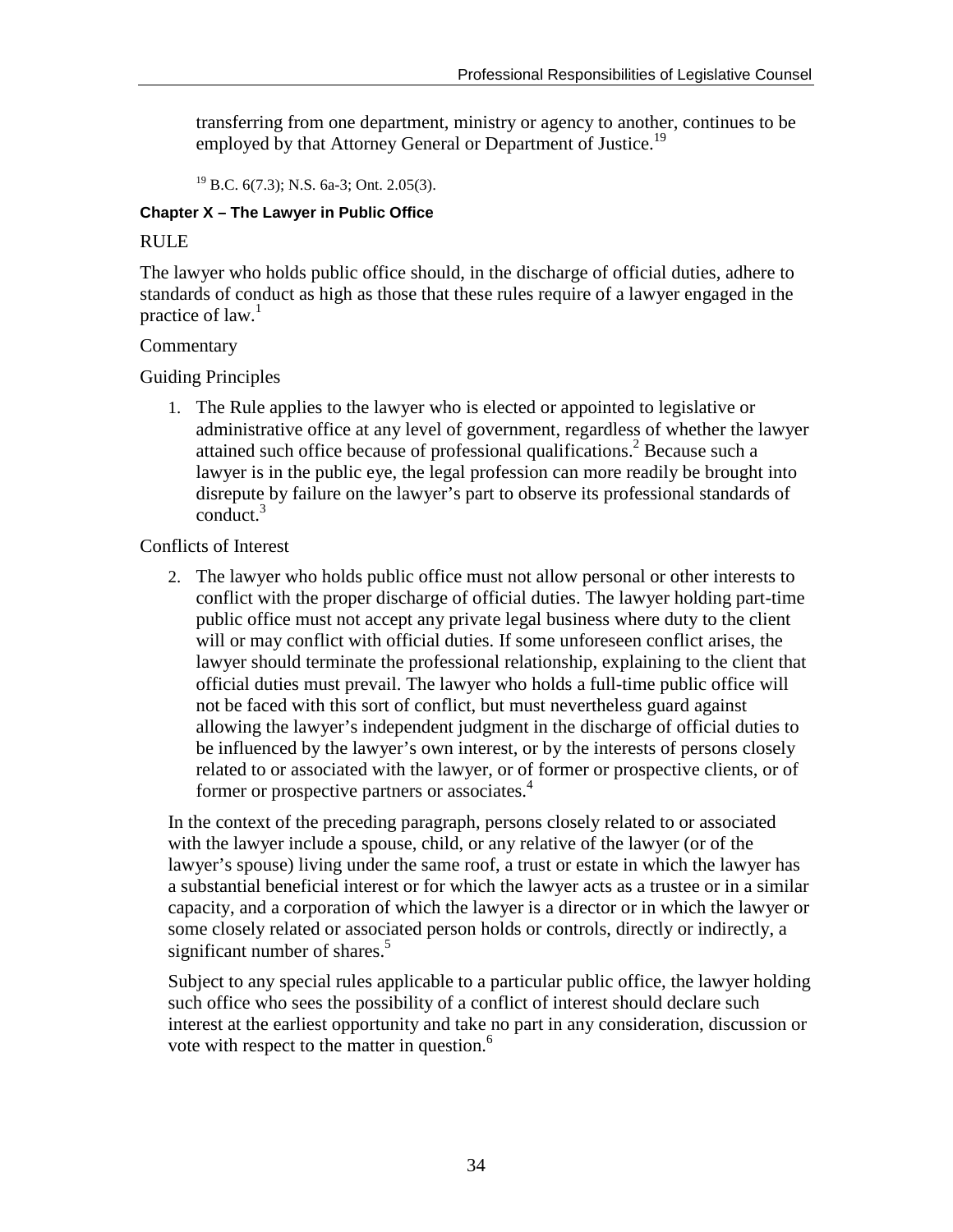#### Appearances before Official Bodies

- 3. When the lawyer or any of the lawyer's partners or associates is a member of an official body such as, for example, a school board, municipal council or governing body, the lawyer should not appear professionally before that body. However, subject to the rules of the official body, it would not be improper for the lawyer to appear professionally before a committee of such body if such partner or associate is not a member of that committee.<sup>7</sup>
- 4. The lawyer should not represent in the same or any related matter any persons or interests that the lawyer has been concerned with in an official capacity. Similarly, the lawyer should avoid advising upon a ruling of an official body of which the lawyer either is a member or was a member at the time the ruling was made.

### Disclosure of Confidential Information<sup>8</sup>

5. By way of corollary to the Rule relating to confidential information (*Chapter IV*), the lawyer who has acquired confidential information by virtue of holding public office should keep such information confidential and not divulge or use it even though the lawyer has ceased to hold such office. As to the taking of employment in connection with any matter in respect of which the lawyer had substantial responsibility or confidential information, see commentary 3 of the Rule relating to avoiding questionable conduct (Chapter XIX). $9$ 

Disciplinary Action

\_\_\_\_\_\_\_\_\_\_\_\_\_\_\_

6. Generally speaking, a governing body will not be concerned with the way in which a lawyer holding public office carries out official responsibilities, but conduct in office that reflects adversely upon the lawyer's integrity or professional competence may subject the lawyer to disciplinary action.<sup>10</sup>

<sup>&</sup>lt;sup>1</sup> Alta. 12-S.O.P.; ABA-MC 8.8; DR 8-101(A); ABA-MR 1.11; N.B. 17-R; N.S. R-16; Ont. 6.05(1); Que. 3.05.09.

<sup>&</sup>lt;sup>2</sup> Common examples include Senators, Members of the House of Commons, members of provincial legislatures, cabinet ministers, municipal councillors, school trustees, members and officials of boards, commissions, tribunals and departments, Code of Professional Conduct 73 commissioners of inquiry, arbitrators and mediators, Crown prosecutors and many others. For a general discussion, see Woodman, "The Lawyer in Public Life", Pitblado Lectures (Manitoba, 1971), p. 129.

 $3$  Ont. 6.05(1) Commentary; N.S. R-16 Guiding Principles, C-16.1.

 $^{4}$  ABA-MR 1.11(d); N.B. 17-C.2(a), (b), (c); N.S. C-16.2; Ont. 6.05(2) Commentary.

 $5$  N.S. C-16.4.

 $^{6}$  N.B. 17-C.3; N.S. C-16.5; Ont. 6.05(2) Commentary.

 $<sup>7</sup>$  N.B. 17-C.4; N.S. C-16.6; Ont. 6.05(4).</sup>

<sup>8</sup> ABA-MC 9-101(A), (B); N.B. 17-C.5(a), (b); N.S. C-16.8; Ont. 3.05.10 Commentary.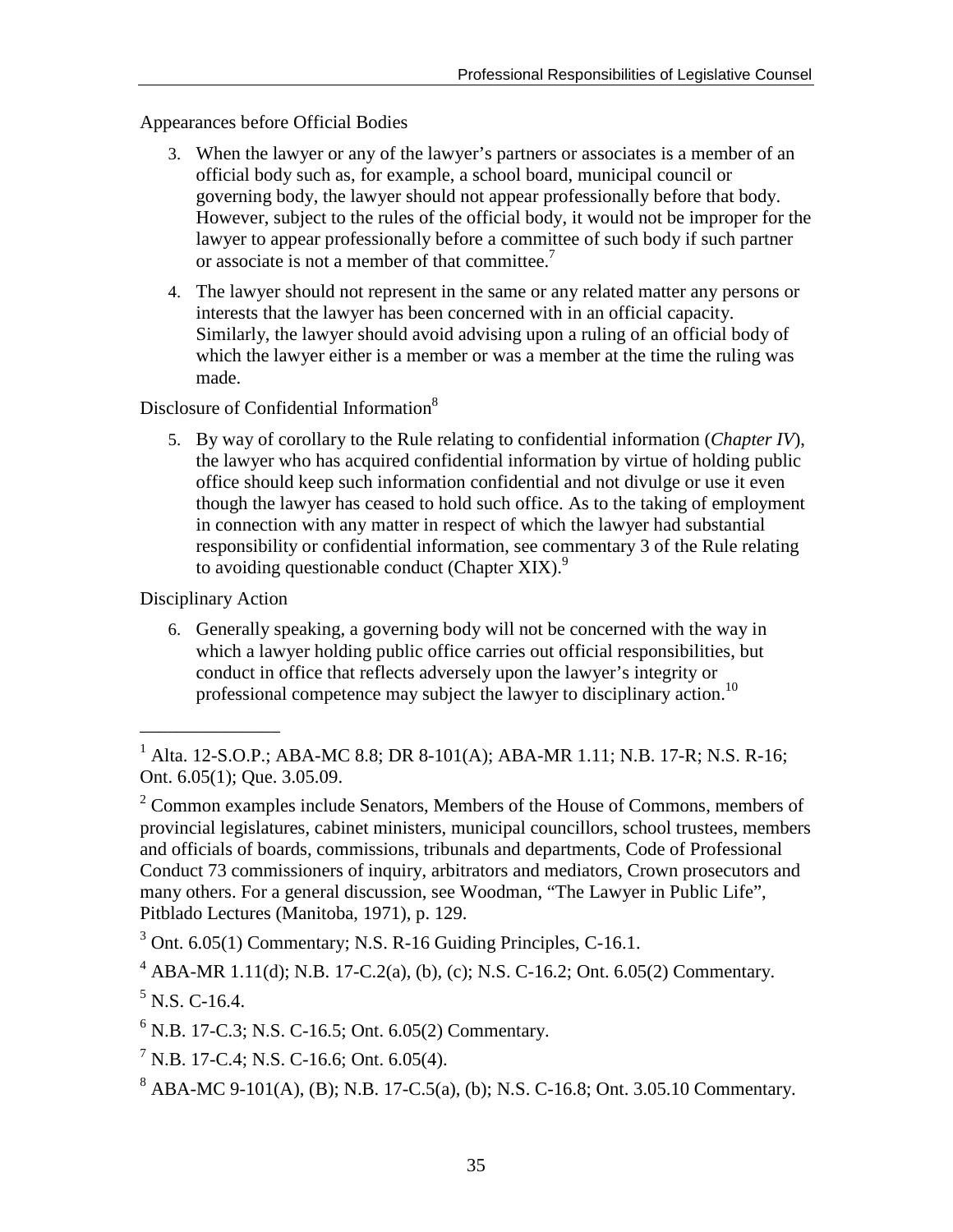$^{9}$  ABA-MR 1.11(c); N.B. 17-C.6; N.S. C-16.8; Ont. 6.05(5) Commentary.

 $10$  N.B. 17-C.9; N.S. C-16.9. In Barreau de Montreal v. Claude Wagner (1968), Q.B. 235 (Que. Q.B.) it was held that the respondent, then provincial Minister of Justice, was not subject to the disciplinary jurisdiction of the Bar in respect of a public speech in which he had criticized the conduct of a judge because he was then exercising his official or "Crown" functions. In Gagnon v. Bar of Montreal (1959), B.R. 92 (Que.) it was held that on the application for readmission to practice by a former judge, his conduct while in office might properly be considered by admissions authorities.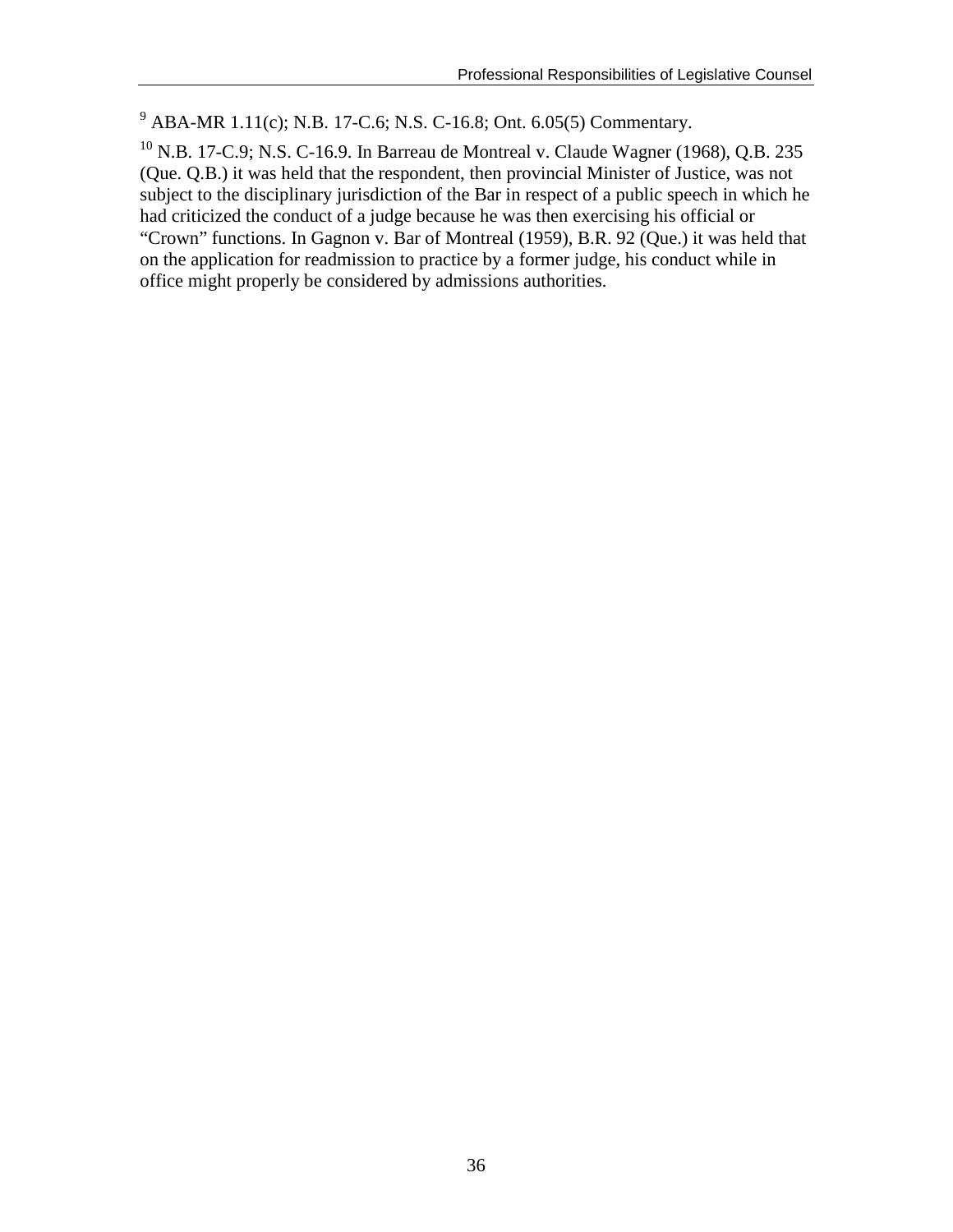<span id="page-38-0"></span>*Law Society of Alberta Code of Professional Conduct*

<http://www.lawsocietyalberta.com/resources/codeProfConduct.cfm>

#### **CHAPTER 12**

### THE LAWYER IN CORPORATE AND GOVERNMENT SERVICE

### STATEMENT OF PRINCIPLE

**A lawyer in corporate or government service has a duty to act in the best interests of the corporation or government, as they are perceived by the corporation or government, subject to limitations imposed by law or professional ethics.**

#### RULES

1. A lawyer in corporate or government service must consider the corporation or government to be the lawyer's client.

2. A lawyer may act in a matter for another employee of a corporation or government only if the requirements of Rule #2 of Chapter 6, *Conflicts of Interest*, are satisfied.

3. If a lawyer while acting for a corporation or government receives information material to the interests of the corporation or government, the lawyer must disclose the information to an appropriate authority in the corporation or government.

4. A lawyer must not implement instructions of a corporation or government that would involve a breach of professional ethics or the commission of a crime or fraud.

#### **COMMENTARY**

#### **General**

G.1 *Definitions and application:* For the purposes of this chapter, "corporation" is to be interpreted broadly and includes a sole proprietor, partnership, joint venture, society and unincorporated association. Similarly, "government" is to be understood in its broadest sense. A lawyer working in a division, department or agency of the government or in a corporation ultimately controlled by the Crown is considered to be working for the government as a whole as opposed to that division, department, agency or corporation. See Commentary 1 for a more detailed discussion of client identification.

G.2 While the ethical standards that apply to lawyers in corporations and government are the same as those applying to other lawyers, the existence of an employment relationship may generate issues that do not normally arise in private practice. The rules and commentary of this chapter are intended to assist such counsel in identifying and resolving some of these concerns. Lawyers in corporations and government may perform functions other than acting as lawyers. In this regard, see Chapter 15, *The Lawyer in Activities Other Than the Practice of Law.* G.3 *Termination of employment:* A lawyer who leaves the employ of a corporation or government is governed by Rule #3 of Chapter 6, *Conflicts of Interest*, with respect to ability to subsequently act against the former employer. In addition, Rule #4 of that chapter applies if a lawyer moves

during the currency of a matter to a firm representing another party to the matter. See also Chapter 7, *Confidentiality*, respecting a lawyer's obligations of confidentiality.

#### **R.1 A lawyer in corporate or government service must consider the corporation or government to be the lawyer's client.**

C.1 The client of a lawyer employed by a corporation is the corporation itself and not the board of directors, a shareholder, an officer or employee, or another component of the corporation. Likewise, the client of a lawyer employed by the government is the government itself and not a board, agency, minister or Crown corporation.

As an internal matter, a corporate or government client usually provides specific instructions regarding the lawyer's duties and responsibilities. These instructions may include a direction to accept instructions from and report to a particular person or group within the client; to keep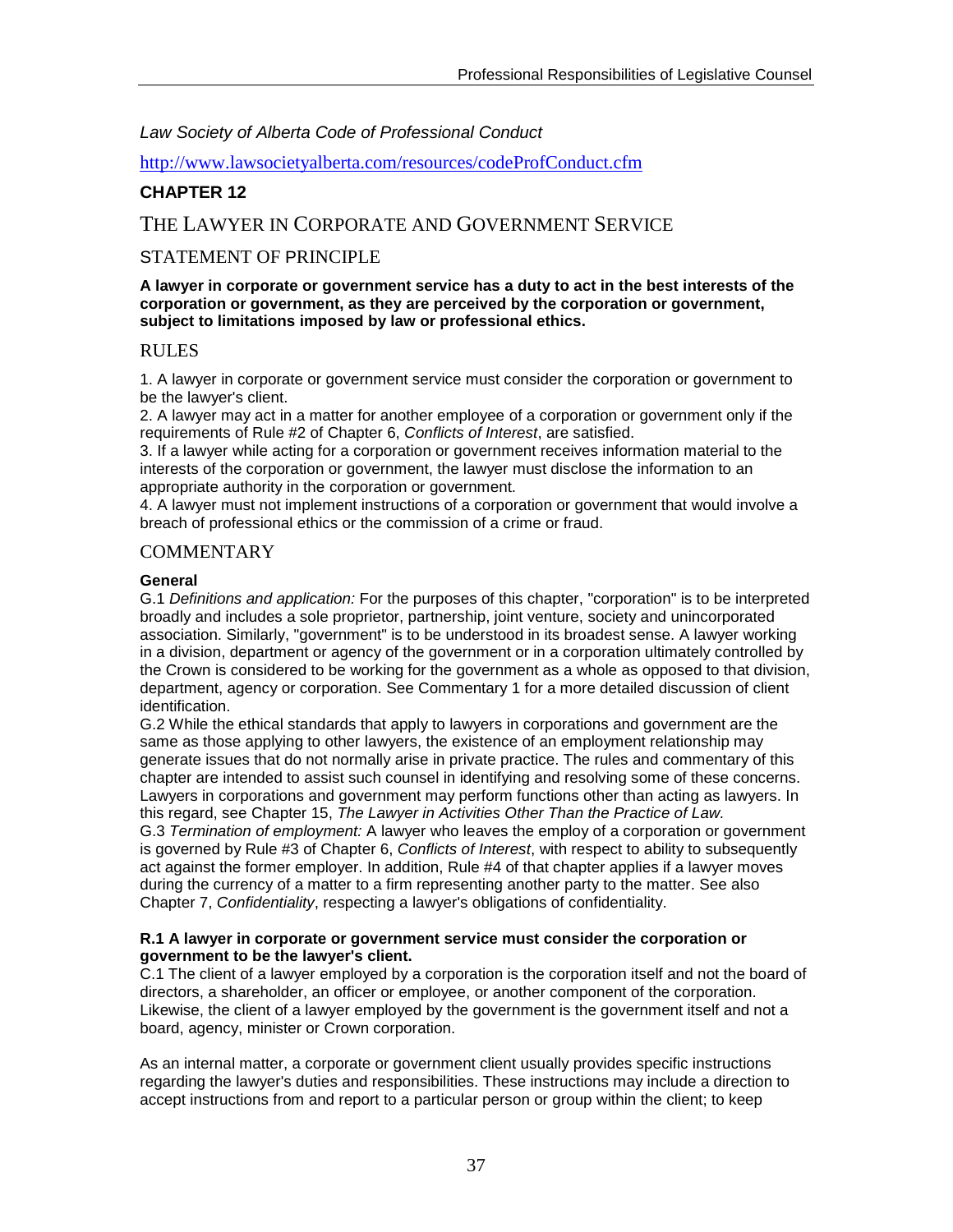certain information confidential from other persons or groups within the client; or to act for more than one of its components, in circumstances that would constitute a multiple representation if the corporation or government as a whole were not the client. A corporate or government lawyer is entitled to act in accordance with such instructions until they are countermanded or rescinded by the client. Since a corporation or government must act through human agents, however, counsel must be satisfied that those purporting to speak for the client have the authority to do so and that the instructions they convey are in the best interests of the client, as perceived by the client based on considerations including legal advice. Independent inquiry or verification is seldom necessary when instructions have been received through normal channels and contain no unusual or questionable elements. The risk of inaccurate or unauthorized instructions may also lessen as organizational size and complexity decrease since the interests of the person instructing the lawyer may be more closely identified with those of the client itself.

R.2 A lawyer may act in a matter for another employee of a corporation or government only if the requirements of Rule #2 of Chapter 6, *Conflicts of Interest*, are satisfied.

C.2 A corporate or government lawyer may be requested to perform legal services in circumstances in which another employee of the corporation or government expects that the lawyer will be protecting that person's interests. In some situations, it may appear that the corporation or government has no substantial interest in the matter, such as the purchase of a house by an employee. In other situations, such as the preparation of an employment contract, the corporation or government clearly has an interest that differs from that of the employee. In still others, such as the defence of both parties on a criminal or quasi-criminal charge, the corporation or government and the employee may seem to have a common interest. In any of these cases, however, the lawyer may acquire information from one party that could be significant to the other. Before the lawyer undertakes the representation, therefore, the parties must agree that there will be a mutual sharing of material information. The other requirements of Rule **#**2 of Chapter 6, *Conflicts of Interest*, must also be satisfied. For example, the lawyer must:

• determine that the representation is in the best interests of both parties after consideration of all relevant factors;

• stipulate that the lawyer will be compelled to cease to act in the matter if a dispute develops, unless at that time both parties consent to the lawyer's continuing to represent the corporation or government in the matter;

• obtain the consent of the parties based on full and fair disclosure of the advantages and disadvantages of the lawyer's acting versus the engagement of outside counsel. If the employee involved is (for example) the president of a corporate client, the consent of the corporation required by Rule #2 of Chapter 6, *Conflicts of Interest*, must issue from someone other than the president, such as the board of directors. If the lawyer considers the risk of divergence of interests to be high, or if one of the parties is unwilling to agree to the mutual sharing of material information, the employee must retain independent counsel. Rule #2 and this commentary also apply in principle when a corporate or government lawyer is requested to represent a third party, such as an affiliated corporation or joint venturer, having an association with the corporation or government but not forming part of it.

#### **R.3 If a lawyer while acting for a corporation or government receives information material to the interests of the corporation or government, the lawyer must disclose the information to an appropriate authority in the corporation or government.**

C.3 It is usual to convey material information respecting the interests of a corporate or government client to the person to whom the lawyer normally reports. However, there may be circumstances in which reporting information to that individual would be ineffective or inappropriate. For example, the information may relate to misconduct by that person, or the person may have a history of refusing or failing to deal with similar information in a proper manner. In such a situation, the lawyer should report the information to other, usually more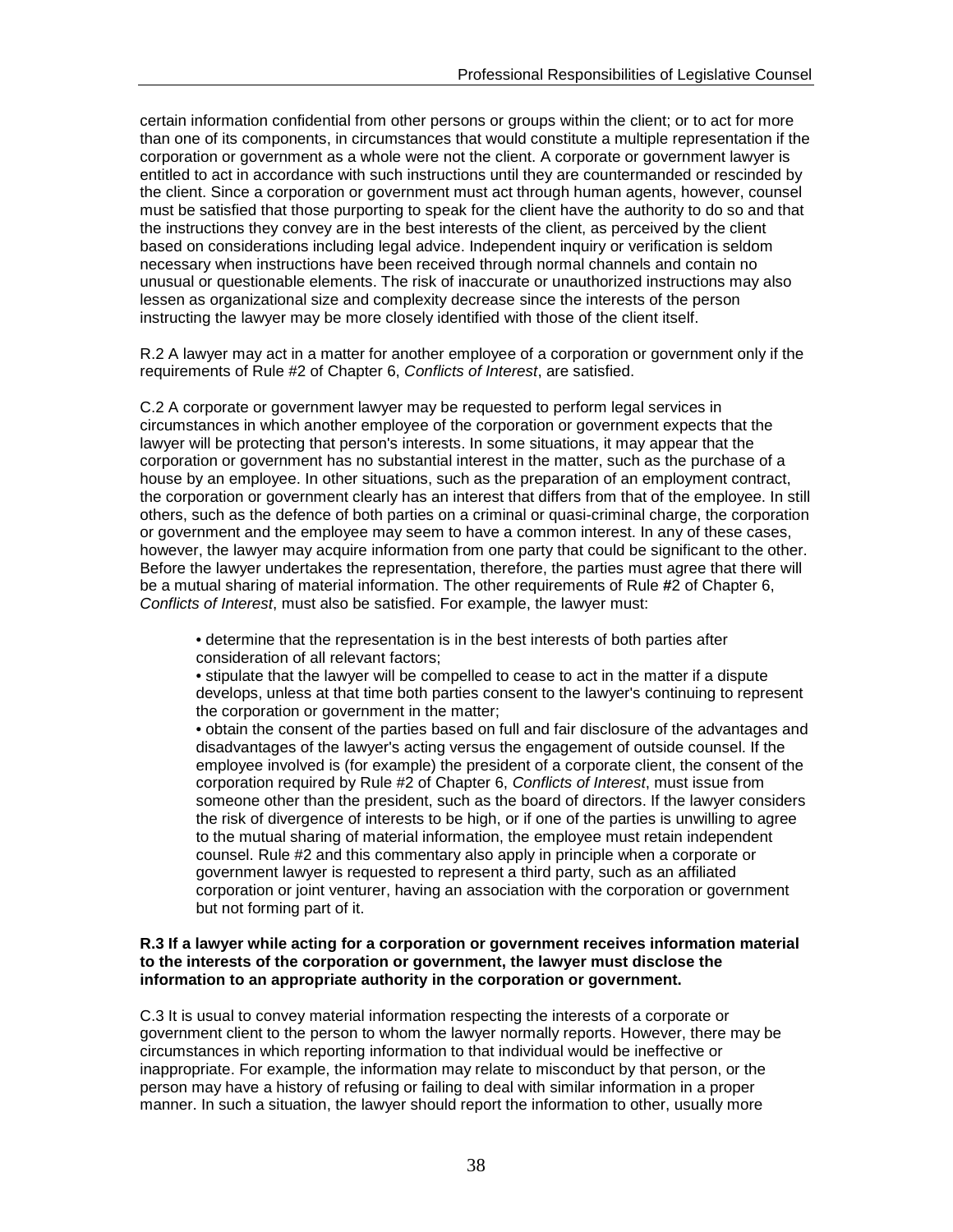senior, authorities within the client until satisfied that the information has been conveyed to someone who will give it appropriate consideration. If a lawyer, after taking all reasonable steps to protect the client's interests, receives instructions that would involve a breach of professional ethics or the commission of a crime or fraud, the lawyer may be compelled to withdraw from the representation. (see Commentary 4) With respect to reporting a matter to authorities outside the client, see Rule #8(c) of Chapter 7, *Confidentiality*.

#### **R.4 A lawyer must not implement instructions of a corporation or government that would involve a breach of professional ethics or the commission of a crime or fraud.**

C.4 Like other lawyers, corporate and government counsel must refuse to engage in conduct that violates professional ethics. The fact that such a stand may create conflict with the client or jeopardize one's position or opportunity for advancement is not relevant from an ethical perspective. Rule #10 of Chapter 9, *The Lawyer as Advisor*, and Rule #2(a) of Chapter 14, *Withdrawal and Dismissal*, provides that withdrawal is mandatory when a client persists in instructions constituting a breach of ethics. In private practice, withdrawal is understood to mean ceasing to act in a particular matter and does not necessarily preclude a lawyer's continuing to act in other matters for the same client. Similarly, a corporate or government lawyer may "withdraw" from a given matter by refusing to implement the client's instructions in that matter, while continuing to advise the corporation or government in other respects. In the case of a profound and fundamental disagreement between lawyer and client or a pervasive institutional policy of illegality, withdrawal may also entail resignation. In most cases, however, a preferable approach is to refer the contentious matter to outside counsel, seek alternative instructions from other levels of authority in the corporation or government, or take similar action that falls short of resignation. It is a breach of ethics for a lawyer to act when the services rendered will not be competent. (see Chapter 2, *Competence*) Competence is an issue that arises in corporate and government practice as well as in private practice, particularly when a lawyer is requested by the client to provide services that are unusual or outside the scope of the lawyer's normal duties. Corporate and government counsel should therefore be aware of the issue of competence and take such steps as are necessary to ensure that the lawyer is able to satisfy in each matter undertaken the various aspects of competence described in Chapter 2, *Competence*. With respect to instructions of a corporation or government that would involve the commission of a crime or fraud, see Commentary 11 of Chapter 9, *The Lawyer as Advisor.*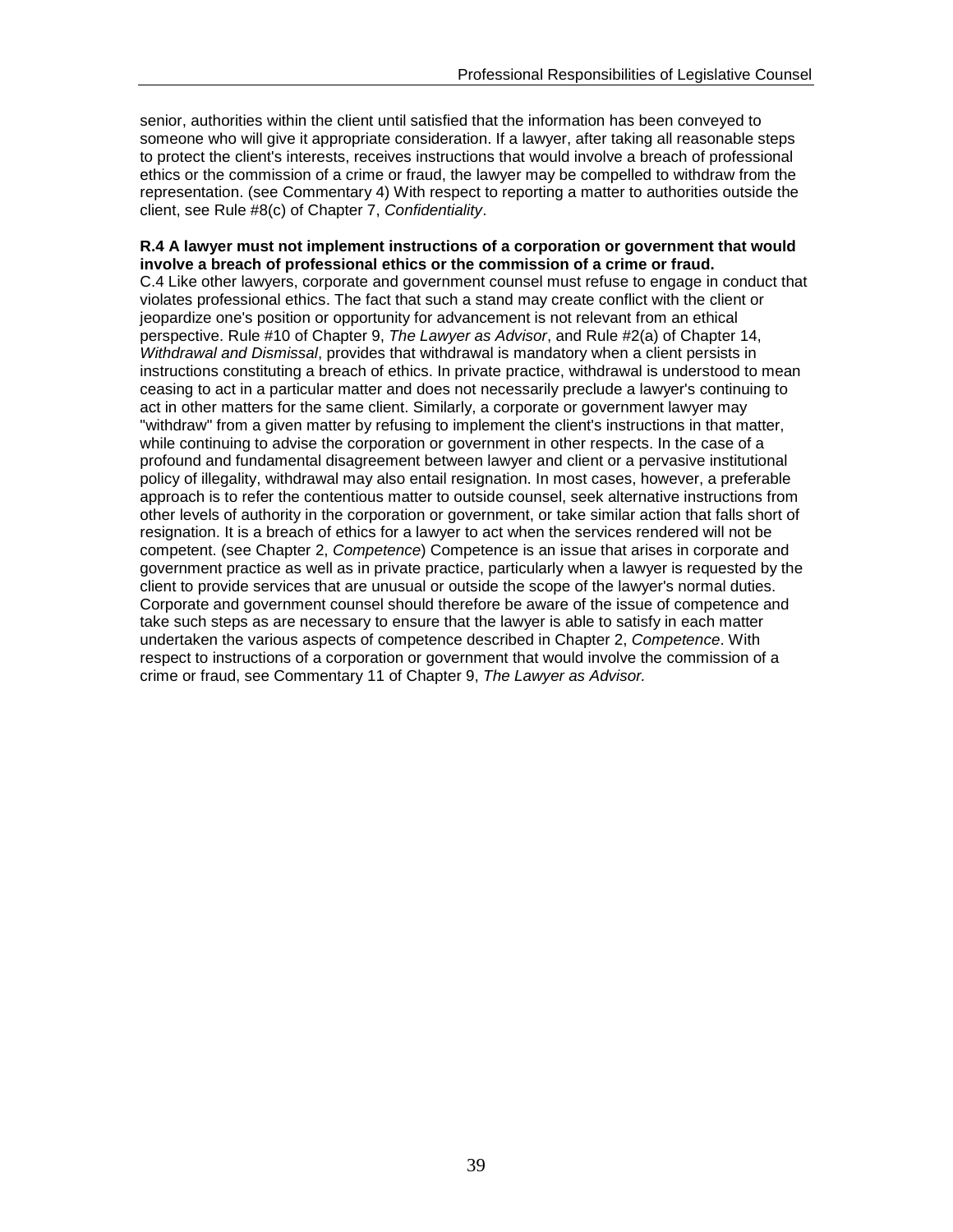<span id="page-41-0"></span>*Law Society of Upper Canada Rules of Professional Conduct* <http://www.lsuc.on.ca/regulation/a/profconduct/>

## **Rule 2 – Relationship to Clients, Quality of Service, Honesty and Candour**

#### **Honesty and Candour**

**2.02 (1)** When advising clients, a lawyer shall be honest and candid.

**Commentary** 

The lawyer's duty to the client who seeks legal advice is to give the client a competent opinion based on a sufficient knowledge of the relevant facts, an adequate consideration of the applicable law, and the lawyer's own experience and expertise.

The advice must be open and undisguised and must clearly disclose what the lawyer honestly thinks about the merits and probable results.

### **When Client an Organization**

**2.02(1.1)** Notwithstanding that the instructions may be received from an officer, employee, agent, or representative, when a lawyer is employed or retained by an organization, including a corporation, in exercising his or her duties and in providing professional services, the lawyer shall act for the organization.

| Commentary |
|------------|
|------------|

A lawyer acting for an organization should keep in mind that the organization, as such, is the client and that a corporate client has a legal personality distinct from its shareholders, officers, directors, and employees. While the organization or corporation will act and give instructions through its officers, directors, employees, members, agents, or representatives, the lawyer should ensure that it is the interests of the organization that are to be served and protected. Further, given that an organization depends upon persons to give instructions, the lawyer should ensure that the person giving instructions for the organization is acting within that person's actual or ostensible authority.

In addition to acting for the organization, the lawyer may also accept a joint retainer and act for a person associated with the organization. An example might be a lawyer advising about liability insurance for an officer of an organization. In such cases the lawyer acting for an organization should be alert to the prospects of conflicts of interest and should comply with the rules about the avoidance of conflicts of interest (rule 2.04).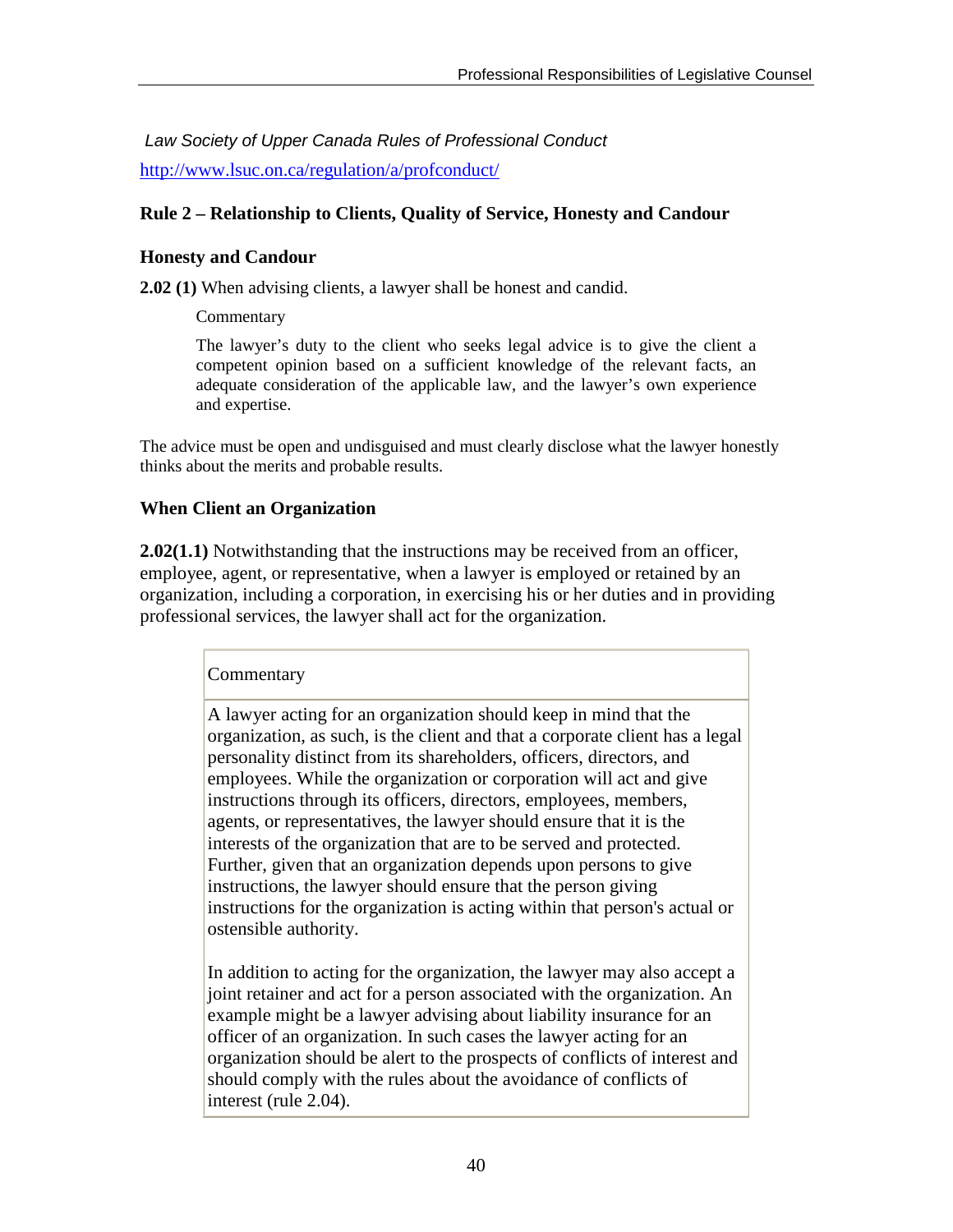#### **6.05 THE LAWYER IN PUBLIC OFFICE**

#### **Standard of Conduct**

**6.05 (1)** A lawyer who holds public office shall, in the discharge of official duties, adhere to standards of conduct as high as those that these rules require of a lawyer engaged in the practice of law.

## **Commentary**

The rule applies to a lawyer who is elected or appointed to a legislative or administrative office at any level of government, regardless of whether the lawyer attained the office because of professional qualifications. Because such a lawyer is in the public eye, the legal profession can more readily be brought into disrepute by a failure to observe its ethical standards.

Generally, the Society will not be concerned with the way in which a lawyer holding public office carries out official responsibilities, but conduct in office that reflects adversely upon the lawyer's integrity or professional competence may be the subject of disciplinary action.

### **Conflict of Interest**

**6.05 (2)** A lawyer who holds public office shall not allow professional or personal interests to conflict with the proper discharge of official duties.

### **Commentary**

The lawyer holding part-time public office must not accept any private legal business where duty to the client will, or may, conflict with official duties. If some unforeseen conflict arises, the lawyer should terminate the professional relationship, explaining to the client that official duties must prevail. The lawyer who holds a full-time public office will not be faced with this sort of conflict but must nevertheless guard against allowing independent judgment in the discharge of official duties to be influenced either by the lawyer's own interest, that of some person closely related to or associated with the lawyer, that of former or prospective clients, or former or prospective partners or associates.

Subject to any special rules applicable to the particular public office, the lawyer holding the office who sees that there is a possibility of a conflict of interest should declare the possible conflict at the earliest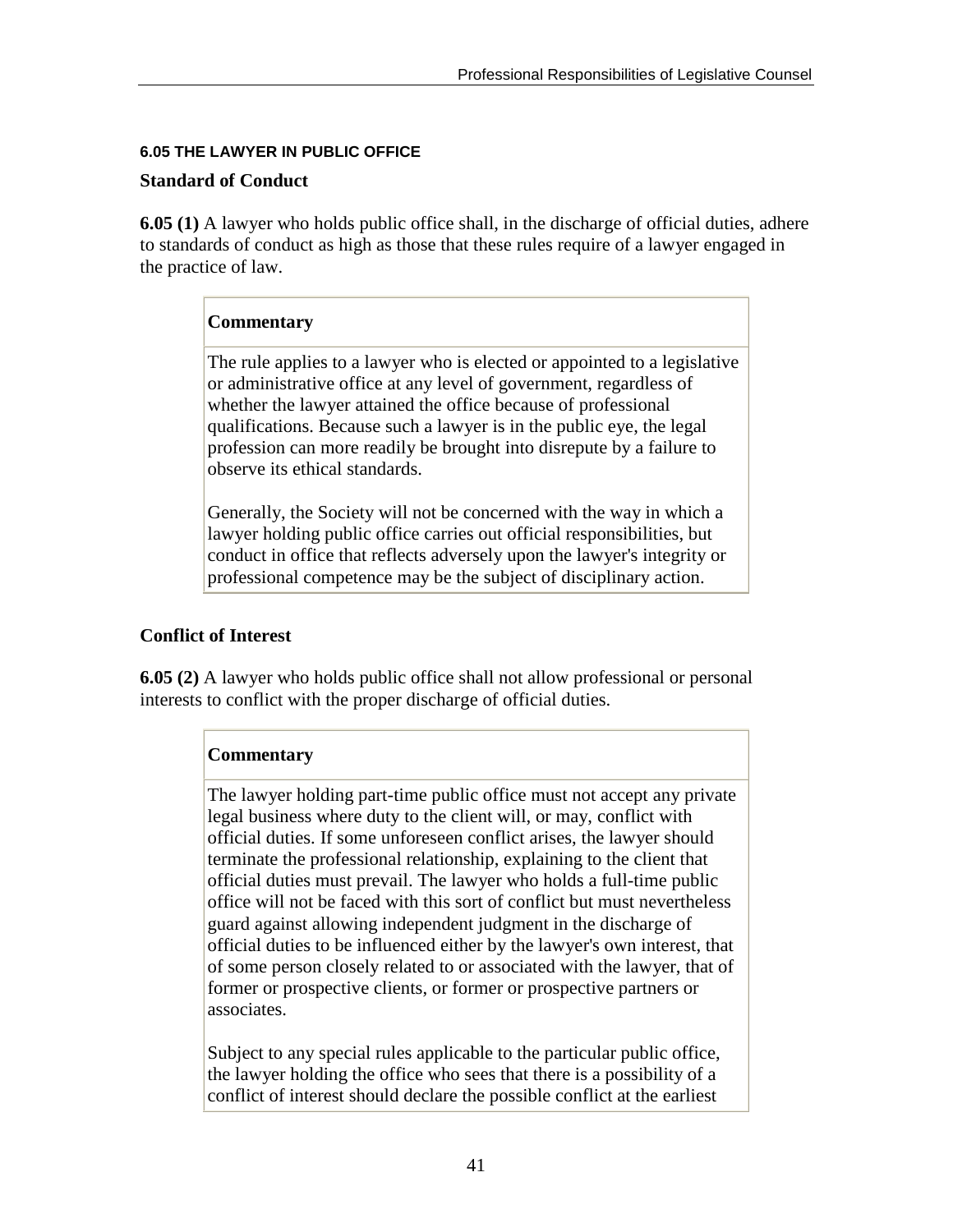opportunity, and not take part in any consideration, discussion or vote concerning the matter in question.

**6.05 (3)** If there may be a conflict of interest, a lawyer who holds or who held public office shall not represent clients or advise them in contentious cases that the lawyer has been concerned with in an official capacity.

#### **Appearances before Official Bodies**

**6.05 (4)** Subject to the rules of the official body, when a lawyer or any of his or her partners or associates is a member of an official body, the lawyer shall not appear professionally before that body.

### **Commentary**

Subject to the rules of the official body, a partner or associate may appear professionally before a committee of the official body if the partner or associate is not a member of that committee, provided that in respect of matters in which the partner or associate appears, the lawyer does not sit on the committee, take part in the discussions of the committee's recommendations, or vote upon them.

### **Conduct after Leaving Public Office**

**6.05 (5)** A lawyer who has left public office shall not act for a client in connection with any matter for which the lawyer had substantial responsibility before leaving public office.

#### **Commentary**

It would not be improper for the lawyer to act professionally in the matter on behalf of the public body in question.

A lawyer who has acquired confidential information by virtue of holding public office should keep the information confidential and not divulge or use it, notwithstanding that the lawyer has ceased to hold such office.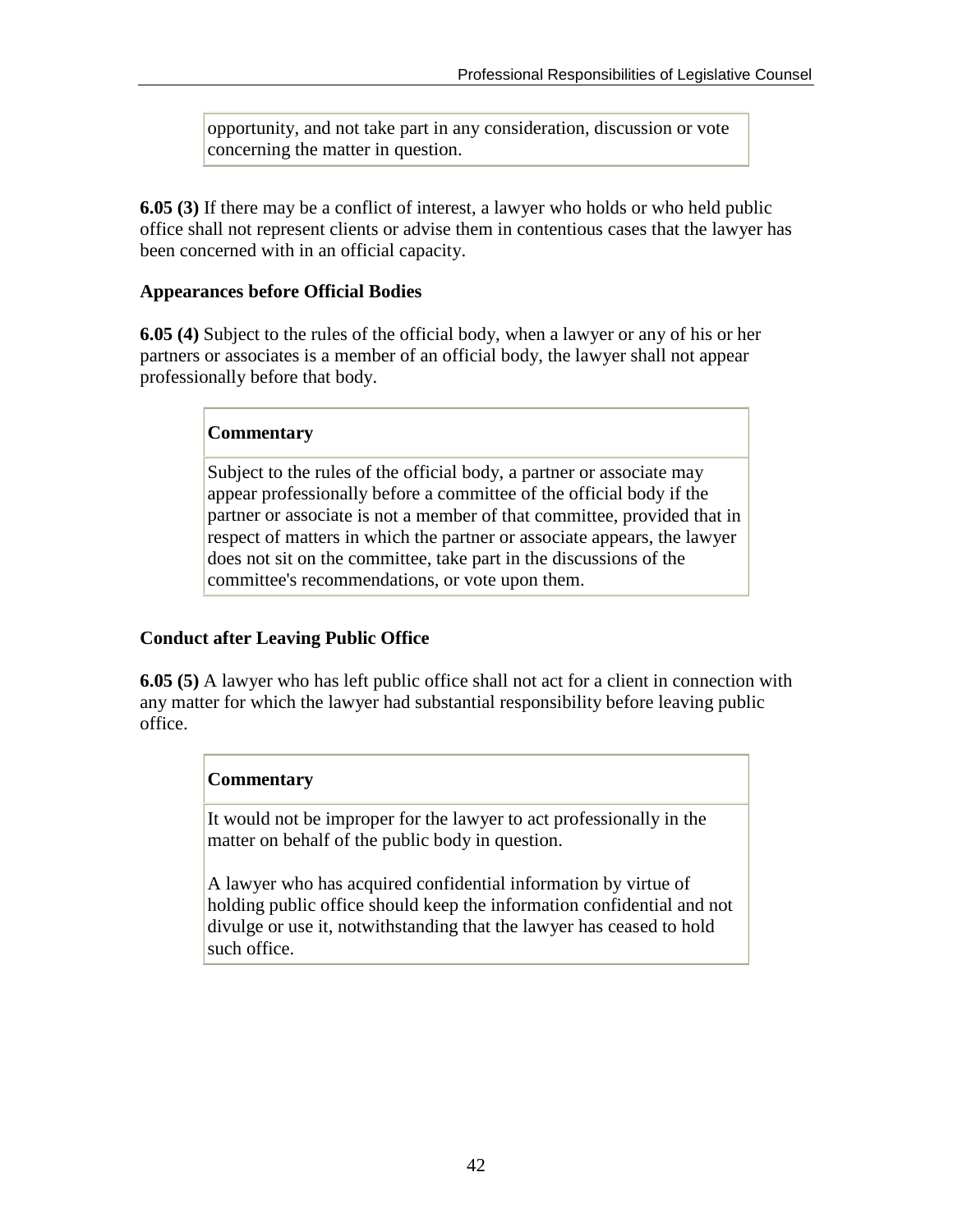<span id="page-44-0"></span>*Barreau de Québec – Code de déontologie* 

<http://www.barreau.qc.ca/quebec/3/5/default.asp>

SECTION III –

#### **DEVOIRS ET OBLIGATIONS ENVERS LE CLIENT**

#### **§ 5. Indépendance et désintéressement**

#### **3.05.09. L'avocat qui occupe une fonction publique ne doit pas:**

a) tirer profit de sa fonction pour obtenir ou tenter d'obtenir un avantage pour lui-même ou pour un client lorsqu'il sait ou s'il est évident que tel avantage va à l'encontre de l'intérêt public;

b) se servir de sa fonction pour influencer ou tenter d'influencer un juge ou un tribunal afin qu'il agisse en sa faveur ou en faveur de la société au sein de laquelle il exerce ses activités professionnelles, d'une personne au sein de cette société ou du client;

c) accepter un avantage de qui que ce soit alors qu'il sait ou qu'il est évident que cet avantage lui est consenti dans le but d'influencer sa décision à titre d'employé public.

R.R.Q., 1981, c. B-1, r. 1, a. 3.05.09; D. 351-2004, a. 42.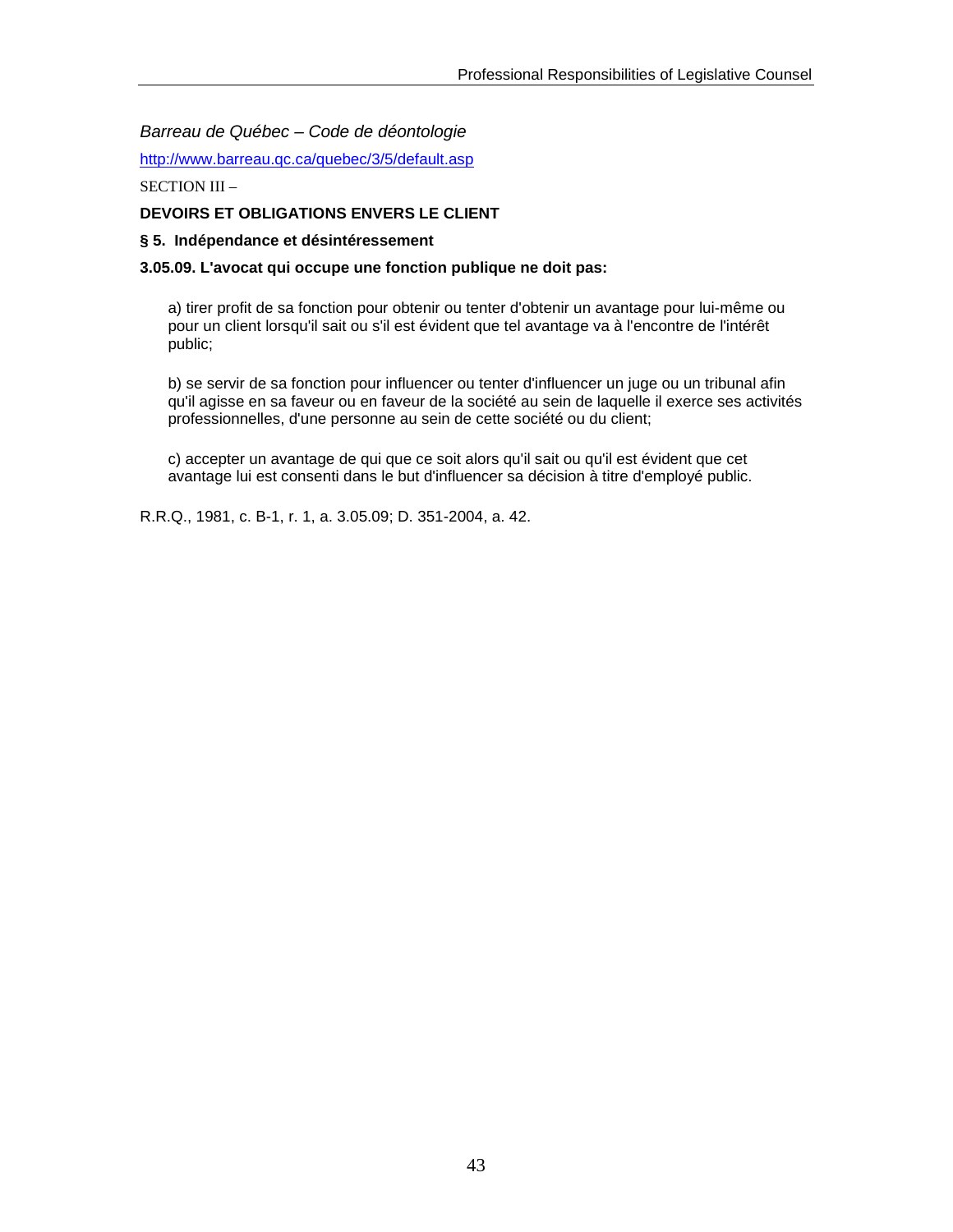## <span id="page-45-0"></span>**Appendix 2 – Values and Ethics Code for the Public Service (Canada)**

**[http://www.tbs-sct.gc.ca/pubs\\_pol/hrpubs/TB\\_851/vec-cve1\\_e.asp#\\_Toc46202800](http://www.tbs-sct.gc.ca/pubs_pol/hrpubs/TB_851/vec-cve1_e.asp#_Toc46202800)**

**Chapter 1**

#### **Public Service Values**

Public servants shall be guided in their work and their professional conduct by a balanced framework of public service values: democratic, professional, ethical and people values.

These families of values are not distinct but overlap. They are perspectives from which to observe the universe of Public Service values.

**Democratic Values:** *Helping Ministers, under law, to serve the public interest.*

- Public servants shall give honest and impartial advice and make all information relevant to a decision available to Ministers.
- Public servants shall loyally implement ministerial decisions, lawfully taken.
- Public servants shall support both individual and collective ministerial accountability and provide Parliament and Canadians with information on the results of their work.

**Professional Values:** *Serving with competence, excellence, efficiency, objectivity and impartiality.*

- Public servants must work within the laws of Canada and maintain the tradition of the political neutrality of the Public Service.
- Public servants shall endeavour to ensure the proper, effective and efficient use of public money.
- In the Public Service, how ends are achieved should be as important as the achievements themselves.
- Public servants should constantly renew their commitment to serve Canadians by continually improving the quality of service, by adapting to changing needs through innovation, and by improving the efficiency and effectiveness of government programs and services offered in both official languages.
- Public servants should also strive to ensure that the value of transparency in government is upheld while respecting their duties of confidentiality under the law.

### **Ethical Values:** *Acting at all times in such a way as to uphold the public trust.*

- Public servants shall perform their duties and arrange their private affairs so that public confidence and trust in the integrity, objectivity and impartiality of government are conserved and enhanced.
- Public servants shall act at all times in a manner that will bear the closest public scrutiny; an obligation that is not fully discharged by simply acting within the law.